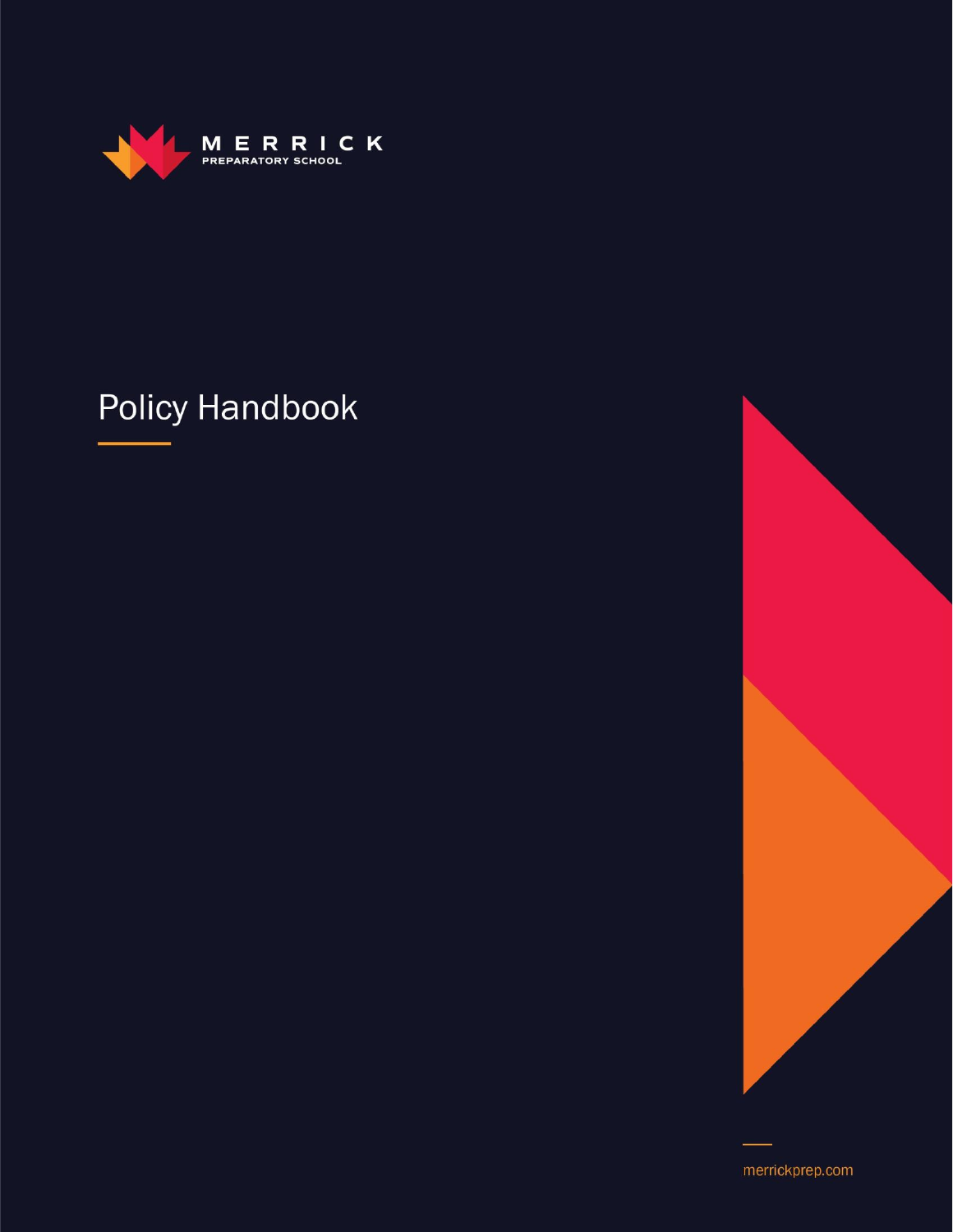| <b>TABLE OF CONTENTS</b>                                                                                                                                                                                                       |                 |
|--------------------------------------------------------------------------------------------------------------------------------------------------------------------------------------------------------------------------------|-----------------|
| <b>ATTENDANCE REQUIREMENT FOR CREDIT POLICY</b>                                                                                                                                                                                | - 4 -           |
| <b>ASSESSMENT POLICY</b>                                                                                                                                                                                                       | <u>- 5 -</u>    |
| RELEASE OF ACADEMIC REPORTS POLICY                                                                                                                                                                                             | - 6 -           |
| <b>TRANSCRIPT, DOCUMENT AND VERIFICATION REQUESTS</b>                                                                                                                                                                          | - 6 -           |
| <b>ONLINE COURSE POLICY</b>                                                                                                                                                                                                    | $-7-$           |
| SYNCHRONOUS COURSE POLICY: SYNCHROUS LEARNERS & LATE ARRIVALS                                                                                                                                                                  | $-8-$           |
| <b>WITHDRAWAL FROM COURSE POLICY</b>                                                                                                                                                                                           | $-10-$          |
| <b>DISCIPLINARY ACTIONS POLICY</b>                                                                                                                                                                                             | $-11 -$         |
| <b>ENGLISH LANGUAGE POLICY</b>                                                                                                                                                                                                 | <u>- 11 -</u>   |
| <b>CODE OF CONDUCT</b>                                                                                                                                                                                                         | <u>  - 12 -</u> |
| DRESS CODE POLICY                                                                                                                                                                                                              | <u> - 15 -</u>  |
| WEAPONS WERE ARRESTED FOR A STATE AND THE STATE OF THE STATE OF THE STATE OF THE STATE OF THE STATE OF THE STATE OF THE STATE OF THE STATE OF THE STATE OF THE STATE OF THE STATE OF THE STATE OF THE STATE OF THE STATE OF TH | $-16-$          |
| PHYSICAL INTIMACY DESCRIPTION AND RELEASED FOR A STRUCK AND RELEASED FOR A STRUCK OF STRUCK AND RELEASED FOR A                                                                                                                 | <u>  - 16 -</u> |
| <b>EXCLUSIVE RELATIONSHIPS &amp; CLIQUES</b>                                                                                                                                                                                   | $-16-$          |
| <b>NON-PRESCRIPTION DRUGS</b>                                                                                                                                                                                                  | $-17-$          |
| ACADEMIC DISHONESTY & PLAGIARISM POLICY NAMEL AND RELEASED FOR A STRUCK AND RELEASED FOR A STRUCK AND RELEASED                                                                                                                 | $-17-$          |
| <b>ACCUMLATED DETENTION POLICY</b><br><u> 1989 - Johann Stoff, Amerikaansk politiker († 1908)</u>                                                                                                                              | $-19-$          |
| <b>CURFEW &amp; LATE POLICY CONTRACT AND ACCOUNT AND ACCOUNT ACCOUNT ACCOUNT ACCOUNT ACCOUNT ACCOUNT ACCOUNT ACCOUNT</b>                                                                                                       | $-20-$          |
| SMOKING POLICY AND ANNOUNCED AND ACCOUNT OF THE CONTRACTOR OF THE CONTRACTOR OF THE CONTRACTOR OF THE CONTRACTOR                                                                                                               | <u>  - 22 -</u> |
| ALCOHOL POLICY ALCOHOL AND THE RESIDENCE OF A SALCOHOL POLICY                                                                                                                                                                  | $-23-$          |
| <u>SCENT FREE SCHOOL POLICY AND THE RESIDENCE OF A SCENT FREE SCHOOL POLICY AND THE RESIDENCE OF A SCHOOL OF A SC</u>                                                                                                          | $-24-$          |
| FOOD, DRINK AND KITCHEN POLICY NOTES AND RELEASED FOOD, DRINK AND RELEASED FOOD.                                                                                                                                               | <u>  - 25 -</u> |
| <b>TECHNOLOGY POLICY EXAMPLE AND RESIDENCE AND RESIDENCE AND RESIDENCE AND RESIDENCE</b>                                                                                                                                       | <u>  - 27 -</u> |
| MOBILE PHONE POLICY NAMES AND THE RESIDENCE OF A SERIES AND THE RESIDENCE OF A SERIES OF A SERIES OF A SERIES                                                                                                                  | $-30-$          |
| <b>SCHOOL VEHICLE POLICY CONTRACT CONTRACT CONTRACT CONTRACT CONTRACT CONTRACT CONTRACT CONTRACT CONTRACT CONTRACT</b>                                                                                                         | $-30-$          |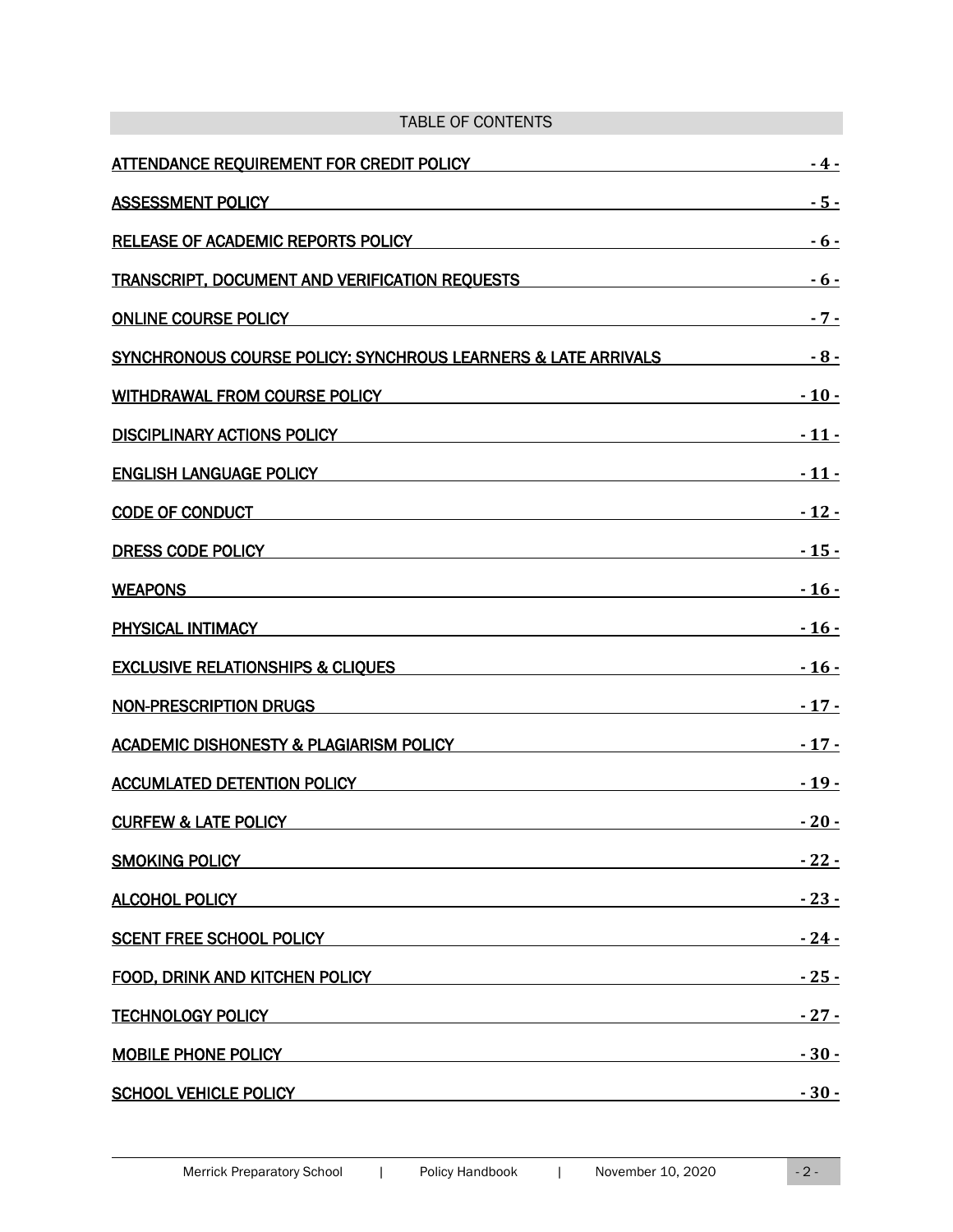| <b>STUDENT VEHICLE POLICY</b>         | - 31 -          |
|---------------------------------------|-----------------|
| <b>CAMPUS LEAVE POLICY</b>            | $-31-$          |
| DAY STUDENT HOURS AND VISITING POLICY | - 33 -          |
| <b>SWIMMING &amp; WATER POLICY</b>    | <u>  - 33 -</u> |
| <b>STUDENT HEALTH POLICY</b>          | - 34 -          |
| <b>BULLYING POLICY</b>                | - 36 -          |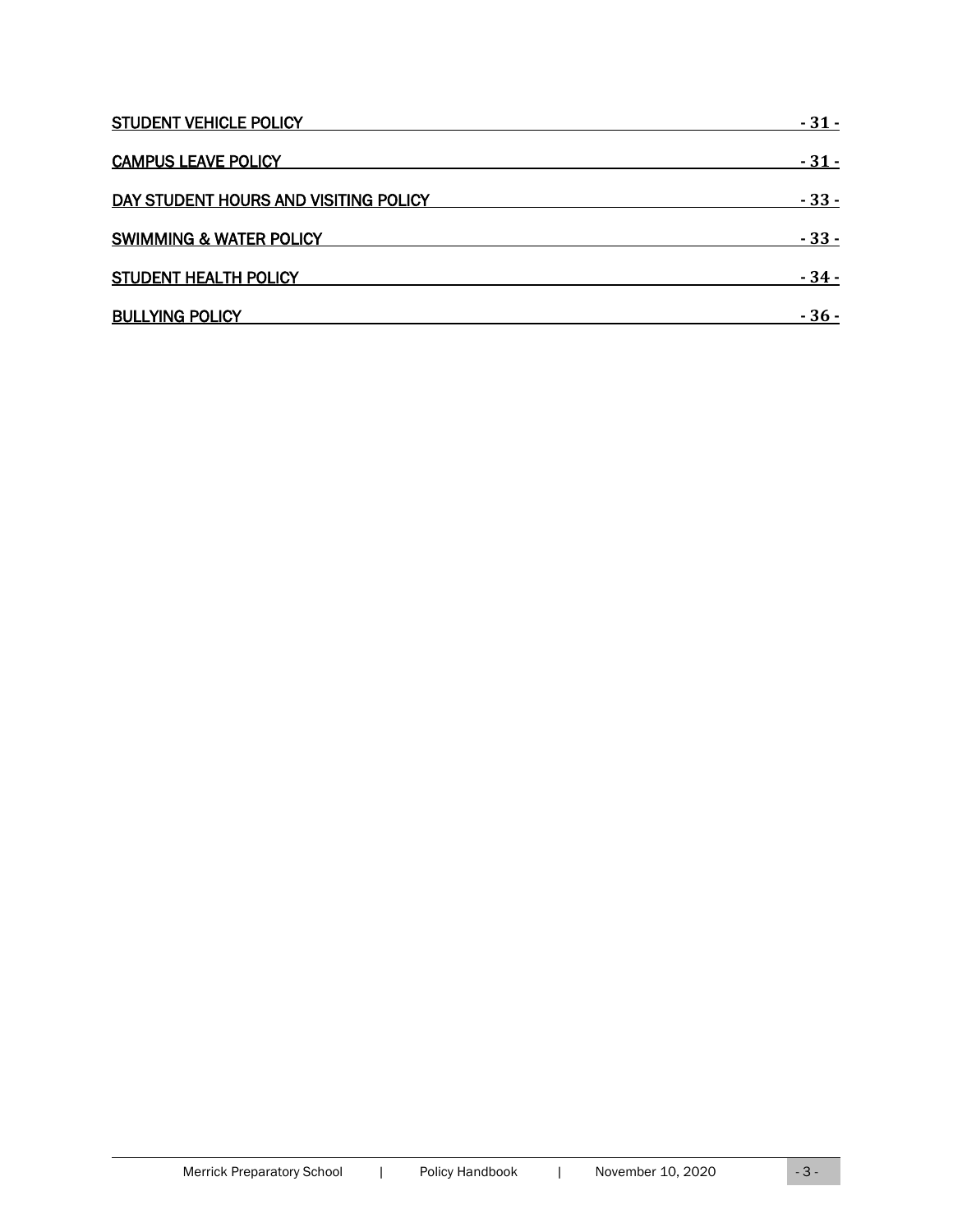#### ATTENDANCE REQUIREMENT FOR CREDIT POLICY

<span id="page-3-0"></span>The Ontario Ministry of Education requires 110 hours of classroom instruction in order for a credit to be granted. Any student that does not complete 110 hours of classroom instruction is in jeopardy of being denied the credit, regardless of the reason for missed classes, and regardless of their grade. Merrick Preparatory School takes attendance and completion of a minimum of 110 hours of classroom instruction per course very seriously. Teachers at Merrick Preparatory School track attendance daily. When a student is late or absent, an email is immediately sent to the Director of Residential Life by the teacher. The Director of Residential Life immediately contacts the parent(s) (for Day students) and locates any late or absent Boarding students and communicates with the parent(s) as required.

When a student misses a class, for any reason, it is the student's responsibility to approach the teacher to receive the material from the class that was missed. It is also the student's responsibility to complete missed work and to approach the teacher if they do not understand any concepts covered during their absence. The teacher will create opportunities for the student to make up missed work, but it is the student's responsibility to approach the teacher to collect missed work and to complete the missed work. Students that do not complete missed work will be placed on a Behavioural Contract with consequences clearly outlined should they not submit missed work by the dates set by the teacher. The Behavioural Contract will be set up by the teacher and the Director of Academics with the student.

Once a student has missed ten classes in a semester they will have a meeting with the teacher, the Director of Academics and the Headmaster to explain the serious nature of their situation and that they are in jeopardy of losing their credit. The Director of Academics will send an email home to the parents/guardians explaining the seriousness of the situation and copy the teacher, the Headmaster, the Director of Residential Life and the student. Should a student fall below 110 hours of classroom instruction in a course it is the teacher's discretion, in consultation with the Director of Academics and the Headmaster, to determine if the student has sufficiently demonstrated that they have met the skills, expectations and competencies of the course in order to earn a credit.

Students that miss exams will be given an automatic zero, unless there are extenuating circumstances requiring compassionate leave (eg: death in the family) or significant illness verified by a medical doctor, at the Headmaster's discretion. In these extenuating circumstances an alternative exam will be provided in a timely fashion.

The attendance requirement for Synchronous Learners is the same as for those on campus, as outlined above. However, there are a few exceptions. If a student is not in class, the teacher will immediately email the parent(s) and copy the student. Students who miss classes that start before 7:00a.m. or after 10:30p.m. in their local time zone will not receive an email from the teacher as these times are deemed too early/too late; the student will be marked as having attended the class conditional the student watches the recorded video of the class and submits a short (3-5 sentence) reflective journal or homework prior to the next day's lesson. Students are encouraged to attend early morning or late evening classes. For more detail on Synchronous Learning Courses, please view the *Synchronous Course Policy: Synchronous Learners & Late Arrivals*, below.

For online courses, in addition to the information above, please view the *Online Course Policy*, below.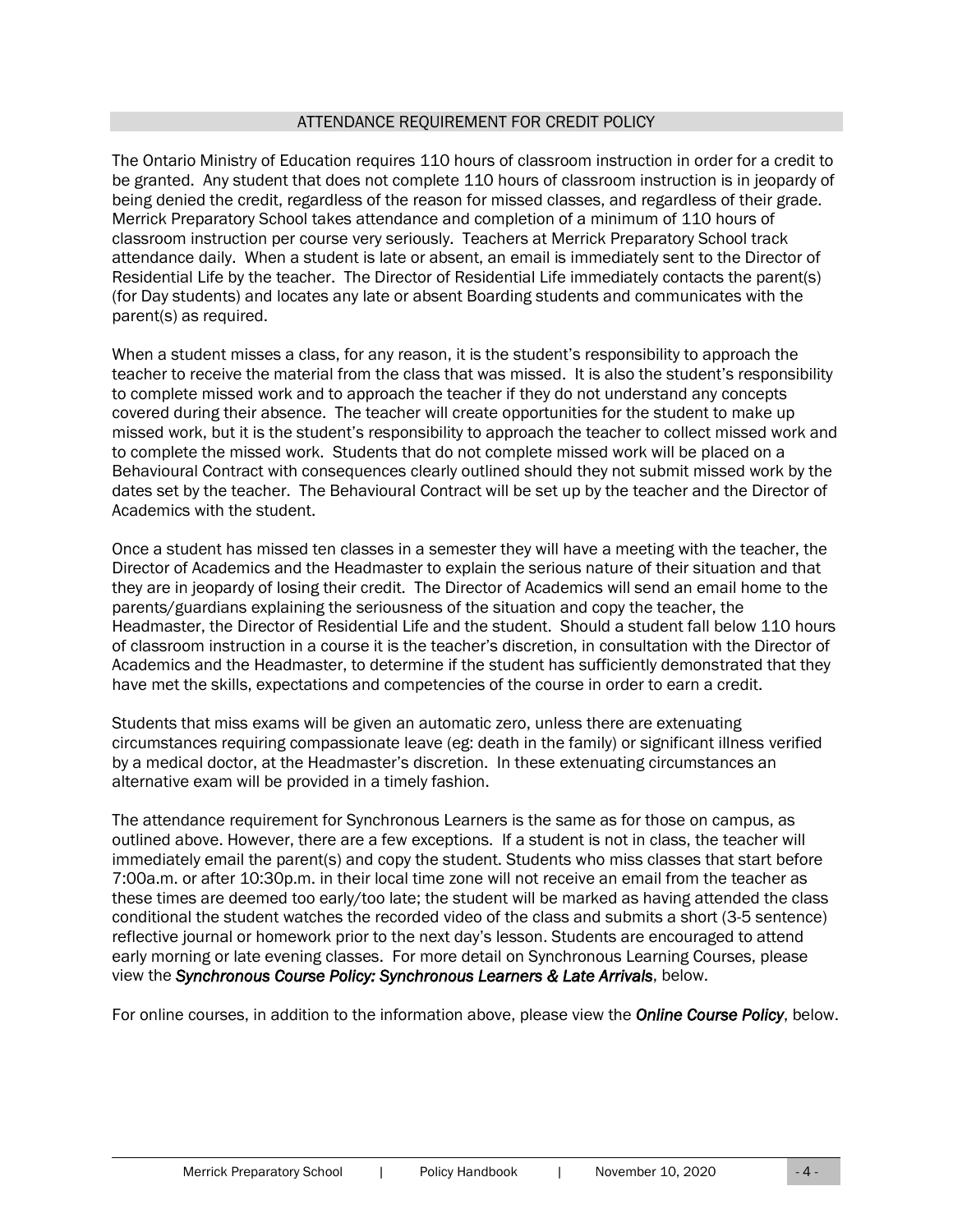#### ASSESSMENT POLICY

<span id="page-4-0"></span>All teachers at Merrick Preparatory School will return all graded materials in a timely fashion such that a student can review and learn from their evaluation prior to the next assessment being requested. For example, if a test is given, it must be returned with a grade and feedback and students must be given time to absorb the learning and feedback from that test prior to another test being given; a test is not to be given in the same class time as a test is returned, nor should a test be given the very next day. Time must be provided for the student to absorb and understand the feedback the first test provided before the next test is given. Teachers must provide two days, at a minimum, between a test being returned and the next test being given. The same would be true for any essay, assignment, test, exam or assessment for which a grade is given.

Assessments submitted one week prior to mid-term report card grades being tabulated may not be included in that reporting period.

Should a student be delinquent in not completing an assessment type by the due date and time, the other students will still receive their marked assessment (test, exam, essay, assignment, etc) prior to their next assessment, as outlined in the paragraphs above. At the point of submission of the assessment the teacher is to inform the delinquent student that the assignment is 'past due' and the student will receive a zero on that assessment. If the student would like to complete an assignment for that particular 'past due' assessment, the student is responsible for requesting an assignment immediately (at that moment) and the teacher will provide an alternative one unlike the one that is 'past due'. If the student does not request an alternative, the zero on that assessment stands. The alternative assignment will have a shorter timeline for submission (typically 1 or 2 days) and will be significantly challenging to reflect the difficulty of the first assignment. If the student fails to submit the alternative assignment by the due date and time, the zero on that assessment stands. All those that submitted the assessment on time will have their assignment returned in the regular fashion so as to not jeopardize their learning.

All assessments will have a due date and time. Merrick Preparatory School uses an electronic submission format similar to universities. If the student does not submit the assessment by the due date and time, as all submissions are electronically date and time stamped, it is considered 'past due' and will receive a zero.

Teachers can grant extensions at their discretion based on the situation and student request; the request for an extension must come at least one day prior to the assessment's submission date and have significant legitimacy to justify an extension. If a student does not submit the assessment by the assessment due date and time, the student will receive a zero.

All tests, quizzes, exams and assessments will be vigilantly monitored to ensure each student is working independently without additional resources, unless specifically provided or allowed by the teacher. During all quizzes, tests, exams, etc each student will be given only the materials required to write said assessment. The student will provide their own pen, pencil, eraser or other instruments as instructed by the teacher. The teacher will provide the exam and additional paper, if required. All jackets/coats, telephones, back-packs, computers, books, notes, bags, etc will be left in an adjacent room, or if an in-class test or quiz, such items can be placed against the front wall of the classroom under the white board or in a location of the teacher's choosing that ensures all students only have access to the appropriate and relevant resources for that assessment. At no time is a student allowed access, visually or otherwise, to these materials during an exam, test, quiz, etc, without the direct consent and supervision of the teacher. If a student is excused to go to the bathroom, or any other room, the room must be inspected before the student enters to ensure no additional materials,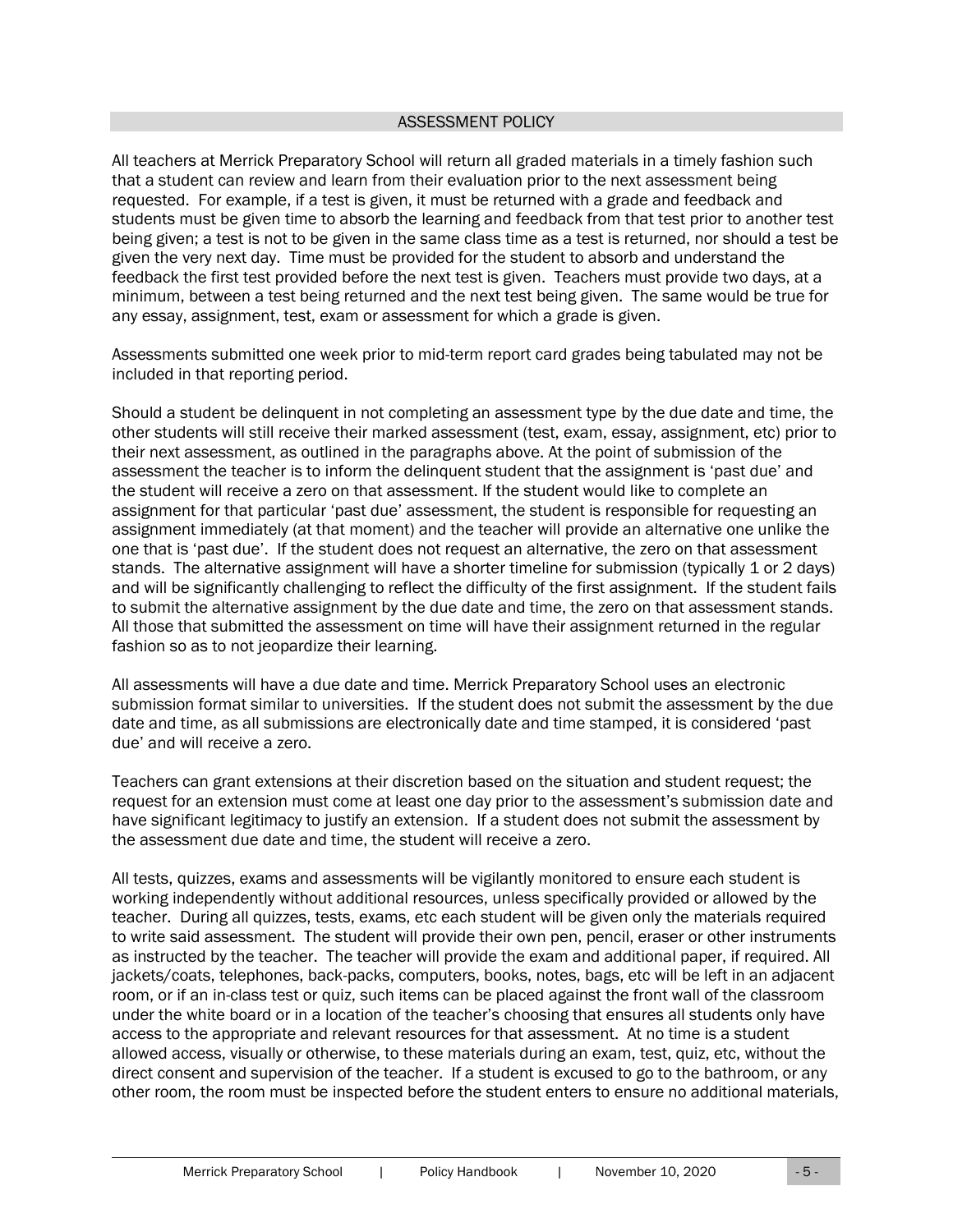resources or supplies have been left in the room which may advantage the student. For Synchronous and Online Learners, a second device (phone, tablet) with camera must be aimed at the student's keyboard and hands so that the teacher can view the exam writers' keyboard and hands for the full duration of the exam. Any contravention of the above will result in an automatic zero for said assessment.

Students will complete a variety of assessments and evaluations throughout each course. Students will complete peer assessments and self-reflections regularly in order to monitor their progress toward achieving the learning goals set out in the course. Students will receive regular feedback in order to inform their learning before evaluations. Students will be informed that they can submit work early for feedback before it is evaluated. Teachers will provide students with a wide range of assessment and evaluation opportunities based on the learning goals within each class. Assessment and evaluation practices may include, but are not limited to: quizzes, formal lab reports, presentations, self and peer assessments, reflections, journal entries, tests, model creation, artistic projects, video creation, research assignments, demonstrations, dramatic plays, exams, summative assignments, etc. Students will always be given the opportunity to review feedback on one assessment before submitting the next, as noted in the first paragraph of this Assessment Policy.

## RELEASE OF ACADEMIC REPORTS POLICY

<span id="page-5-0"></span>First and foremost, Merrick Preparatory School is an academic institution, the goal of which is to ensure our students study in a physically and emotionally safe environment so that they can achieve their personal and academic goals and reach their potential. In order to ensure students are safe and that the staff of Merrick Preparatory School are well informed to serve them, all required documents as outlined in the application process, the Parent-Student Handbook and the Financial Handbook, and all payments as outlined in the Financial Handbook must be met. These include, but are not limited to all final report cards from previous grades prior to attending Merrick Preparatory School starting with grade 9, or equivalent, which must be submitted prior to the students arrival on campus for their first year; the Parent/Guardian and Student Contract, the Student Medical History, the Student Immunization History, and the Consent to Treatment, all of which can be found in the Parent-Student Handbook, and; all payments in full as outlined in the Financial Handbook meeting all stated deadlines. Without compliance, completion and submission of all of the above stated documents and payments, and any other documents or payments that are requested or outlined in any Merrick Preparatory School documentation, a student's report card, academic record, transcript, diploma or Ontario Student Record (OSR) will not be released to the student, parent, guardian, agent or any other institution that the student is applying to, including a university, college or other high school. It is only once all required documents and payments have been received in their entirety and fully completed that Merrick Preparatory School will release a student's report card, academic record, transcript, diploma, Ontario Student Record or any other documents.

## TRANSCRIPT, DOCUMENT AND VERIFICATION REQUESTS

<span id="page-5-1"></span>Current students and alumni may request transcripts, documents or document verification. Transcripts and documents can be sent via email, fax, by mail or accepted in person. Transcripts and documents can take up to 7 – 10 business days to process. The costs for documents, including transcripts, to be re-issued after graduation are as follows: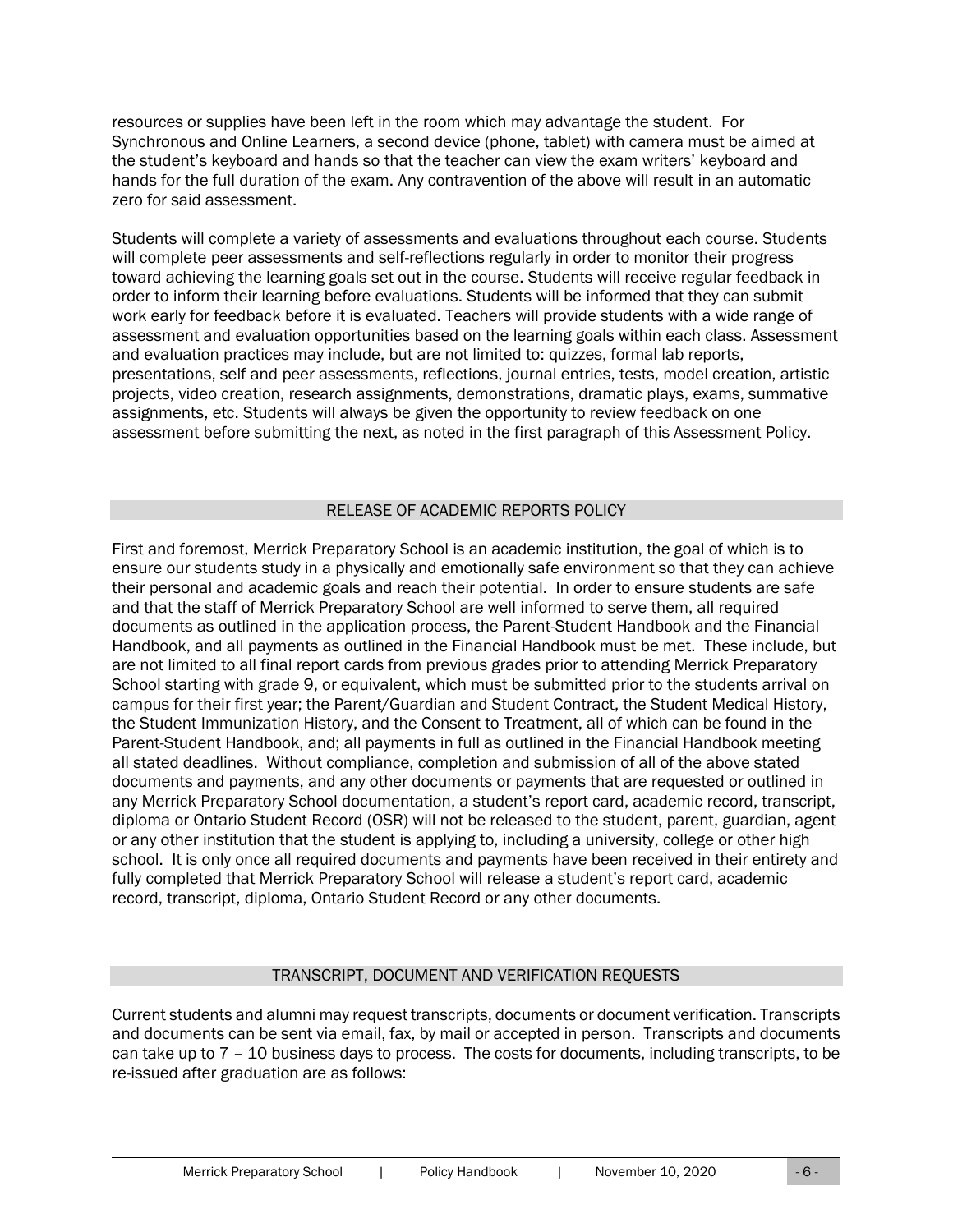- \$15.00 to have any document issued and sent via email, fax, or pick up in person, per document.
- \$25.00 to have any document issued and sent in the mail within Canada, per address
- \$35.00 to have any document issued and sent to the United States of America, per address
- \$80.00 to have any document issued and sent internationally, per address

Current students will not be charged for this service.

The cost of document verification will range depending on the verification process, but typically the costs, including courier and Embassy costs, can range from \$275 to \$400 per document.

Payment can be made via cheque, bank wire transfer or credit card via merrick.flywire.com.

#### ONLINE COURSE POLICY

<span id="page-6-0"></span>Merrick Preparatory School (MPS) believes small class sizes, in-class instruction with highly qualified and dedicated teachers, and regular face-to-face interaction and tutorial support from teachers provides the best learning environment and outcomes – be that live in-person instruction or live synchronous instruction via our Synchronous Learning Platform. However, in some circumstances, online correspondence style courses, which are very different from live synchronous instruction, may be of value. Online correspondence style courses may be made available to MPS students under the following circumstances:

- 1. The Ontario Ministry of Education mandates that a student must take an online course. In these circumstances MPS will cover the cost of the course.
- 2. The course is a compulsory course, a graduation requirement for the Ontario Secondary School Diploma, and is not being offered by MPS. In these circumstances MPS will cover the cost of the course.
- 3. The course is required for acceptance into a university program and the course is not being offered by MPS. In these circumstances MPS will cover the cost of the course.
- 4. The student has a spare period and opts to take an online course during that spare period, a course that MPS is not offering and which does not meet the criteria as outlined in points 1, 2, or 3, above. In this circumstance the student will be responsible for paying all the costs associated with taking the online course, including but not limited to registration, tuition, course fees, books, supplies, materials, exam fees, tutorial support, MPS 15% administrative fee for course registration. Parental permission is required.
- 5. MPS has a course option available to the student, but the student opts not to take that course and chooses to take another course online which does not meet the criteria as outlined in points 1, 2, or 3, above. In this circumstance the student will be responsible for paying all the costs associated with taking the online course, including but not limited to registration, tuition, course fees, books, supplies, materials, exam fees, tutorial support, MPS 15% administrative fee for course registration. Parental permission is required.
- 6. The student wants to repeat a course to improve their grade (due to failing the course or earning a lower final grade than desired) and wants to do so before MPS offers the course again in its regular scheduled rotation of course offerings. In this circumstance, even if the course does meet the criteria as outlined in points 1, 2, or 3, above, the student will be responsible for paying all the costs associated with taking the online course, including but not limited to registration, tuition, course fees, books, supplies, materials, exam fees, tutorial support, MPS 15% administrative fee for course registration. Parental permission is required.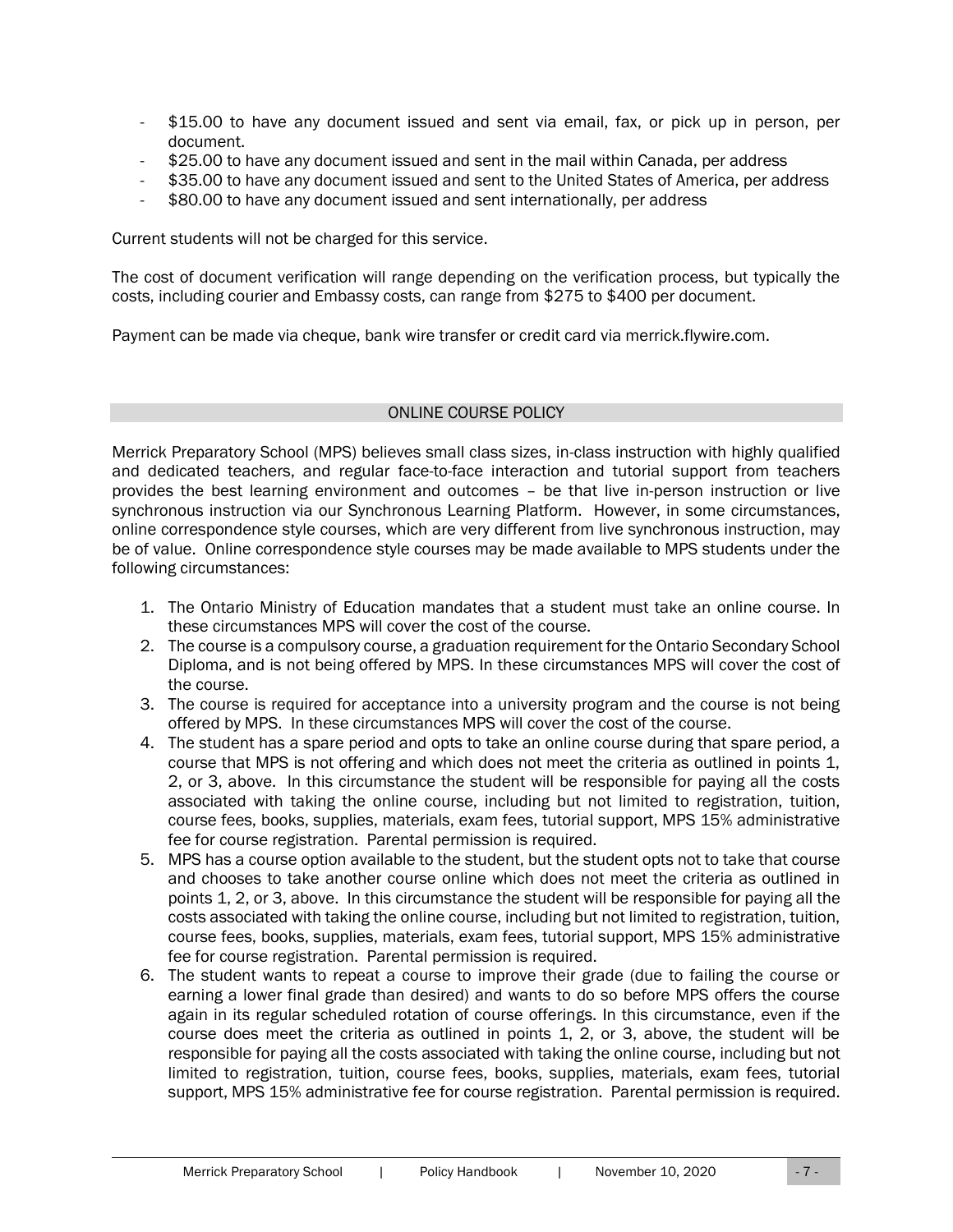If an online course is delivered by Merrick Preparatory School, the following will apply:

- 1. Students must log into their courses daily and interact with their teacher and peers.
- 2. Student Log-in will be tracked by the teacher through OneNote time stamps.
- 3. Students must post answers to daily lessons and homework questions Monday through Friday. Submissions will be tracked by the teacher. Student/parent(s)/guardian(s) will be contacted should a student not meet this requirement.
- 4. Course Outlines and course syllabus will provide deadlines for course work and assignment submission, teacher office hours (two one-hour office-hours per week) and additional supports.

#### SYNCHRONOUS COURSE POLICY: SYNCHROUS LEARNERS & LATE ARRIVALS

<span id="page-7-0"></span>For students who cannot come in person to our campus in Merrickville we provide a robust synchronous "live-in-person" learning platform. Students from around the world can join our classes live and earn credits towards the Ontario Secondary School Diploma (OSSD). If the student ever wants to join us in person on campus, they can seamlessly transition into our boarding residence and benefit from all of our co-curricular and residential life activities, sports, clubs and engage with students in-person from around the world and the Merrickville area.

Merrick Preparatory School has set up special and additional supports to assist and guide Synchronous learning students. All students will have access to their teachers after each class and at the end of the academic day to ask any questions they may have. At any time, students, parents, or teachers can request a meeting to provide additional feedback and tutorial support, as required. Each teacher hosts two one-hour office hours per week between 8:00a.m. and 9:00p.m. local time for Synchronous learners. Weekly emails are sent every Friday by each teacher to all their students and parent(s)/guardian(s) to provide an update on academic progress and suggestions for improvement. If a teacher has any concern about a student, behaviourally, academically, from an attendance perspective or any other concern, the teacher will email the student and the parent(s)/guardian(s) and copy the Director of Academics and Headmaster in an effort to address the issue promptly and ensure appropriate supports are put in place for student success. All teachers, Director of Academics and Headmaster are available to all students and parent(s)/guardian(s) to provide continuous support for our students.

The maximum number of synchronous learners per class is fifteen. All classes are taught during regular school hours (8:45am – 3:45pm Eastern Standard Time), and students must attend in order to earn a credit (please view our "*Attendance Requirement for Credit Policy*", above). Students must have an appropriate quiet workstation where they will not be interrupted, including a desk, chair, appropriate lighting, a computer (see below for software and hardware requirements) and a power source. It is not acceptable to be lounging in a bed, chair, couch/sofa or on other furniture. Food must not be consumed while attending class. Students must remain in class for the whole class, with their headset-microphone and camera on, otherwise they will be counted as absent. Inappropriate behaviour as defined by school policies, or as determined in a teacher's professional judgement, will result in removal from the class and possible removal from the course, with no refund or credit granted.

The minimum network and computer requirements for synchronous learners include: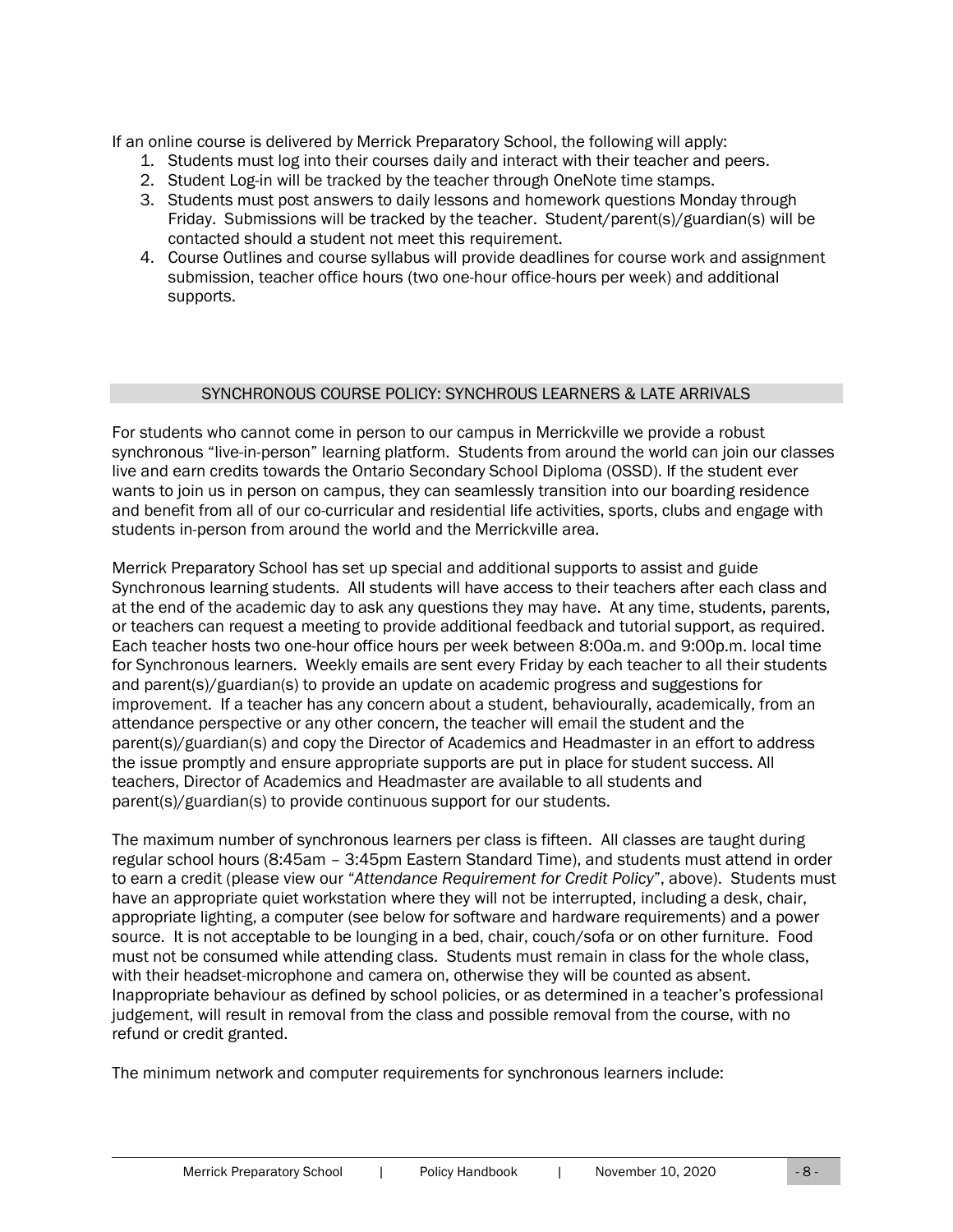- 1. Consistent 2Mbps up and down. A speed test must average above 2Mbps. To test your network speed there are various online tools, such as this one: [https://www.speedtest.net.](https://www.speedtest.net/) A wired, versus wireless, connection will provide more consistent performance.
- 2. Microsoft Suite and windows based Personal Computer.
- 3. Your computer must have a minimum of a 2.4 GHz processor and 8.0 GB RAM.
- 4. A webcam
- 5. A certified headset with microphone. Wired headset recommended, wireless headsets often have too much interference.
- 6. The following free software must be downloaded to participate in class:
	- a. Microsoft Teams: [https://www.microsoft.com/en-ca/microsoft-365/microsoft](https://www.microsoft.com/en-ca/microsoft-365/microsoft-teams/download-app)[teams/download-app](https://www.microsoft.com/en-ca/microsoft-365/microsoft-teams/download-app)
	- b. Microsoft OneNote:<https://www.onenote.com/download/?MajorVer=14>
	- c. Web Browser: Microsoft Edge, most recent version.

## LATE ARRIVALS

For those enrolled in our Boarding Program who are late arriving due to a delay in their Study Permit being issued, or due to matters beyond their control (e.g.: unforeseen circumstance that otherwise would force them to withdraw) can commence with synchronous learning for a maximum of one semester, after which their attendance on campus is required to continue with their studies as a boarding student. If a student cannot come to campus for the second semester, they will be removed from the boarding roll-call (removed from the school as a boarding student) and become a full time synchronous learner until such time that they can come to campus and be a boarding student, conditional there is still a spot available to them. All above policy requirements apply. For late arrivals who qualify, a refund per month is provided at the end of the semester, as outlined in our Financial Handbook. There is no maximum number of synchronous learners per class who are awaiting their Study Permit or who are late in arriving due to matters beyond their control. All late arriving students must confirm with the Headmaster prior to commencing synchronous learning.

## POLICIES RELATED TO SYNCHRONOUS AND ONLINE LEARNERS

All MPS school policies, procedures and expectations apply to all students enrolled at MPS, regardless if they are boarding students, day students. Synchronous learners or online students. These include, but are not limited to, polices outlined in the Policy Handbook, Parent-Student Handbook, Financial Handbook or any other documents provided by MPS, or that may be updated and available on the MPS website. Of specific note:

- Attendance Requirement for a Credit Policy
- Withdraw from Course Policy
- Assessment Policy
- Release of Academic Reports Policy
- Discipline Actions Policy
- English Language Policy
- Code of Conduct
- Dress Code Policy
	- o The "After the Academic Day" section applies to Synchronous Learners; students will wear casual business attire. No pajamas, or other clothing as outlined in the policy.
- Academic Dishonesty and Plagiarism Policy
- Mobile Phone Policy: No mobile phones are allowed in class, unless instructed by the teacher
- Bullying Policy: in person or online or in any other way bullying or intimating behaviour towards any member of the MPS community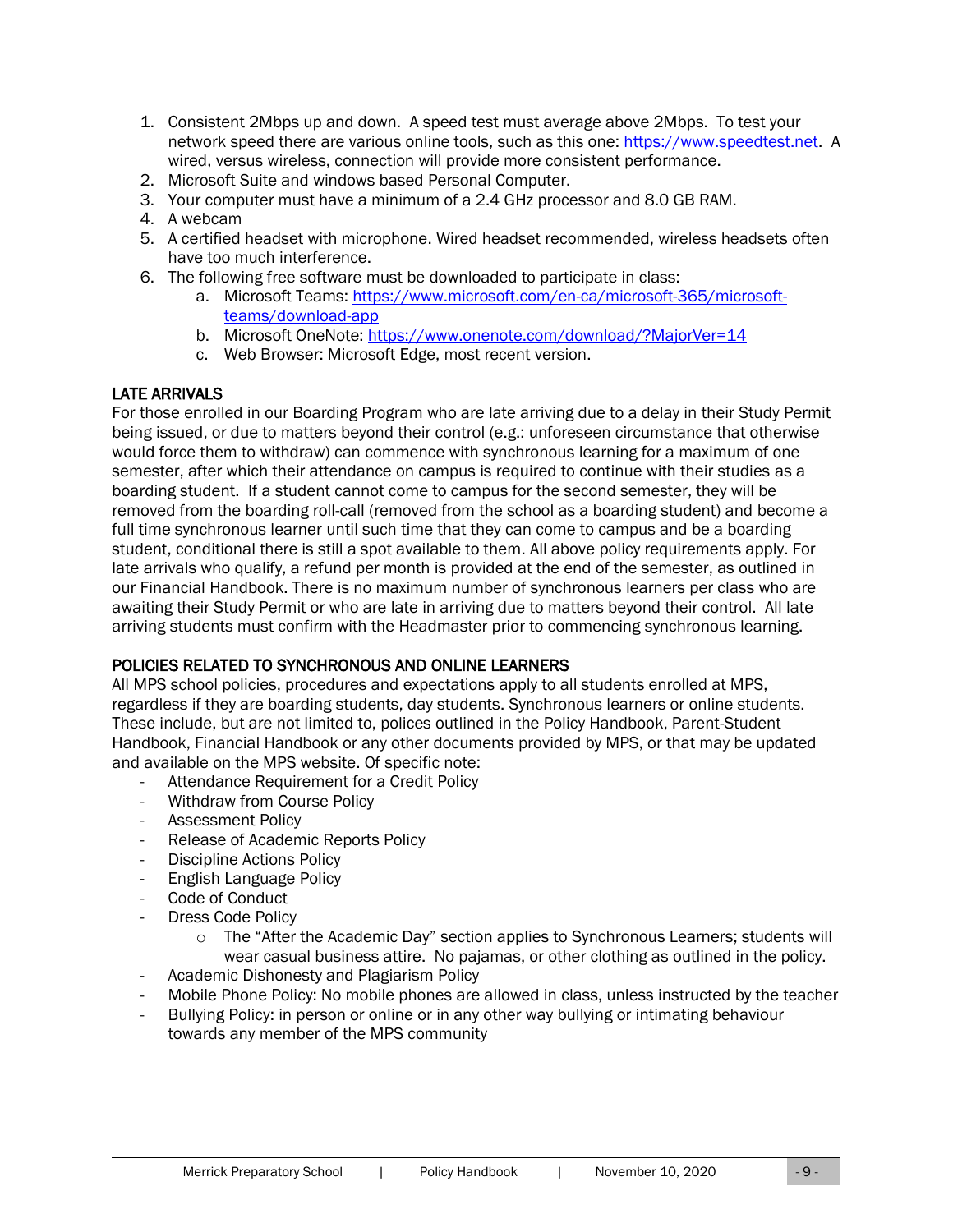#### WITHDRAWAL FROM COURSE POLICY

<span id="page-9-0"></span>The process for withdrawing from a course is as follows:

1. The student must discuss with their teacher their reasons for wanting to withdraw.

2. The teacher must then discuss the student's request for withdrawal with the Director of Academics. 3. The Director of Academics will review the student's academic standing to ensure that their withdrawal does not jeopardize their ability to graduate or gain admission to the post-secondary program of their choice.

4. If the withdrawal jeopardizes the student's ability to graduate or gain admission to their chosen post-secondary program, the withdrawal may be denied after discussion with the student and the parent(s)/guardian.

5. If the withdrawal does not jeopardize the student's ability to graduate or gain admission to their chosen post-secondary program, then the Director of Academics will seek permission from the student's parent(s)/guardian to withdraw from the course. If the parent's consent to withdraw is given, then the student will be withdrawn from the course.

All other aspects of withdrawing from a course will follow the Ontario Ministry of Education guidelines as outlined in The Ontario Student Transcript (OST) Manual.

If a student withdraws from a grade 11 or 12 course after five instructional days following the issue of the first provincial report card in a semestered school or five instructional days following the issue of the second provincial report card in a non-semestered school, the withdrawal is recorded on the Ontario Student Transcript by entering a "W" (Withdraw) in the "Credit" column. The student's percentage grade at the time of the withdrawal is recorded in the "Percentage Grade" column. When a student withdraws a Withdraw Form must be completed and filed in the student's Ontario Student Record (OSR).

| Course Grade Recorded at Point of Withdraw in Percent: _________________________ |
|----------------------------------------------------------------------------------|
| Was a "W" Recorded on the Student Transcript: __________________________________ |
|                                                                                  |
|                                                                                  |
| Position of the Person Completing this Form: ___________________________________ |
|                                                                                  |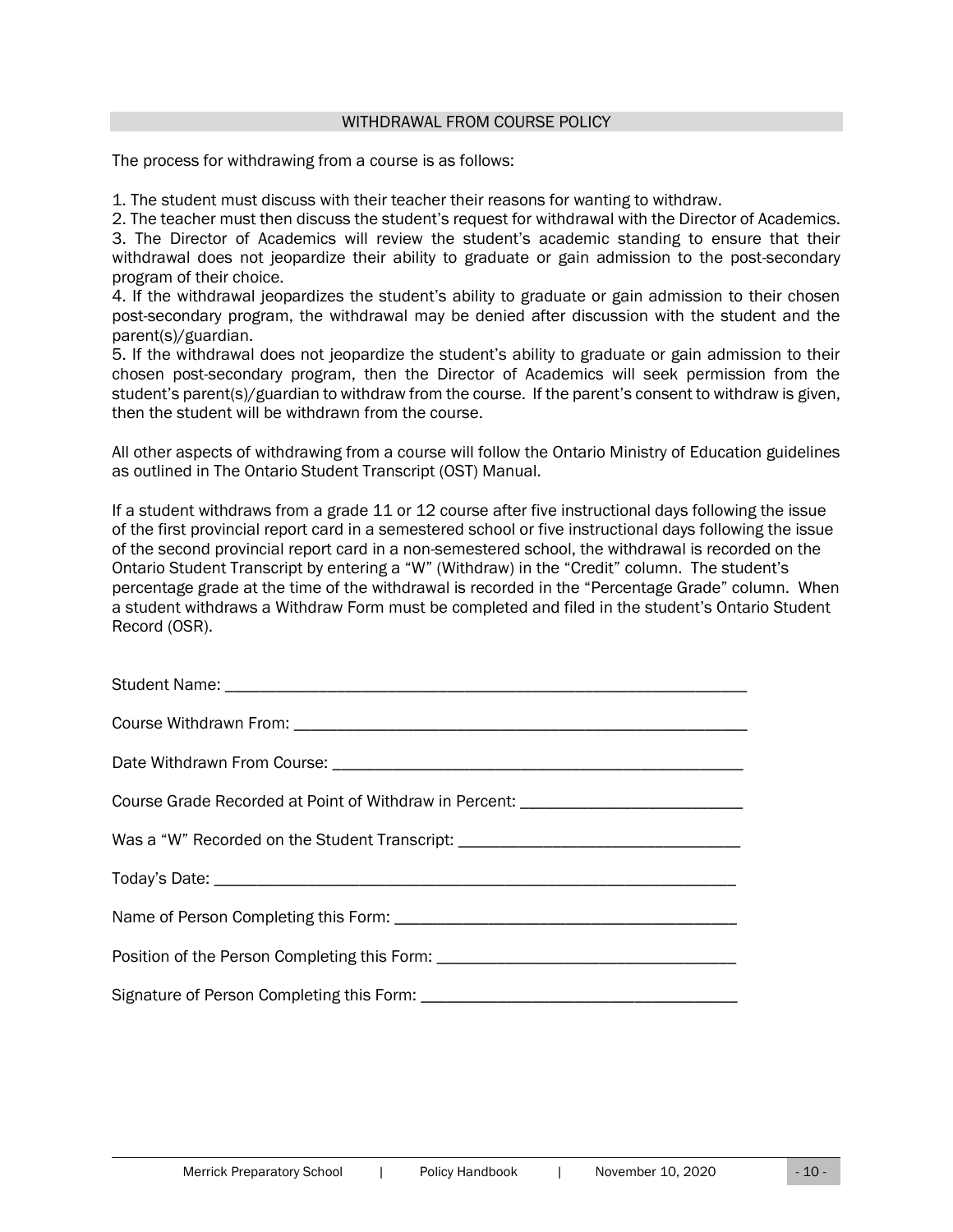<span id="page-10-0"></span>As a form of consequence Merrick Preparatory School will institute a range of disciplinary actions. Outlined below are the most common consequences for student misconduct.

## **Detention**

Detentions are served in the Ottawa Room from 9:00p.m. to 10:00p.m., any night of the week, Sunday through Friday, regardless of a student's plans for the weekend. During detention the student is not allowed any electronics and must work quietly with pen and paper for the hour. Assignments, essays, tests or reflective journaling may be given during the detention hour as part of a learning exercise to have students reflect on their behaviour. Detentions are supervised by a Merrick Preparatory School staff.

#### Gating

A student that is gated cannot leave the Merrick Preparatory School building from Friday at 4:00p.m. until Monday at 8:00a.m. of any weekend for which the gating is given, regardless of a student's plans for the weekend. All electronics, including phones, computers, tablets, etc are collected at 4:00p.m. on Friday and returned at 8:00a.m. on Monday. Computers are returned from 12:30p.m. – 5:30p.m. Saturday and Sunday and during evening study on Sunday from 7:00p.m. to 9:00p.m. for students to do their schoolwork. Students that smoke can leave the building after speaking directly with the Residential Life Supervisor on duty, who must give their permission for the student to leave the building to smoke. Once the student returns from smoking the student must speak with the same Residential Life Supervisor to inform them that they are back in the building. Smoke breaks are to be taken only in the designated smoking area and should not last longer than 5 minutes. A gating is given when a student receives four detentions in one week or can be given as part of another disciplinary action. Should a parent need to reach their child they can call the Residential Life Duty Phone.

#### **Suspension**

Suspensions can last one day up to several days. Suspensions require a student to leave campus for the duration of the suspension and all food, lodging, transportation and other expenses will be at the student's expense. Typically, when a student returns from suspension the student is on probation and any other infraction will lead to expulsion.

## **Expulsion**

Expulsion is the permanent dismissal and removal of a student from Merrick Preparatory School with no option to regain admission. When a student is expelled there is no refund and all related expenses are the student's/parent's responsibility.

## ENGLISH LANGUAGE POLICY

<span id="page-10-1"></span>Merrick Preparatory School prides itself on its ability to assist students in their English language acquisition and prepare them for success in their university studies. In order to for students to be successful, Merrick Preparatory School has developed an English Language Policy based on best practices and the most appropriate and successful pedagogical approach.

Purpose: To increase and improve English language acquisition. To encourage inclusivity.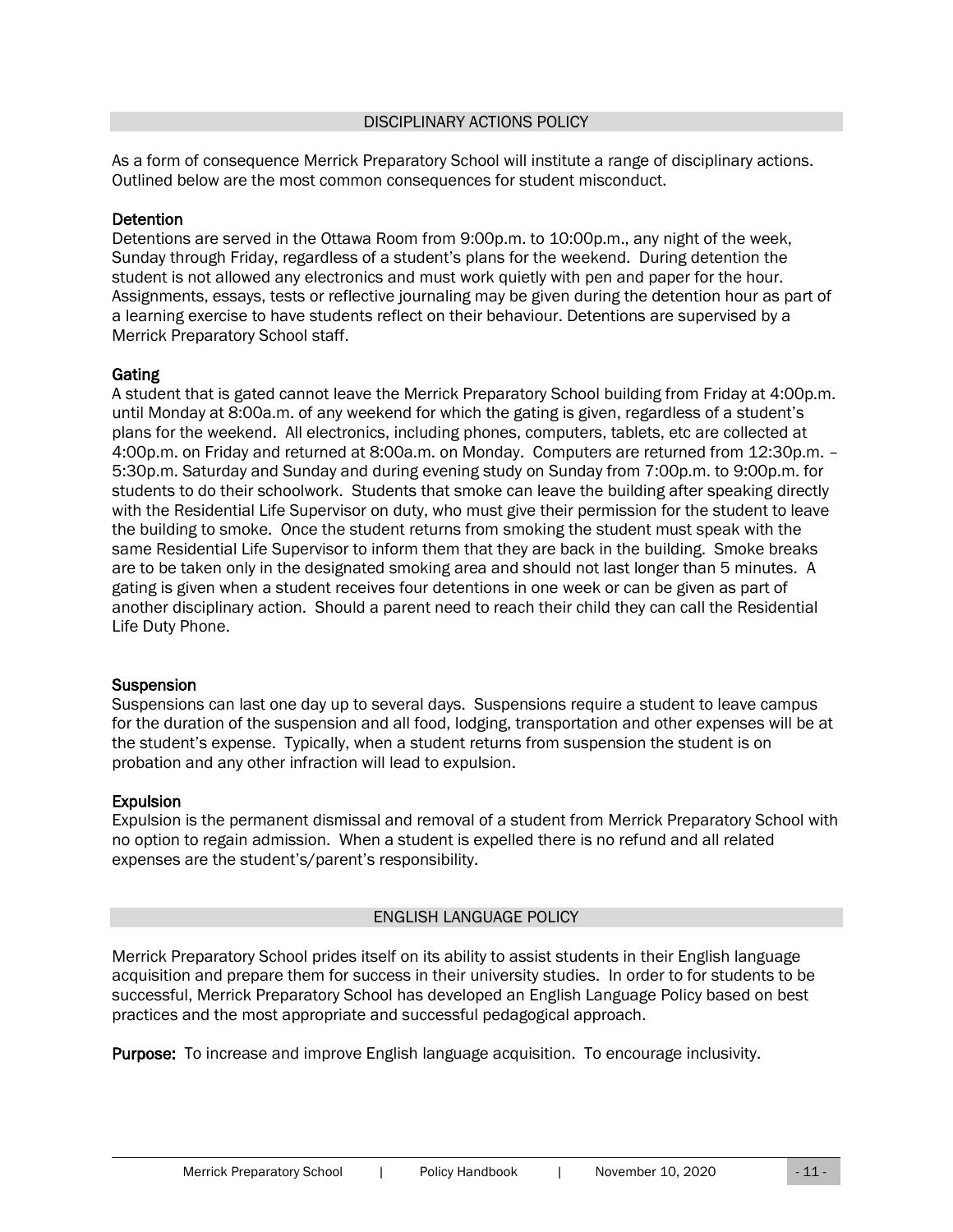Policy: All students are to be speaking English at all times. If a staff person hears a student speaking any language other than English, the student will face the consequences, as outlined below. Certainly, there are times when students need to communicate in their mother tongue, such as when speaking with family members or when out in the public domain or off school property speaking with friends. While on Merrick Preparatory School property students should be speaking English at all times. If a student does need to speak in their mother-tongue, we ask them to respect the rules and have those conversations in the privacy of their room. However, if a staff member knocks on their door and enters their room, or another student who does not speak their language enters the room, the expectation is that the student will be speak English.

#### Exceptions:

There are times when a student may require someone to translate into their native language to understand a concept or in order to be able to participate or receive instructions. Further, if a student is taking a language course they may need to practice speaking in that language. In these circumstances the student should inform the staff member present that they need to translate or practice speaking another language for the purposes of their studies in a language course.

#### Consequences:

If a student is not speaking English, they will be given a detention. Repeat offenders may be given up to five detentions in a row with additional detentions and gatings as warranted. If someone is completely noncompliant further consequences such as suspension or expulsion will be considered.

#### CODE OF CONDUCT

<span id="page-11-0"></span>Merrick Preparatory School is a school that promotes responsibility, respect, civility and academic excellence in a safe learning environment. All members of the school community must demonstrate honesty, integrity and treat one another with dignity at all times.

When inappropriate behaviour occurs, the Headmaster, or designate, will utilize a range of interventions, supports and consequences that are appropriate and include opportunities for students to learn from mistakes and improve their behaviours. The code applies both during and beyond formal school time.

#### Respect for Self

- $\triangleright$  Come to school prepared, on time and ready to learn
- $\triangleright$  Show respect of yourself, for others and for those in authority
- ➢ Respect the school dress code and be properly groomed
- $\triangleright$  Follow the established rules and take responsibility for your own actions

#### Respect for Others

- $\triangleright$  Respect and comply with all applicable federal, provincial and municipal laws
- $\triangleright$  Be courteous, considerate and respectful to students, all staff and guests of our school
- $\triangleright$  Use acceptable language at all times
- ➢ Restrain behaviour that is disruptive to the learning environment of the class or school

## Respect for School and Community Property

- $\triangleright$  Treat the school building, grounds and property with respect
- $\triangleright$  Keep your room and common areas tidy
- $\triangleright$  Be respectful of people and property in the Merrickville community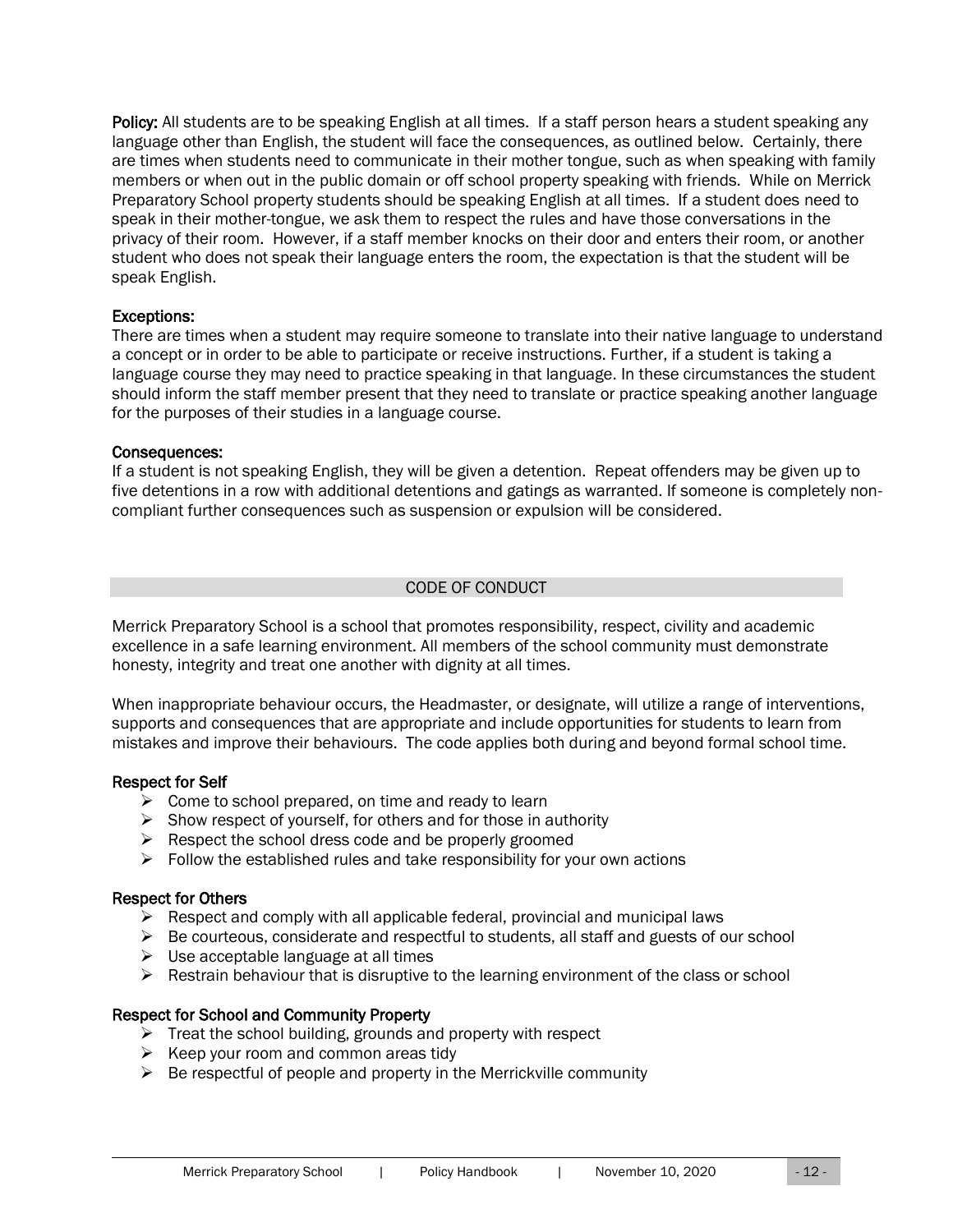## Respect for Safety

- $\triangleright$  Follow procedure during fire drills and other evacuation drills
- $\triangleright$  Do not tamper with fire alarms, fire extinguishers, closed circuit television cameras or any other safety equipment
- $\triangleright$  Avoid activities that endanger the physical, mental or emotional well-being of yourself or others
- $\triangleright$  Do not bring anything into the school that may compromise the safety of others or the community in general

#### Attendance and Punctuality

- $\triangleright$  Arrive on time for every class, properly equipped with all necessary learning tools and supplies
- $\triangleright$  Ensure that your homework is completed and assignments and projects are submitted on time
- ➢ Attend all co-curricular activities such as sports and community service
- $\triangleright$  Promptly make up the work missed during absences

#### Our regulations specifically prohibit our students from possessing the following:

- ➢ posters displaying drugs, offensive messages or images, or beer/liquor ads;
- ➢ offensive or suggestive language or images on clothing;
- ➢ Pets;
- $\triangleright$  Kettles, rice cookers, toasters or other electrical cooking devices in dorm rooms;
- $\triangleright$  Food or drink in dorm rooms other than water, tea, coffee;
- $\triangleright$  Gaming devices, TVs, all electronics other than those specifically required for academic purposes such as a laptop computer or tablet and calculator in dorm rooms. Gaming devices, TVs and other such electronics are to be left in, and used in, common areas.

#### In addition, students must not:

- $\triangleright$  abuse others (physical, sexual, or emotional harassment);
- $\triangleright$  leave their room after bedtime:
- $\triangleright$  have members of the opposite sex in their room at any time;
- $\triangleright$  be sexually intimate with another person when under the care of the College;
- $\triangleright$  get piercings or tattoos while under the care of the College.

#### And students must:

- $\triangleright$  follow sign-out rules (to be discussed upon arrival);
- $\triangleright$  respect other people's privacy;
- $\triangleright$  keep their room in a respectable state so as to not hinder cleaning staff;
- $\triangleright$  keep common areas clean and tidy.

#### *Infractions of any of the above rules may result in disciplinary action, up to and including suspension (placed in a home stay at an additional fee to the parents) or expulsion (asked to leave the school permanently with no refund).*

Merrick Preparatory School believes that all members of the school community should treat each other with courtesy, respect and tolerance, in keeping with the rules and boundaries we have established for our students. Staff, parents and children are entitled to a safe and nurturing environment in which to grow as a community.

We expect that adults will set a good example for children at all times, demonstrating good behaviour with all members of the school and the wider community. Physical attacks and threatening behaviour, abusive or insulting language, verbal or written, to staff, owners, parents, caregivers, children and any other community member will not be tolerated. Types of behaviour that are not in keeping with Merrick Preparatory School's Code of Conduct include: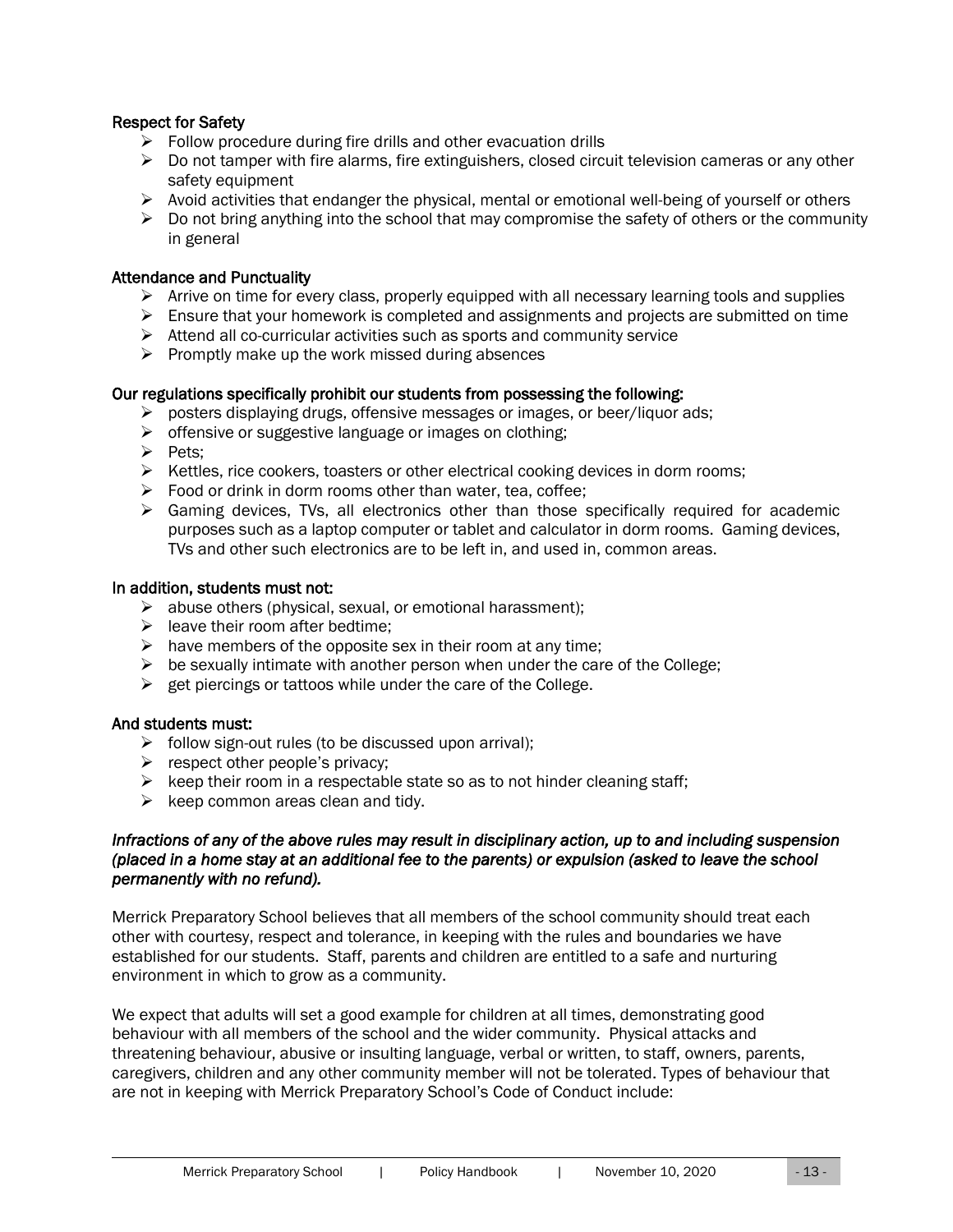- Disruptive behaviour which interferes or threatens to interfere with the operation of a classroom, office, the school or any area of the school;
- Loud or offensive language, swearing, cursing or displaying an aggressive temper;
- Speaking in an aggressive/threatening tone or being physically intimidating, e.g. standing very close, shaking or holding a fist towards another person;
- The use of physical aggression towards another person. This includes parents or guardians physically punishing their own child on school premises;
- Inappropriate posting on Social Network/Media sites or sending abusive or threatening emails, text/voicemail/phone messages or other written communication;
- Defamatory, offensive or derogatory comments regarding the school or any of the students/parents/staff at the school made on social media sites or in other public venues;
- Gossiping about any Merrick Preparatory School member, be they parents, students, staff or other member of the Merrick Preparatory School community;
- Damaging or destroying school property;
- Smoking, or consuming alcohol or drugs on school property or school trips;
- All students, families, staff, and volunteers should feel comfortable to express any frustration, disagreement or concern they have in a respectfully way, firstly with the person most directly responsible for or capable of resolution. If unresolved bringing it to the attention of the Headmaster would be the next step:
	- $\circ$  for concerns regarding a student or classroom volunteer, the teacher would be most appropriate;
	- $\circ$  for concerns regarding teachers, other staff, or other families, the Headmaster would be most appropriate;
	- $\circ$  if the concerned individual is unable to have the matter resolved to his/her satisfaction, he/she should speak directly with the Headmaster.

Merrick Preparatory School (MPS) believes that a positive and constructive working relationship between the school and its parent community is essential. Therefore, MPS reserves the right not to continue enrolment or not to re-enrol the student if the school reasonably concludes that the actions of a parent (or guardian) make such a positive and constructive relationship impossible or otherwise seriously interferes with MPS's accomplishment of its educational purposes. MPS reserves the right to take any necessary actions to ensure that members of the school community feel safe. Unacceptable behaviour may result in the school contacting the appropriate authorities and, if necessary, banning the offending adult from entering school grounds; these actions are defensible under both the Education Act and the Ontario Human Rights Code.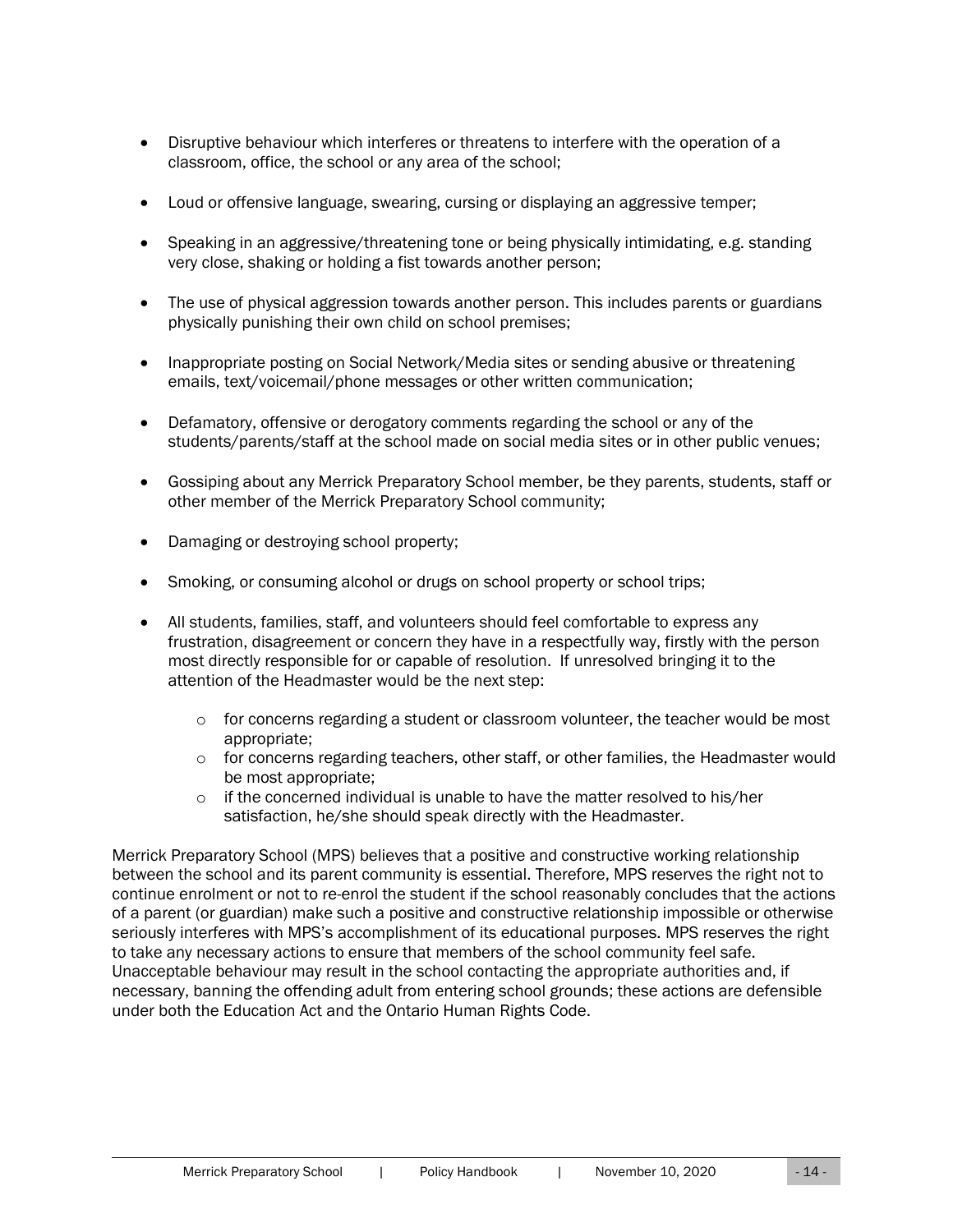#### DRESS CODE POLICY

#### <span id="page-14-0"></span>The School Uniform

The School Uniform is required for the entire academic day, and for representing the school on designated occasions. For graduation students must wear the Standard Dress Uniform, outlined below.

#### Standard Dress Uniform:

- Merrick Preparatory School Cardigan (burgundy with school crest), to be purchased at the school
- Black blazer (to be worn over cardigan during cold weather, optional)
- Black formal business-attire dress pants. Dress pants should be hemmed to touch the shoes, professionally pressed/ironed with a centre creased, clean. No casual pants, no rivets, jeans, yoga pants, sweat pants, leggings or cargo-style pants with pockets on the legs.
- Black leather belt
- White dress shirt, long or short sleeve (top button must do up)
- Merrick Preparatory School tie, provided by the school
- Black polishable leather dress shoes. Heels must not exceed 1 inch. No suede. No slippers or ballet shoes.
- Black dress socks (not sports socks or ankle socks). Socks must come to the mid-shin or higher.
- Skirts are not worn as part of the uniform







Black dress pants White long sleeve Long black socks Black polishable dress

Black belt collared shirt shoes

## Dress for Sports and Recreational Activities:

- Navy blue or black shorts, or jogging/sweatpants for cool weather
- Gym T-shirt
- Running shoes

## Summer Dress

From the start of the school year to the Canadian Thanksgiving (usually the second full weekend in October) and from the Easter weekend to the end of the school year, students can remove their cardigan, but all other aspects of the dress code remain in effect.

## After the Academic Day: Dinner, Evening and Weekend Dress

Students may wear more casual clothing to the evening meals throughout the week, and all day on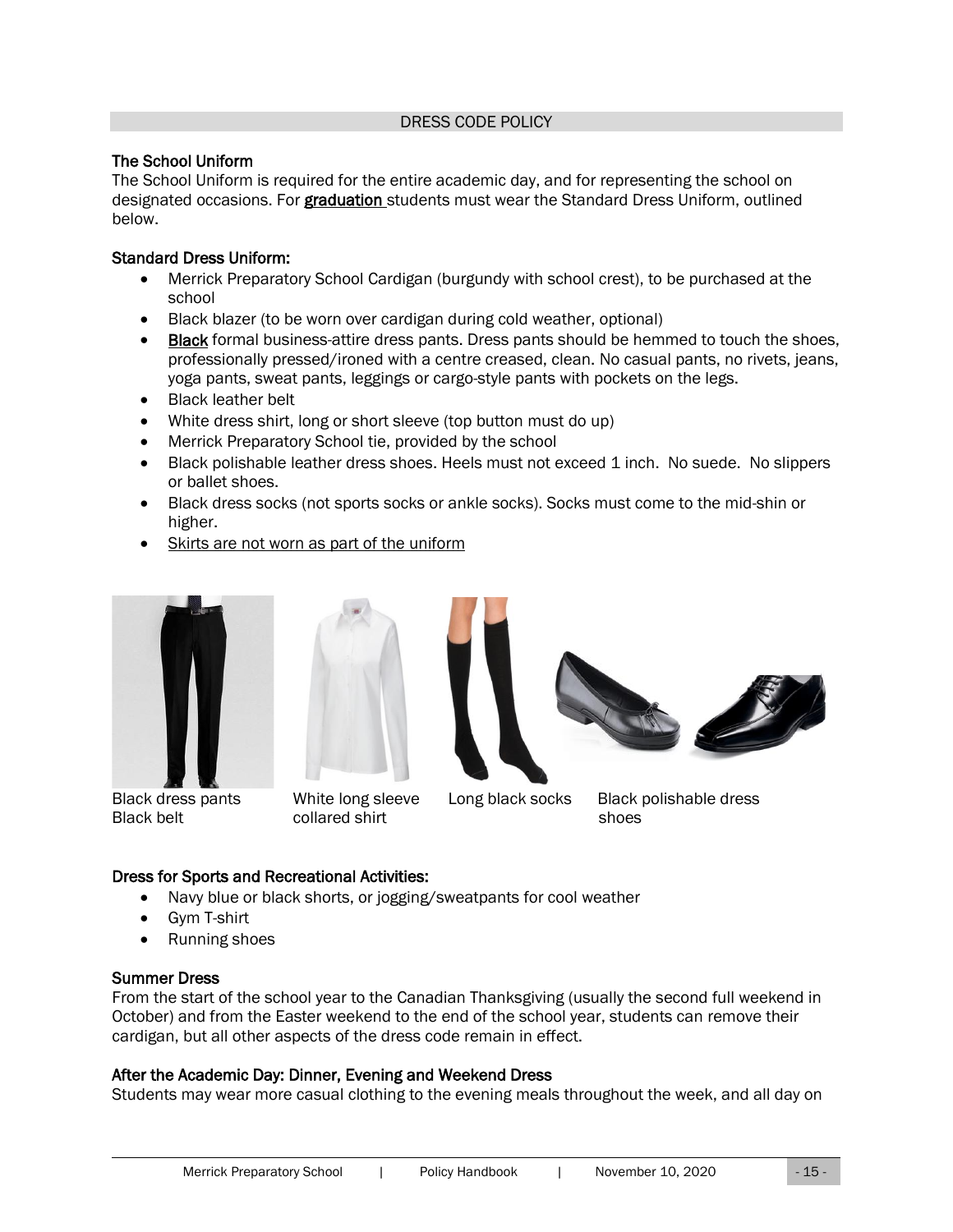weekends; the uniform is not required; however, appropriate dress is:

- T-shirts are acceptable. No inappropriate or offensive graphics or logos; no undershirts; collared sport shirts preferred.
- Sweatshirts or polar fleece. No inappropriate or offensive graphics or logos.
- Blue jeans or casual trousers in good repair no tears, rips or holes by accident or design.
- Shorts are acceptable but not on school dress down days. Cut-offs are not acceptable.
- Casual shoes, including running shoes, sandals are acceptable. Sandals and flip-flops are not acceptable on school dress down days or when out representing the school.
- Students may not attend meals in the dining hall at any time while wearing soiled, sweaty or foul-smelling clothing. Nor any clothes that are torn or ripped (by accident or design)
- Appropriately fitting clothes are required at all times: no tight or form fitting shirts or pants, no short-shorts or cut-off shorts, no shirts that reveal the belly, waist, chest, back, shoulders or any part of the mid-riff. Pants must be worn at the waist, not down on the buttocks.
- Students are required to shower after sports and arrive clean and appropriately dressed for meals.
- All students should have a housecoat to wear over their pajamas in the residence. Students should not be in public areas of the residence in pajamas without a housecoat.

## *Care must be taken to wear the school uniform with respect and pride.*

#### WEAPONS

<span id="page-15-0"></span>Firearms, knives, and other such weaponry are strictly banned from campus; including prop or fake weapons that could be construed as an actual weapon. Any students caught with these instruments will face consequences ranging from suspension to expulsion. All expenses resulting from suspension and expulsion will be the student's responsibility and no refund will be offered.

## PHYSICAL INTIMACY

<span id="page-15-1"></span>Emotional attachments are a natural part of adolescence and developing emotional relationships are healthy and natural. However, relationships of an intimate physical nature are of serious concern for the Merrick Preparatory School community. The varied ages of our students and the lack of parental involvement make student relationships problematic. Sexual intimacy is not permitted for any students under our care. Public displays of affection while understandable are discouraged and may be dealt with as disciplinary issues. Parents will be contacted if physical intimacy is suspected; consequences could range from recreational restrictions to suspension or expulsion.

## EXCLUSIVE RELATIONSHIPS & CLIQUES

<span id="page-15-2"></span>Developing close friendships is a part of life we encourage, however, not at the exclusion of others. We believe that each individual has many gifts to share, and here at our campus with students from around the world, we know students have much to learn from each other. Students that spend time exclusively with one other, or a small group is discouraged. We expect students to engage with all of their peers and to take the opportunity to learn as much as they can from others, particularly those from different cultures. Those that form exclusive relations, or 'cliques' will be informed how their behaviour not only can be hurtful to those they exclude, but hurtful to themselves as they are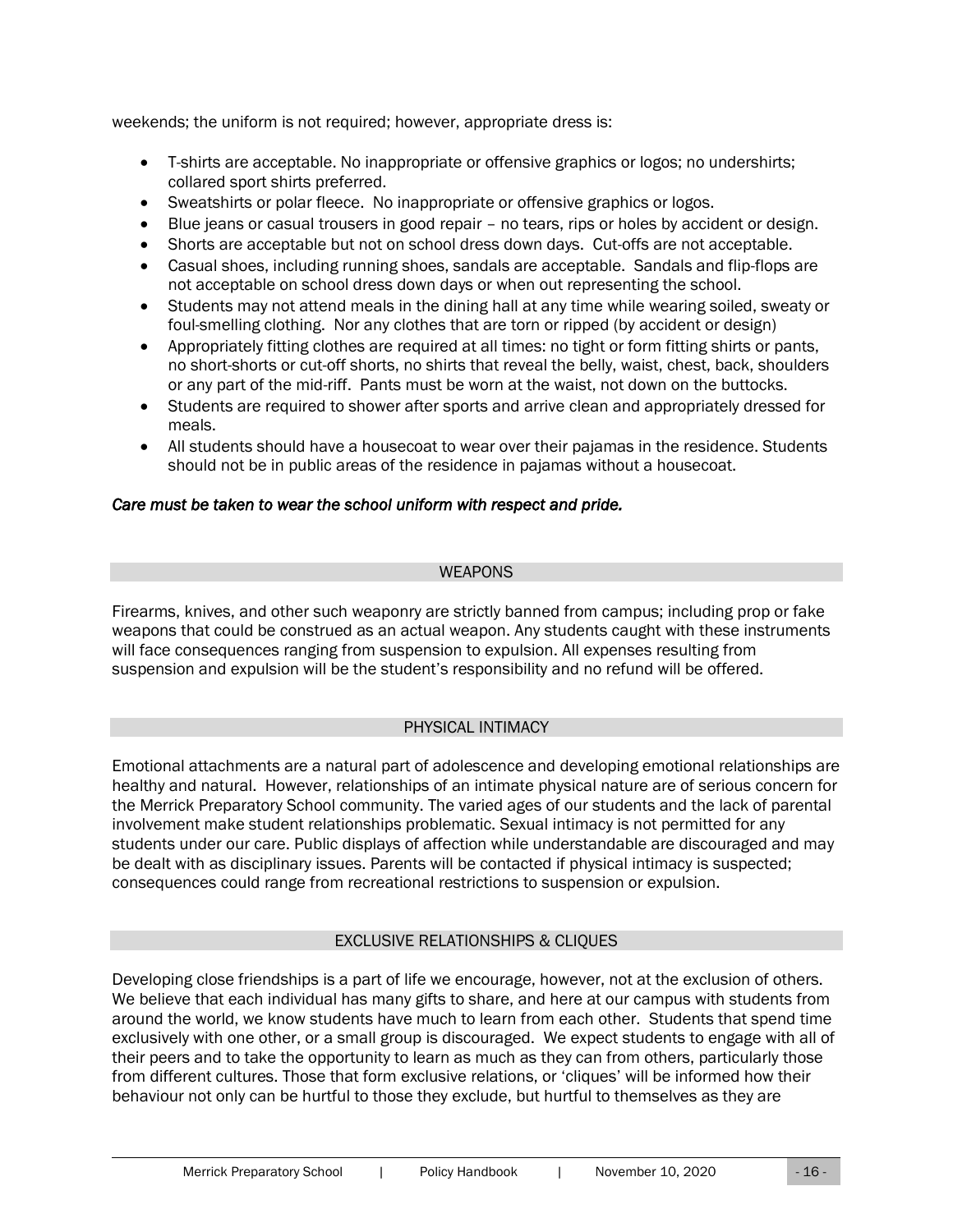denying themselves the opportunity to learn and grow from others. If the behaviour persists parents/guardians will be informed and ultimately if the behaviour is not altered, suspension and/or expulsion may result.

#### NON-PRESCRIPTION DRUGS

<span id="page-16-0"></span>Merrick Preparatory School prohibits the consumption, possession, purchase, use and sale of nonprescription drugs, including legalized drugs such as cannabis/marijuana. Students of legal age for the consumption of legalized cannabis/marijuana products must not do so while a student at Merrick Preparatory School, be that on or off campus during school activities and hours or nonschool activities and hours. With reasonable suspicion by the staff, a staff member may search a student's person or room. A student involved in a drug offence for the first time will receive consequences that range from suspension to expulsion, with all costs being the responsibility of the student and no refund is provided. If a student is involved in a second drug offence, expulsion will result. Any student admitted to Merrick Preparatory School subsequent to a drug offence from another boarding school will be admitted on probation and upon any subsequent involvement with drugs will be suspended or expelled from the school. Students suspected of using non-prescription drugs (legal or otherwise) will be required to undergo drug test (urine or blood sample), at any time, at the discretion of the school, administered by a medical professional.

## ACADEMIC DISHONESTY & PLAGIARISM POLICY

#### <span id="page-16-1"></span>*All Merrick Preparatory School students must follow the Citation Manual available on the school website and taught during the first two weeks of school to avoid plagiarism and academic dishonest.*

Plagiarism is when a student takes credit for another person's work. The material copied can come from a magazine, book, newspaper, the Internet, a video or other information source, but can also be from speaking with another person. The following are situations where plagiarism can occur:

- $\triangleright$  copying another student's homework, test answers or projects
- $\triangleright$  in any way obtaining another person's work and submitting it as your own
- ➢ not giving proper credit to sources used in a paper, report or project

Academic dishonesty is also when, without teacher permission, a student gets help during a test or when completing an assignment. This includes:

- $\triangleright$  seeking help from another student or copying their work during a test, quiz or exam
- $\triangleright$  having or using unauthorized material during a test, quiz or exam
- $\triangleright$  doing any academic work with another student, unless permitted by the teacher
- $\triangleright$  allowing another student to copy your work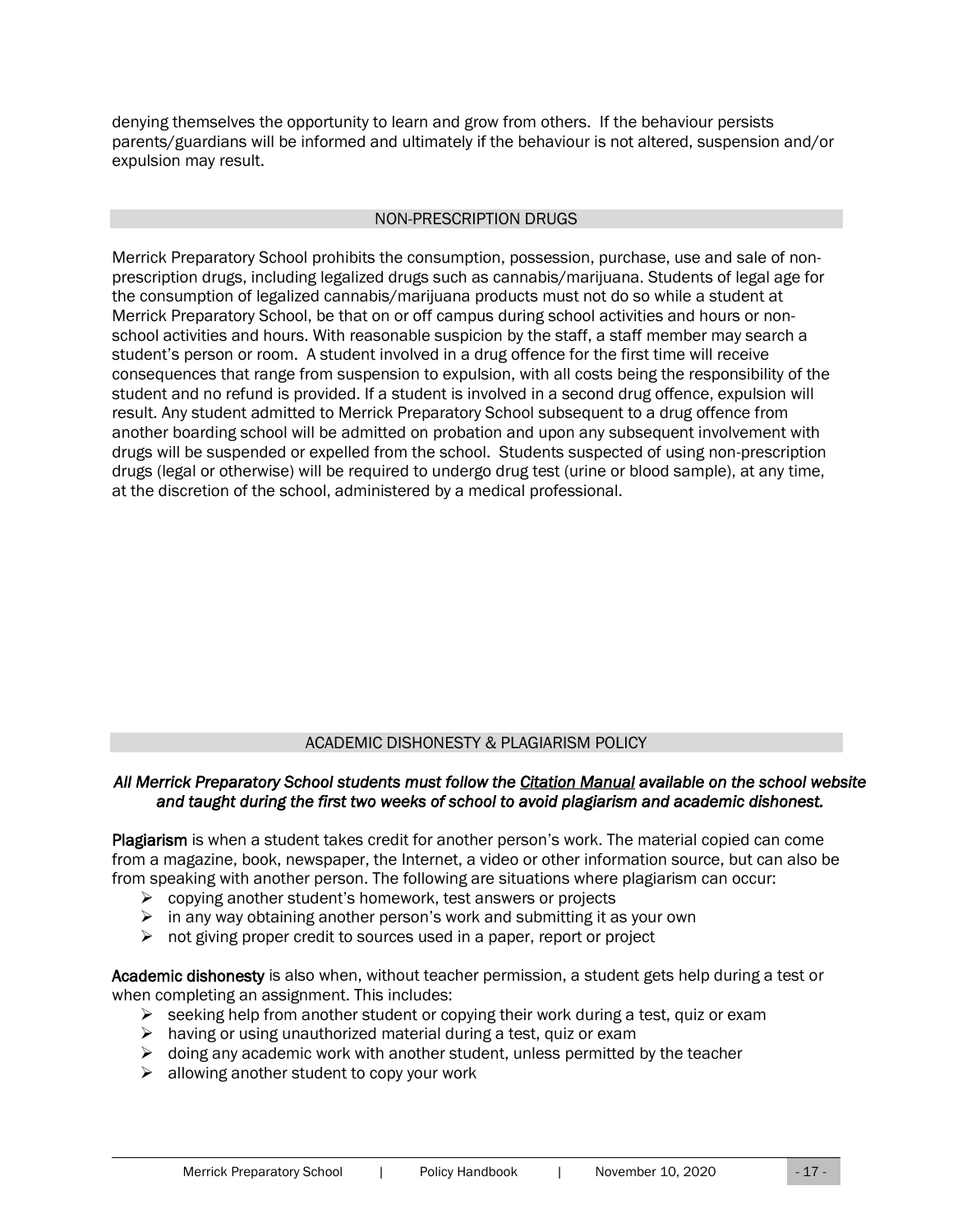## Academic Dishonesty and Plagiarism will be treated separately for the purposes of accumulated offences. Circle which offence is committed: *Academic Dishonesty* or *Plagiarism*.

Consequences of academic dishonesty or plagiarism include:

## First Offence

- 1. Student receives a zero for elements of the assignment involving academic dishonesty/plagiarism
- 2. A letter is sent to the parent/guardian by the Director of Academics, copying the Headmaster
- 3. Student must serve three detentions and write an essay explaining what academic dishonesty/plagiarism is, how they will avoid it in the future. Submit it to the Director of Academics after serving their third detention.
- 4. Reaffirm school rules and student re-signs policy.

#### Second Offence

- 1. Student receives a zero for elements of the assignment involving academic dishonesty/plagiarism
- 2. A letter is sent to the parent/guardian by the Director of Academics, copying the Headmaster
- 3. Student has a conference with the Headmaster
- 4. Student must serve four detentions and a weekend gating. The student must write an essay explaining why academic dishonesty/plagiarism is a serious offense and outline their understanding of the consequences should there be a third offence and submit it to the Director of Academics after serving their fourth detention.
- 5. Reaffirm school rules and student re-signs this policy. Student is made aware that suspension and possible loss of credit will result with a third offence.

#### Third Offence

- 1. Student is immediately suspended for five (5) days off-campus. The student must leave campus immediately. All expenses are the student's responsibility (food, lodging, transportation, etc).
- 2. Parent/Guardian is notified and responsible for transportation, food and all other necessities, including finding accommodation, and is responsible for all costs for the student during his/her five (5) day off-campus suspension.
- 3. A letter is sent to the parent/guardian by the Director of Academics, copying the Headmaster.
- 4. Reaffirm school rules and student re-signs this policy. Student is made aware that expulsion will result with a fourth offence.
- 5. Student may be withdrawn from the course\* with no refund. *\*at Headmaster's discretion*

## Fourth Offence

The school must protect the integrity of student grades and credits awarded. Repeated offences show an utter disregard for school rules, academic integrity and honesty. A fourth offence will result in immediate expulsion from the school with no refund. All expenses resulting from expulsion (food, accommodation, transportation, etc) are the parent/guardian's responsibility. For all non-Canadian passport holders, the Department of Immigration, Refugees and Citizenship will be notified that the student is no longer attending Merrick Preparatory School.

I, the contract of the contract of the contract of the contract of the contract of the contract of the contract of the contract of the contract of the contract of the contract of the contract of the contract of the contrac read the school policy, and re-affirm my adherence to this directive. And I agree to watch the three online videos related to plagiarism located at: <http://library.camden.rutgers.edu/EducationalModule/Plagiarism/>

Student Signature: \_\_\_\_\_\_\_\_\_\_\_\_\_\_\_\_\_\_\_\_\_\_\_\_\_\_\_\_\_\_\_\_\_\_\_\_\_\_ Date: \_\_\_\_\_\_\_\_\_\_\_\_\_\_\_\_\_\_\_\_\_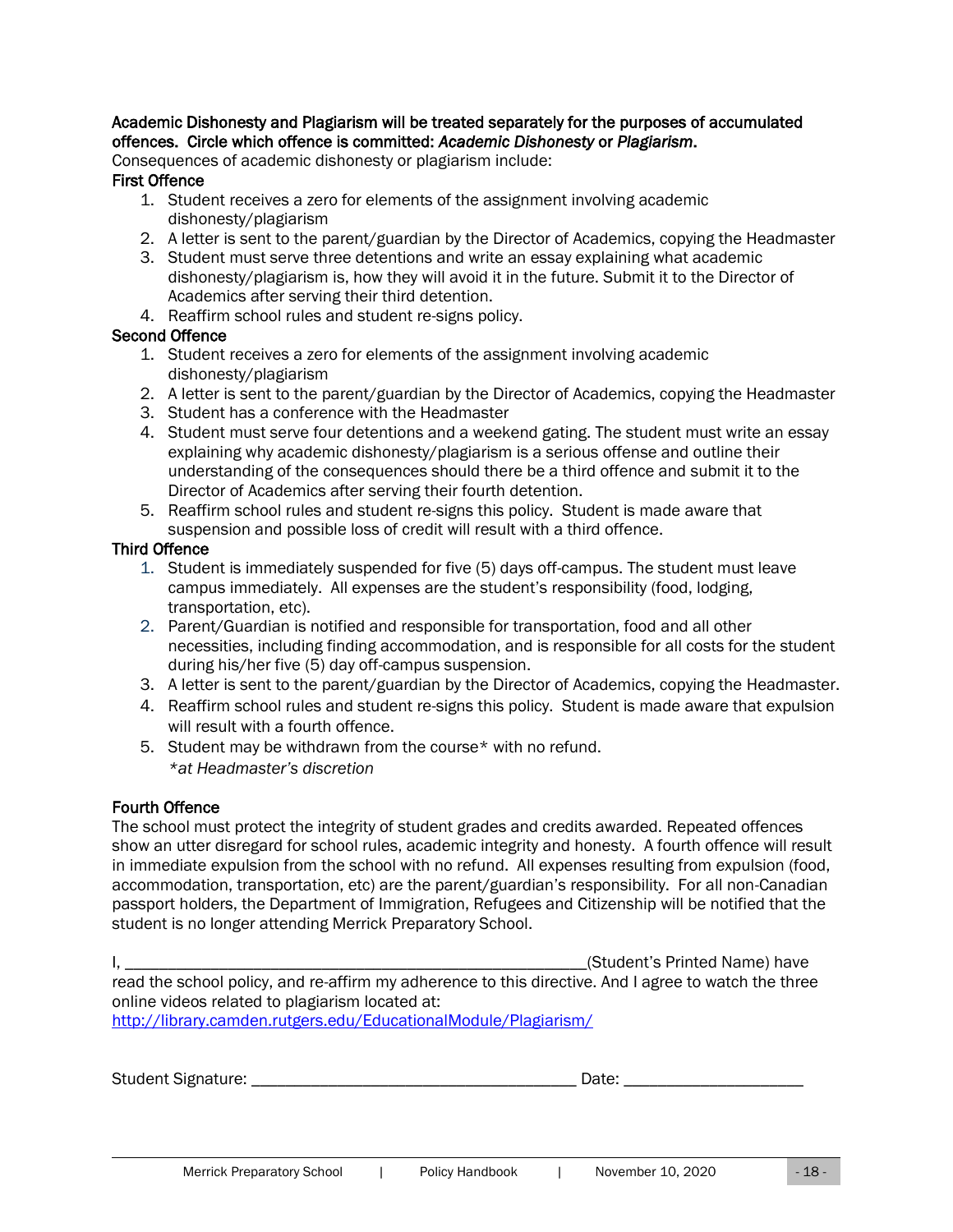#### ACCUMLATED DETENTION POLICY

<span id="page-18-0"></span>Merrick Preparatory School uses a range of consequences, as outlined in the Disciplinary Actions Policy, in an effort to curb behaviour and make students aware of how their behaviour may be adversely affecting themselves or others. The College tracks student misconduct including the number of detentions a student serves. Accumulated detentions shows a lack of understanding and significance of behaviour, a disregard for school rules, health and safety and disrespect for staff and other students. Those that continue to disregard school rules and accumulate unreasonable detentions over the course of a semester will face the following consequences:

## At 20 Accumulated Detentions in a Semester:

- 1. Student will have a meeting with the Director of Residential Life.
- 2. Student will serve a weekend gating (cannot leave school building from Friday at 4pm to Monday at 8am).
- 3. Director of Residential Life will send email to parent, agent, student and copy Headmaster and Director of Academics notifying them of the 20 accumulated detentions and concern over students behaviour and outlining consequences should behaviour not improve.
- 4. Student will review Policy Handbook and expectations and sign this behavioural contract.

#### At 40 Accumulated Detentions in a Semester:

- 1. Student will have a meeting with the Director of Residential Life and Headmaster.
- 2. Student will serve two weekend gatings (cannot leave school building from Friday at 4pm to Monday at 8am).
- 3. Director of Residential Life will send email to parent, agent, student and copy Headmaster and Director of Academics notifying them of the 40 accumulated detentions and concern over students behaviour and outline consequences should behaviour continue.
- 4. Student will review Policy Handbook and expectations and sign this behavioural contract.

## At 60 Accumulated Detentions in a Semester:

- 1. Student is immediately suspended for five (5) days off-campus. The student must leave campus immediately. All expenses are the student's responsibility (food, lodging, transportation, etc).
- 2. Parent/Guardian is notified and responsible for transportation, food and all other necessities, including finding accommodation, and is responsible for all costs for the student during his/her five (5) day off-campus suspension.
- 3. A letter is sent to the parent/guardian by the Director of Residential Life, copying the Headmaster and Director of Academics.
- 4. Reaffirm school rules and student re-signs this policy. Student is made aware that expulsion will result with ten more detentions in the semester.

## At 70 Accumulated Detentions in a Semester:

Repeatedly being non-compliant with school rules and expectations to the point that a student has accumulated 70 detentions in one semester shows an utter disrespect and disregard of the schools rules, policies and the health and safety of other students and staff. It demonstrates an unwillingness to modify or improve behaviour and represents a lack of commitment to remaining a student at Merrick Preparatory School. At 70 accumulated detentions in one semester a student will be immediately expelled from the school with no refund. All expenses resulting from expulsion (food, accommodation, transportation, etc) are the parent/guardian's responsibility. For all non-Canadian passport holders, Citizenship and Immigration Canada (CIC) will be notified that the student is no longer attending Merrick Preparatory School.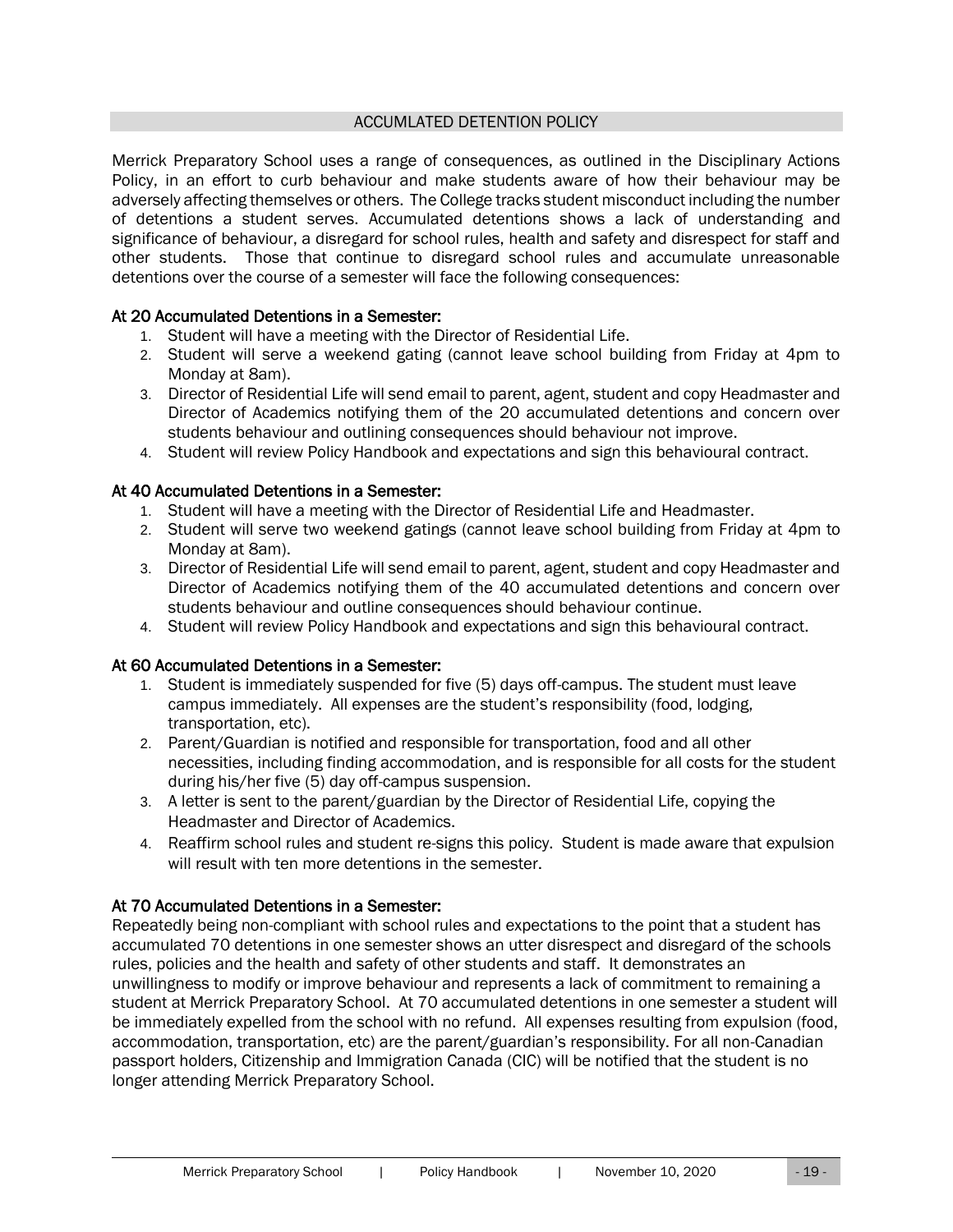I, \_\_\_\_\_\_\_\_\_\_\_\_\_\_\_\_\_\_\_\_\_\_\_\_\_\_\_\_\_\_(Student's Printed Name) have read the "Accumulated Detention Policy" and reviewed the Policy Handbook. I understand the school rules, policies, student expectations and Student Code of Conduct. I know where to access the Policy Handbook on the school website if I am ever unsure about a school rule. I also know that I can ask any staff at any time to clarify my understanding of the rules. I understand the school rules are in place to keep all that live and work at the school safe and healthy and to comply with municipal, provincial or federal laws and regulations. I re-affirm my adherence to all the Policy's as outlined in the Policy Handbook, both in letter and in intent.

Student's Signature: \_\_\_\_\_\_\_\_\_\_\_\_\_\_\_\_\_\_\_\_\_\_\_\_\_\_\_\_\_\_\_\_\_ Date: \_\_\_\_\_\_\_\_\_\_\_\_\_\_\_\_\_\_\_\_\_\_\_\_\_\_\_\_

## CURFEW & LATE POLICY

<span id="page-19-0"></span>Merrick Preparatory School offers a structured schedule with time allotted for recreation and relaxation. Within our structured schedule we have a clearly defined curfew for safety and security. Sunday to Thursday, students are to be in the building by 10:30p.m. and in their dorm rooms at 11:00p.m., with lights out by 11:30p.m.. Friday and Saturday, students are to be in the building at 12:00a.m. and in their dorm rooms at 12:30a.m.. Unless there is an emergency, students are not permitted to leave their rooms after curfew, or before 7:00a.m.. Students are not permitted to leave the school building before 7:00a.m. unless for special documented reasons, such as an early morning flight home during break or end of year. All students must be on campus Sunday at 5:30p.m. to Friday at 4:00p.m., please review "Campus Leave Policy"

We have established these curfew rules to ensure the safety and well-being of all our students. Students' academic performance and productivity improves when they have sufficient rest; and overall health and resistance to illness is enhanced with proper sleep. As all students share a room it is also imperative that students honour the curfew out of respect for their roommate. Following curfew rules, including our sign-in and sign-out procedures, allows our Residential Life Supervisors to know the whereabouts of all of our students in the event of an emergency and ensures the safety and security of all. Students that are late will face consequences such as detentions, gatings, suspension or explusion; those late for Evening Study or Detention will serve time missed in Detention e.g.: if 10 minutes late for Evening Study the student will be required to attend Detention immediately after Evening Study for 10 minutes, or if late 5 minutes for Detention the student will stay an extra 5 minutes after Detention to make us missed time.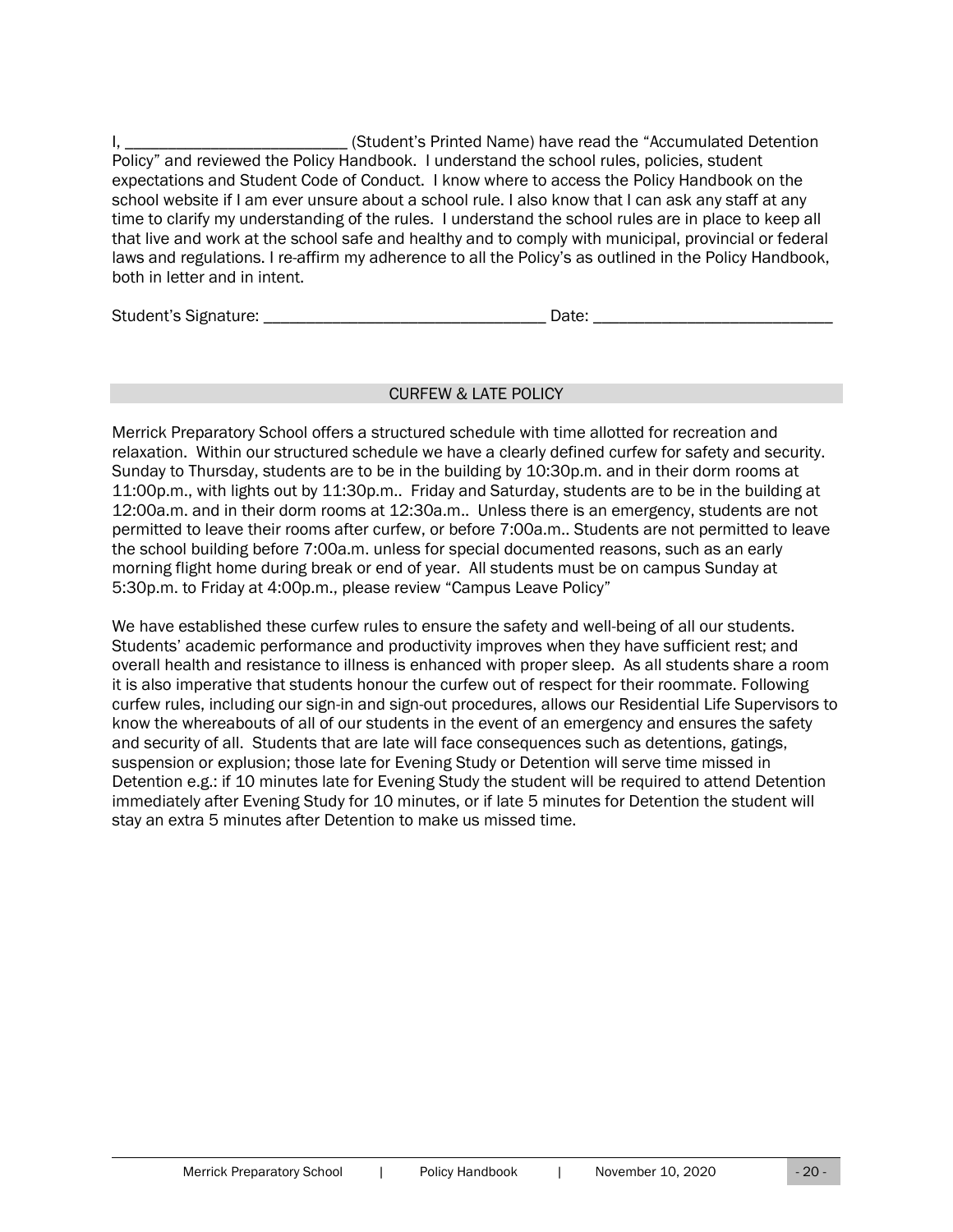A student out of their dorm room after curfew, or failing to sign-in or sign-out, is a serious safety issue and a breach of trust. Students not in compliance with the Curfew Policy will face the consequences, as outlined below:

## First Offence:

- 1. Students who do not comply with the Curfew Policy will serve a 3 detentions.
- 2. A letter is sent to the parents/guardian by the Director of Residential Life, copying the Headmaster, and attaching this form with the student's signature.
- 3. Reaffirm school rules and student re-signs this policy.

#### Second Offence

- 1. A letter is sent to the parent/guardian by the Director of Residential Life, copying the Headmaster.
- 2. Student has a conference with the Headmaster.
- 3. Student serves four detentions and a weekend gating (Friday at 4:00p.m. to Monday at 8:00a.m.).
- 4. Reaffirm school rules and student re-signs this policy. Student is made aware that suspension will result with a third offence.

## Third Offence

- 1. Student is immediately suspended for five (5) days off-campus. The student must leave campus immediately. All expenses are the student's responsibility (food, lodging, transportation, etc).
- 2. Parent/Guardian is notified and responsible for transportation, food and all other necessities, including finding accommodation, and is responsible for all costs for the student during his/her five (5) day off-campus suspension.
- 3. A letter is sent to the parent/guardian by the Director of Residential Life, copying the Headmaster
- 4. Reaffirm school rules and student re-signs this policy. Student is made aware that expulsion will result with a fourth offence.

## Fourth Offence

Repeated offences shows an utter disregard for school rules and places the health and safety of the student, and others, at risk. A fourth offence will result in immediate expulsion from the school with no refund. All expenses resulting from expulsion (food, accommodation, transportation, etc) are the parent/guardian's responsibility. For all non-Canadian passport holders, Citizenship and Immigration Canada (CIC) will be notified that the student is no longer attending Merrick Preparatory School.

I, \_\_\_\_\_\_\_\_\_\_\_\_\_\_\_\_\_\_\_\_\_\_\_\_\_\_ (Student's Printed Name) have read the school policy, and re-affirm my adherence to this directive and all the Policy's as outlined in the Policy Handbook.

| Student's Signature:<br>しいい |  |
|-----------------------------|--|
|-----------------------------|--|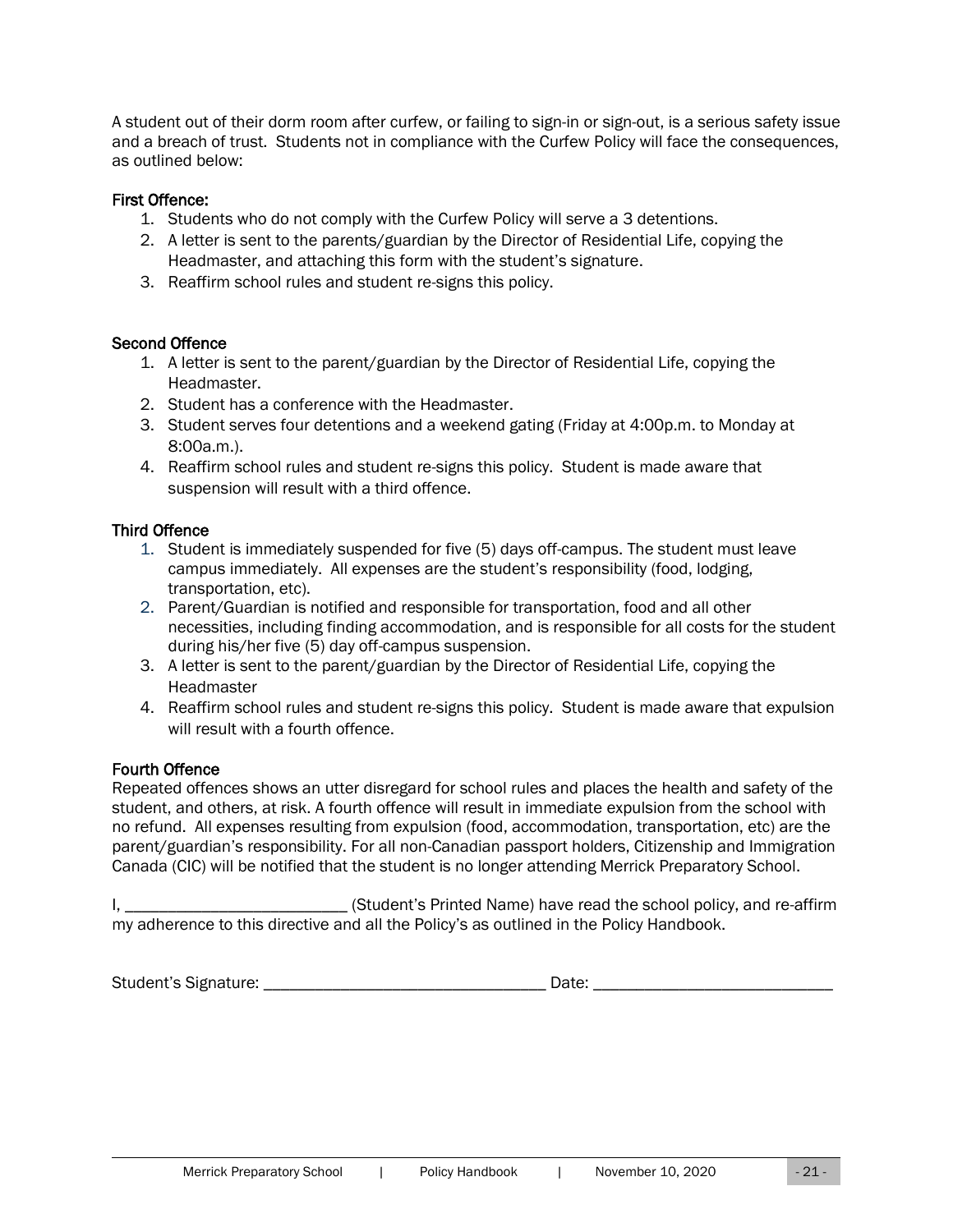#### SMOKING POLICY

<span id="page-21-0"></span>Smoking is prohibited by law in all schools in Ontario. This includes inside buildings as well as anywhere on school property. *The Smoke-Free Ontario Act* came into force in May of 2006 in order to protect against the hazards of second hand smoke. An individual who does not abide by this law could be subject to a maximum fine of \$5,000.

Consuming cannabis/marijuana while a student at Merrick Preparatory School is not allowed and will be treated in the same manner as Non-Prescription Drugs.

Students caught smoking or vaping anywhere on campus, including in any building or on any part of school property, will be subjected to the following consequences:

#### First Offence

- 1. A letter is sent to the parent/guardian by the Director of Residential Life, copying the Headmaster.
- 2. Student serves seven detentions and a weekend gating (Friday at 4p.m. to Monday at 8a.m.)
- 3. Reaffirm school rules and student signs policy. Student is made aware that a second offence will result in suspension.

#### Second Offence

- 1. Student is immediately suspended for five (5) days off-campus. The student must leave campus immediately. All expenses are the student's responsibility (food, lodging, transportation, etc).
- 2. Parent/Guardian is notified and responsible for transportation, food and all other necessities, including finding accommodation and is responsible for all costs for the student during his/her five (5) day off-campus suspension.
- 3. A letter is sent to the parent/guardian by the Director of Residential Life, copying the Headmaster.
- 4. Reaffirm school rules and student signs policy. Student is made aware that a third offence will result in expulsion.

#### Third Offence

- 1. Student is immediately expelled from Merrick Preparatory School.
- 2. No refund is given. All expenses resulting from the expulsion are the parent/guardian's responsibility.
- 3. Parent/Guardian is notified by the Headmaster, and the parent/guardian is responsible for making arrangements to have student removed immediately from campus, including transportation, food and accommodation and all costs.
- 4. Student is required to leave immediately.
- 5. For non-Canadian passport holders, the Department of Immigration, Refugees and Citizenship will be notified that the student is no longer attending Merrick Preparatory School.

Please note: smoking inside a building is extremely dangerous and serious and will result in immediate Suspension or Expulsion at Headmaster's discretion. If the student is not expelled, a second offence of smoking inside a building will result in immediate expulsion.

I, \_\_\_\_\_\_\_\_\_\_\_\_\_\_\_\_\_\_\_\_\_\_\_\_\_\_\_\_\_\_\_\_\_\_\_(Student's Printed Name) have read the school policy and reaffirm my adherence to this directive.

Student's Signature: \_\_\_\_\_\_\_\_\_\_\_\_\_\_\_\_\_\_\_\_\_\_\_\_\_\_\_\_\_\_\_\_\_\_ Date: \_\_\_\_\_\_\_\_\_\_\_\_\_\_\_\_\_\_\_\_\_\_\_\_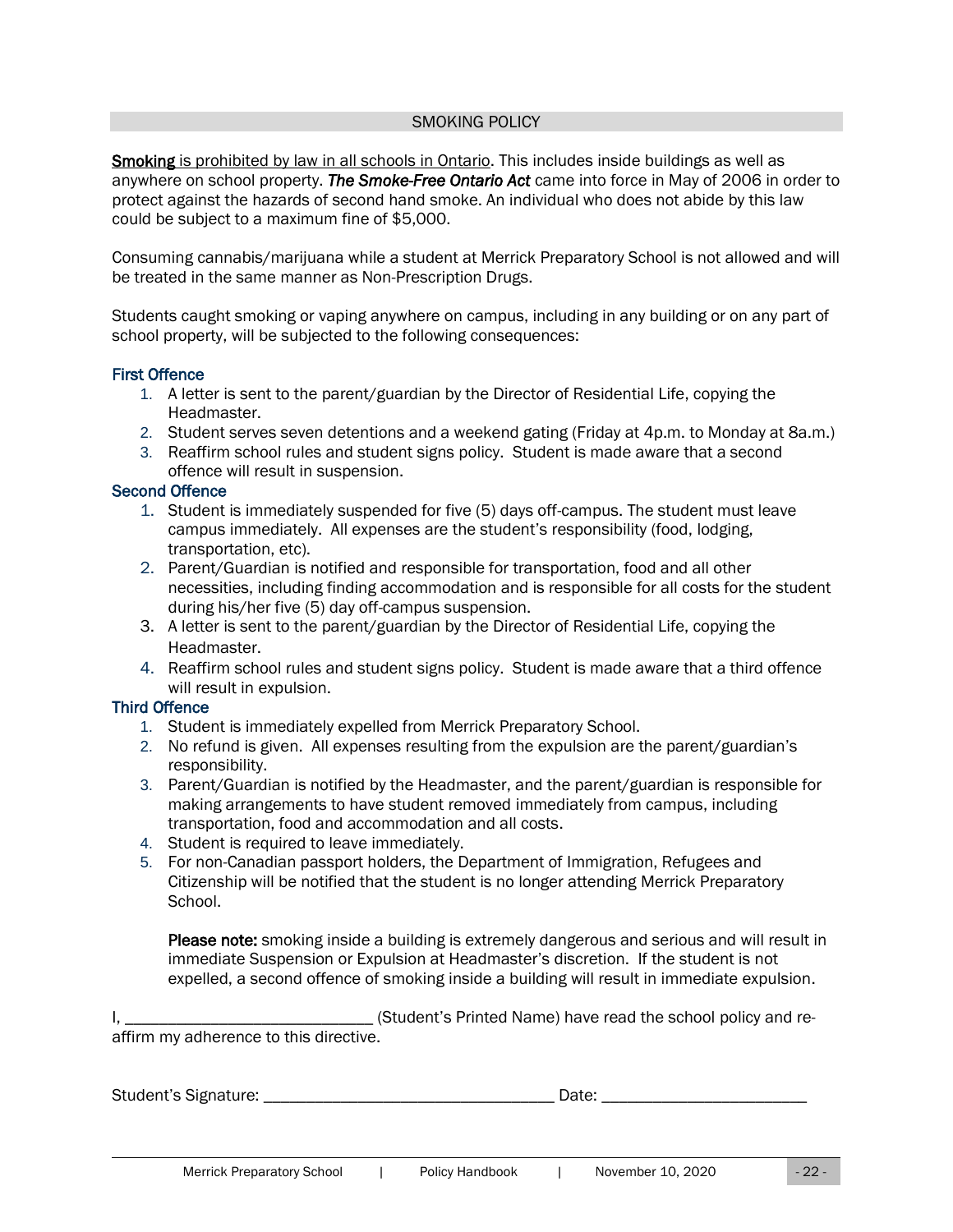#### ALCOHOL POLICY

<span id="page-22-0"></span>The legal drinking age in Ontario is 19. Merrick Preparatory School prohibits the underage consumption, possession and purchase of alcohol. Students aged 19 or older may only consume alcohol if they are off campus and must do so in strict moderation. Returning to campus in a state of intoxication will result in appropriate sanctions. Students may not store or consume alcohol in their room, or anywhere on campus. Providing alcohol to underage students is a serious offense in Ontario. Should a student be suspected of having alcohol on campus, a staff member may search a student's person, belongings and room.

Students caught drinking anywhere on campus, including in any building or on any part of school property, will be subjected to the following consequences:

#### First Offence

- 1. A letter is sent to the parent/guardian by the Director of Residential Life, copying the Headmaster.
- 2. Student serves seven detentions and a weekend gating (Friday at 4p.m. to Monday at 8a.m.)
- 3. Reaffirm school rules and student signs policy, and student is made aware that a second offence will result in suspension.

#### Second Offence

- 1. Student is immediately suspended for five (5) days off-campus. The student must leave campus immediately. All expenses are the student's responsibility (food, lodging, transportation, etc).
- 2. Parent/Guardian is notified and responsible for transportation, food and all other necessities, including finding accommodation and is responsible for all costs for the student during his/her five (5) day off-campus suspension.
- 3. A letter is sent to the parent/guardian by the Director of Residential Life, copying the Headmaster.
- 4. Reaffirm school rules and student re-signs policy and is made aware that a third offence will result in expulsion.

#### Third Offence

- 1. Student is immediately expelled from Merrick Preparatory School.
- 2. No refund is given. All expenses resulting from the expulsion are the parent/guardian's responsibility.
- 3. Parent/Guardian is notified by the Headmaster, and the parent/guardian is responsible for making arrangements to have student removed immediately from campus, including transportation, food and accommodation and all costs.
- 4. Student is required to leave immediately.
- 5. For non-Canadian passport holders, Citizenship and Immigration Canada (CIC) will be notified that the student is no longer attending Merrick Preparatory School.

|                                 | (Student's Printed Name) have read the school policy, and re-affirm |  |
|---------------------------------|---------------------------------------------------------------------|--|
| my adherence to this directive. |                                                                     |  |

Student's Signature: \_\_\_\_\_\_\_\_\_\_\_\_\_\_\_\_\_\_\_\_\_\_\_\_\_\_\_\_\_\_\_\_\_\_\_\_\_ Date: \_\_\_\_\_\_\_\_\_\_\_\_\_\_\_\_\_\_\_\_\_\_\_\_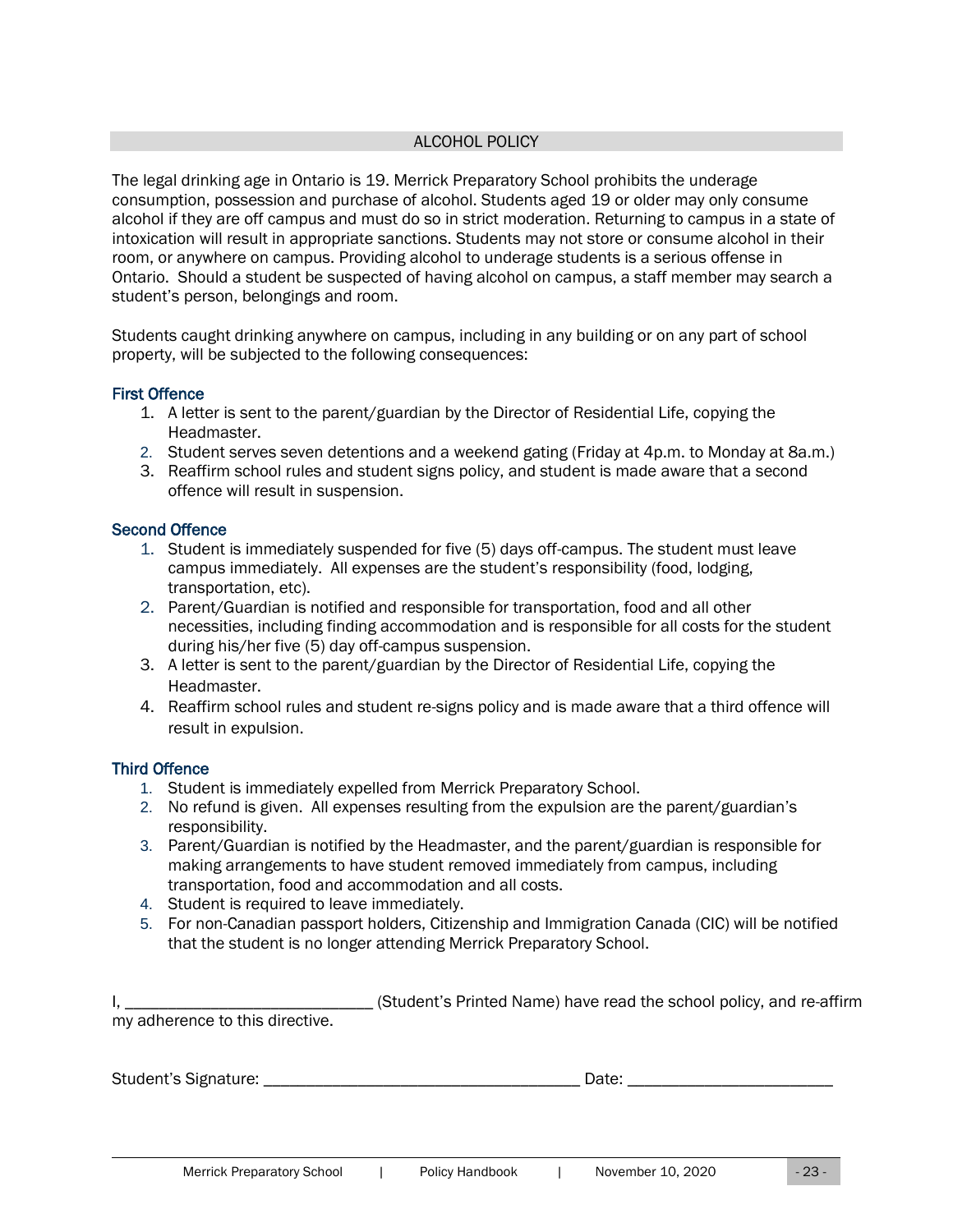#### SCENT FREE SCHOOL POLICY

<span id="page-23-0"></span>Students attending Merrick Preparatory School come from around the world, and with that diversity comes a wide array of perfumes, colognes, deodorants, skin and beauty products, incense and health care products with a variety scents. Given that students share rooms and classrooms and that an increasing number of students have allergies and sensitivities, our campus is scent free. Students must bring to the Merrick Preparatory School campus health care and beauty products that are scent free/non-scented. Students that do bring perfumes, colognes, scented deodorant or other scented products will be asked to dispose of them and purchase non-scented products. If a student persists in using scented products they will face disciplinary action as follows:

#### First Offence

- 1. Students who do not comply with the Scent Free School Policy will serve a three detentions.
- 2. A letter is sent to the parent/guardian by the Director of Residential Life, copying the Headmaster, and attaching this form with the student's signature.
- 3. Reaffirm school rules with the student.

#### Second Offence

- 1. A letter is sent to the parent/guardian by the Director of Residential Life, copying the Headmaster.
- 2. Student has a conference with the Headmaster.
- 3. Student serves five detentions and two weekend gatings.
- 4. Reaffirm school's rules and student signs this form and is notified that suspension will result with another offence.

#### Third Offence

- 1. Student is immediately suspended for five (5) days off-campus. The student must leave campus immediately. All expenses are the student's responsibility (food, lodging, transportation, etc).
- 2. Parent/Guardian is notified and responsible for transportation, food and all other necessities, including finding accommodation, and is responsible for all costs for the student during his/her five (5) day off-campus suspension.
- 3. A letter is sent to the parent/guardian by the Director of Residential Life, copying the Headmaster.
- 4. Reaffirm school rules and student signs this form and is notified that expulsion will result with another offence.

#### Fourth Offence

Repeated offences shows an utter disregard for school rules, and the safety and health of fellow students and staff. A fourth offence will result in immediate expulsion from the school with no refund. All expenses resulting from expulsion (food, accommodation, transportation, etc) are the parent/guardian's responsibility. For all non-Canadian passport holders, Citizenship and Immigration Canada (CIC) will be notified that the student is no longer attending Merrick Preparatory School.

|                                 | (Student's Printed Name) have read the school policy, and re-affirm |
|---------------------------------|---------------------------------------------------------------------|
| my adherence to this directive. |                                                                     |

| Student's Signature: |  |
|----------------------|--|
|----------------------|--|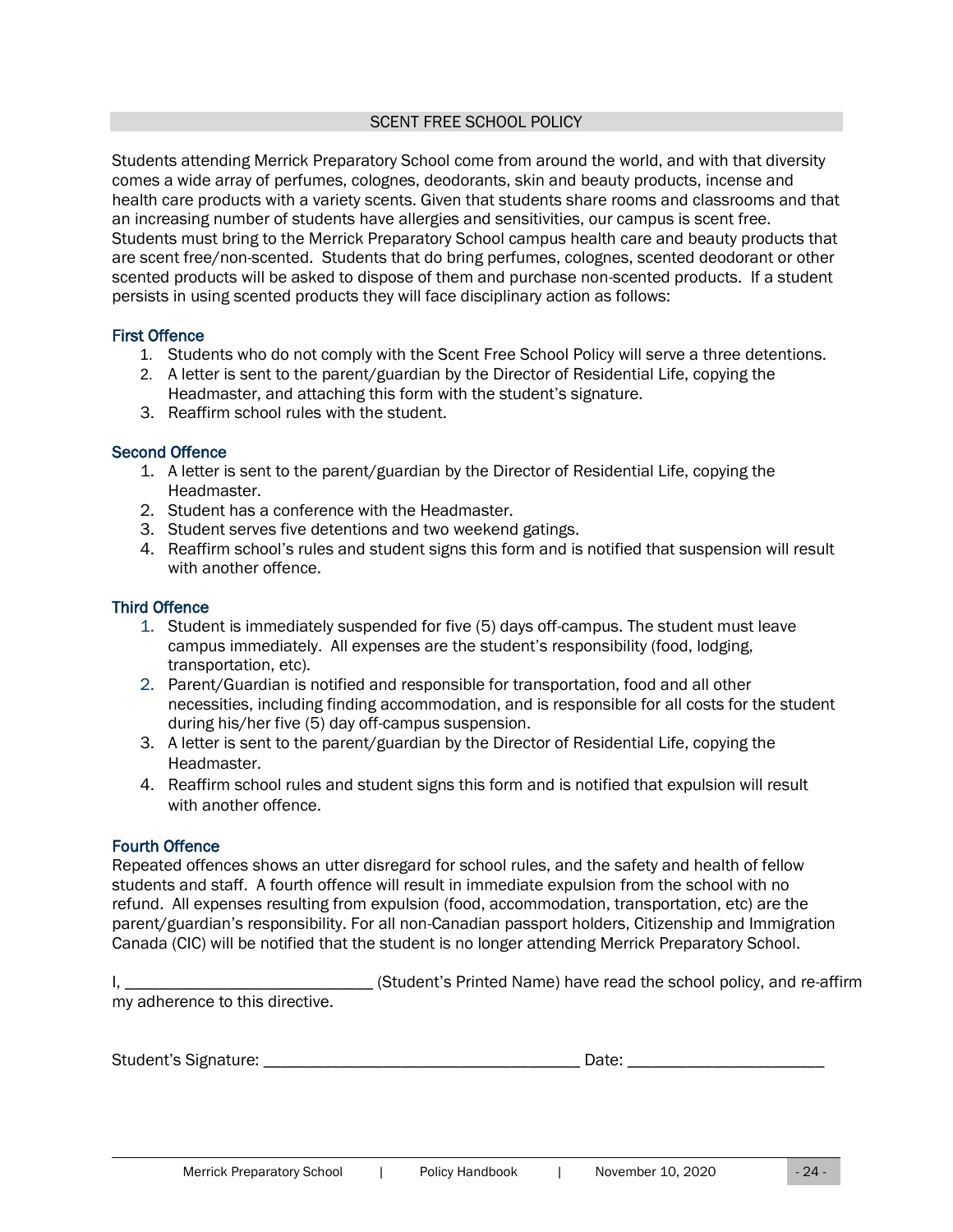#### FOOD, DRINK AND KITCHEN POLICY

<span id="page-24-0"></span>Merrick Preparatory School Chefs prepare nutritious, healthy and delicious food for our students and staff, taking into consideration various dietary needs and restrictions, food preferences and cultural differences. Meals are prepared and served three times a day Monday through Friday and two times a day on Saturday and Sunday. A cold breakfast of toast, bagels, cereal, yogurt, juices, fruit and muffins is available on Saturday and Sunday, as well as any morning. Healthy snacks are provided after class and after evening study. Food is always available to students in the snack bar area adjacent to the dining hall. A large fridge in the snack bar area is stocked by the school Chefs for students to access any time outside of the regular meals. In addition, a fridge and food storage is provided to students should they wish to purchase speciality or comfort foods for evening snacks or weekends. In compliance with Ministry rules no raw eggs or raw meat is allowed in the snack bar area or student food storage areas.

In compliance with the Ontario Ministry of Health, Merrick Preparatory School kitchen, food preparation and food service areas are inspected three times per year. In accordance with Ontario Ministry of Health rules and best practice, food must remain in the food service areas (kitchen, dining hall, snack bar area). No food is allowed outside of the food service areas and at no time is food allowed in classrooms or student bedrooms (dorms). Water, coffee and tea are allowed in the student dorms, and in classrooms at the teachers' discretion. Soft drinks, energy drinks, juices and the like are not allowed in classrooms or in the dorms. If the Housekeeping staff find that glasses and mugs are not returned to the kitchen area after use, coffee and tea will be restricted to the snack bar and dining area.

To ensure students are eating healthy meals and to create a sense of community, all meals must be eaten in the dining hall from Sunday dinner to Friday at lunch. Friday dinner through Sunday lunch students are allowed to eat their meal in the snack bar area or eat off campus.

The kitchen is a workspace for our kitchen staff who are trained and licenced in safe food preparation and in handling the various food preparatory equipment which can be dangerous. At no time are students allowed into the kitchen unless under the direct supervision of the Chef or Assistant Chef and only during sanctioned activities such as the cooking club. Staff are also restricted to entering the kitchen unless there is a specific need (ice for an injury) or under the direction of the Chef or Assistant Chef.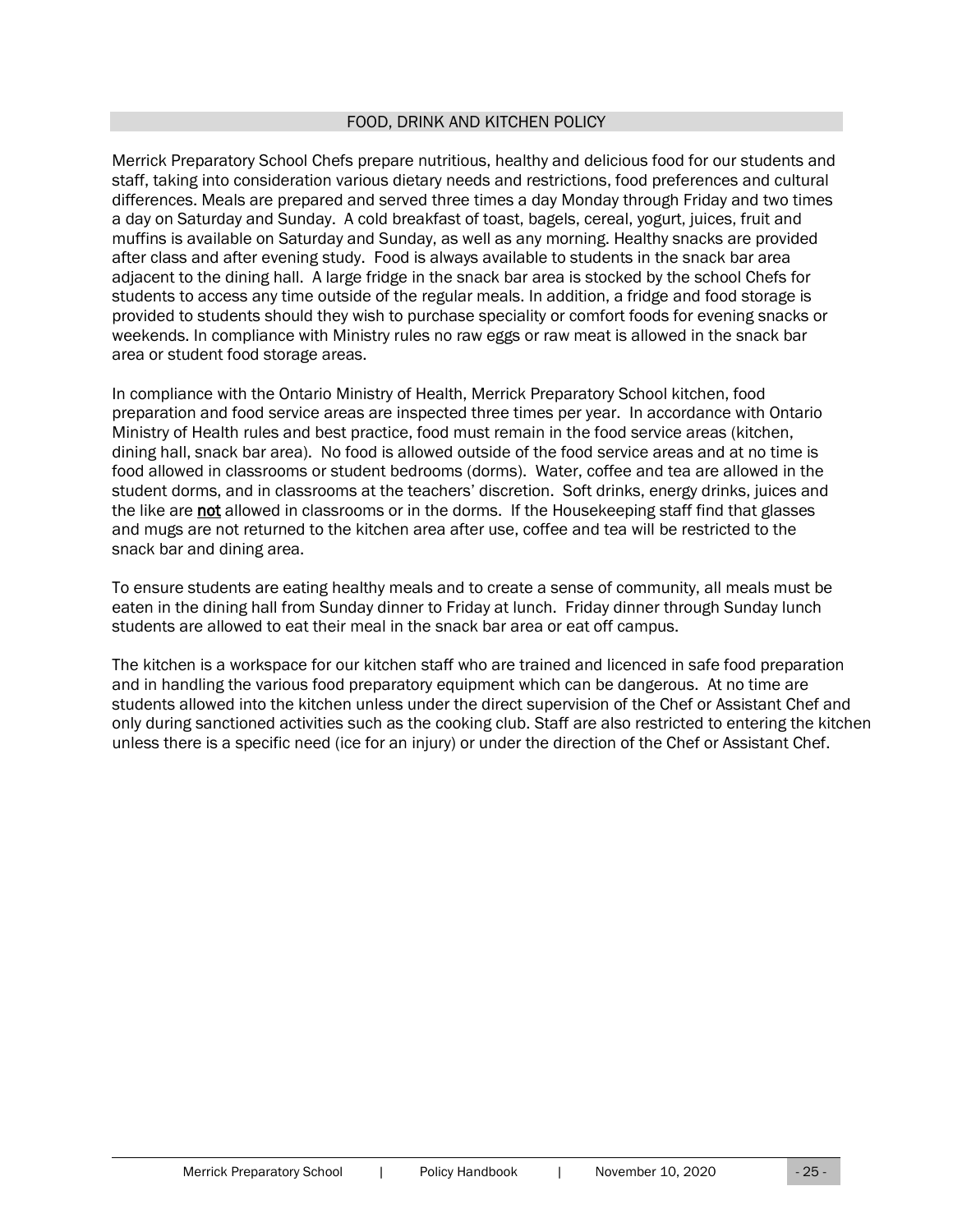Students not in compliance with the Food and Drink Policy will face consequences, as outlined below.

#### First Offence

- 1. Students who do not comply with the Food and Drink Policy will serve three detentions.
- 2. A letter is sent to the parent/guardian by the Director of Residential Life, copying the Headmaster.
- 3. Reaffirm school rules and student re-signs this policy.

#### Second Offence

- 3. A letter is sent to the parent/guardian by the Director of Residential Life, copying the Headmaster.
- 4. Student has a conference with the Headmaster.
- 3. Student serves five detentions and two weekend gatings.
- 4. Reaffirm school rules and student re-signs this policy and is notified that a third offence will result in suspension.

#### Third Offence

- 1. Student is immediately suspended for five (5) days off-campus. The student must leave campus immediately. All expenses are the student's responsibility (food, lodging, transportation, etc).
- 2. Parent/Guardian is notified and responsible for transportation, food and all other necessities, including finding accommodation, and is responsible for all costs for the student during his/her five (5) day off-campus suspension.
- 3. A letter is sent to the parent/guardian by the Director of Residential Life, copying the Headmaster.
- 4. Reaffirm school rules and student re-signs this policy and is notified that a fourth offence will result in expulsion.

## Fourth Offence

Repeated offences shows an utter disregard for school rules. A fourth offence will result in immediate expulsion from the school with no refund. All expenses resulting from expulsion (food, accommodation, transportation, etc) are the parent/guardian's responsibility. For all non-Canadian passport holders, Citizenship and Immigration Canada (CIC) will be notified that the student is no longer attending Merrick Preparatory School.

|                                 | . (Student's Printed Name) have read the school policy, and re-affirm |
|---------------------------------|-----------------------------------------------------------------------|
| my adherence to this directive. |                                                                       |

Student's Signature: \_\_\_\_\_\_\_\_\_\_\_\_\_\_\_\_\_\_\_\_\_\_\_\_\_\_\_\_\_\_\_\_\_\_\_\_\_ Date: \_\_\_\_\_\_\_\_\_\_\_\_\_\_\_\_\_\_\_\_\_\_\_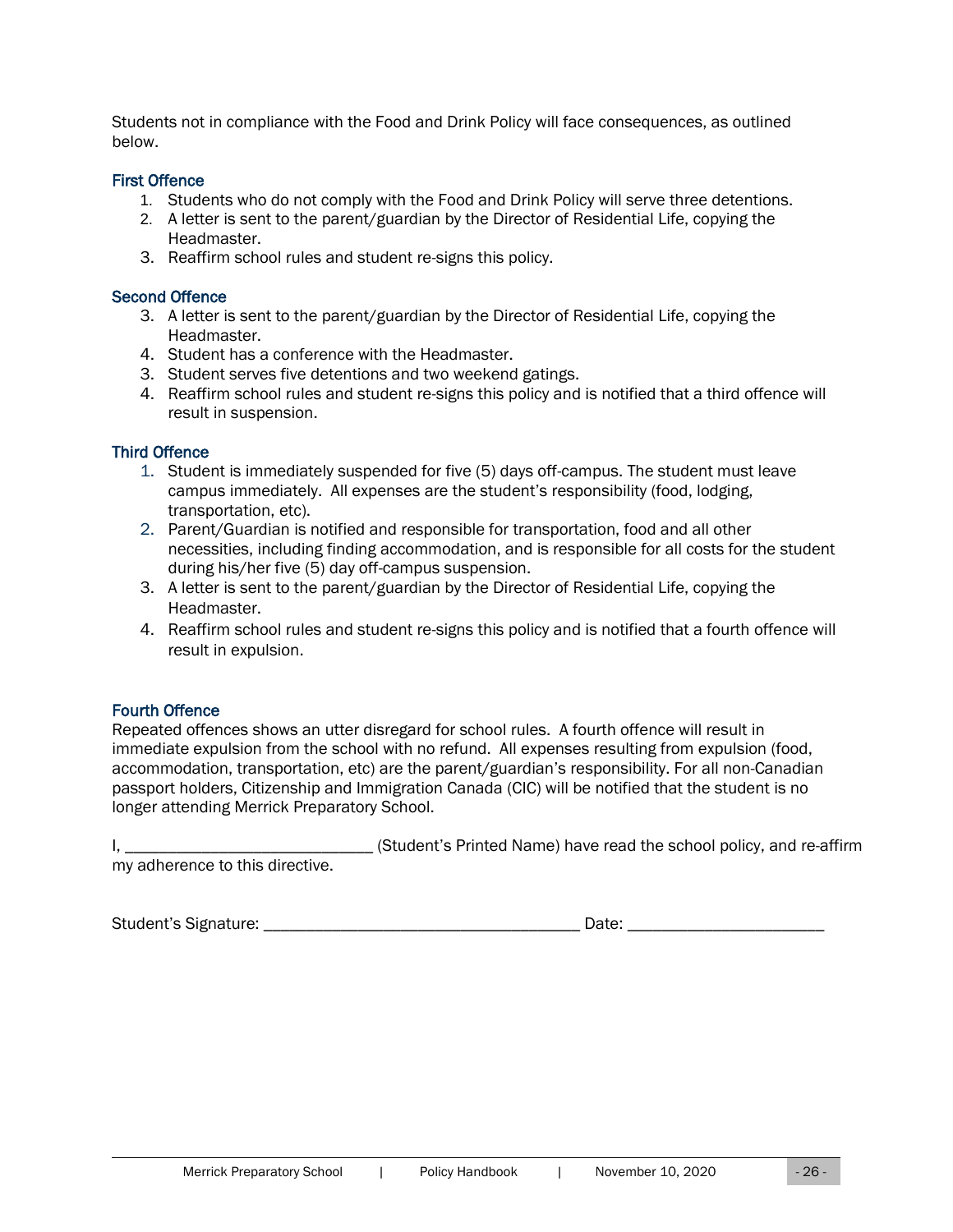#### TECHNOLOGY POLICY

<span id="page-26-0"></span>Merrick Preparatory School supports Windows and MacOS only. Chrome books and other similar devices do not work on our system and cannot be security protected and will not be allowed to access our wifi networks.

It is understood that acceptable use of Merrick Preparatory School computers and computer network includes the following conditions and requirements:

- i. College computers and the network are to be used for educational purposes consistent with the objectives of Merrick Preparatory School.
- ii. During the Academic Day and Evening Study students are expected to restrict network access and device use to school related content and websites. Gaming, streaming, video playing or watching, or any other non-academic related activity will result in restriction or denial of internet access, suspension or expulsion at student's expense.
- iii. There will be no commercial activities, no threatening, illegal or obscene material retrieved, sent or otherwise processed.
- iv. Students are not to log on the network(s) with another user's ID/password. Students using public access email and chat will uphold standards of proper etiquette.
- v. Students are responsible for the backup of all personal files. Failure to do so will not be accepted as an explanation for incomplete or late assignments.
- vi. All software on computers at Merrick Preparatory School whether on school computers or students' personal computers and devices must be properly licensed.
- vii. No personal files may be downloaded or stored on the network other than those needed for schoolwork.
- viii. Students are not to use the network after "lights out".
- ix. Students should respect roommates and refrain from any computer use after "lights out".
- x. Students may not attempt to circumvent the school network content filtering system or log into our staff network.
- xi. The following software and services may not be used by or installed on any computer connected to the Merrick Preparatory School network:
	- a. Virtual Private Network (VPN) or Proxy software or Websites.
	- b. Torrent clients or any other file sharing clients.
- xii. The use of Wi-Fi hotspots anywhere in the Merrick Preparatory School buildings, facilities or grounds is strictly prohibited (if you can see the school you cannot hotspot wirelessly). Students are allowed to use cable (wired) connections for internet service via USB cable or network cable.
- xiii. Students may not use or access staff or faculty workstations without express permission from a staff or faculty member.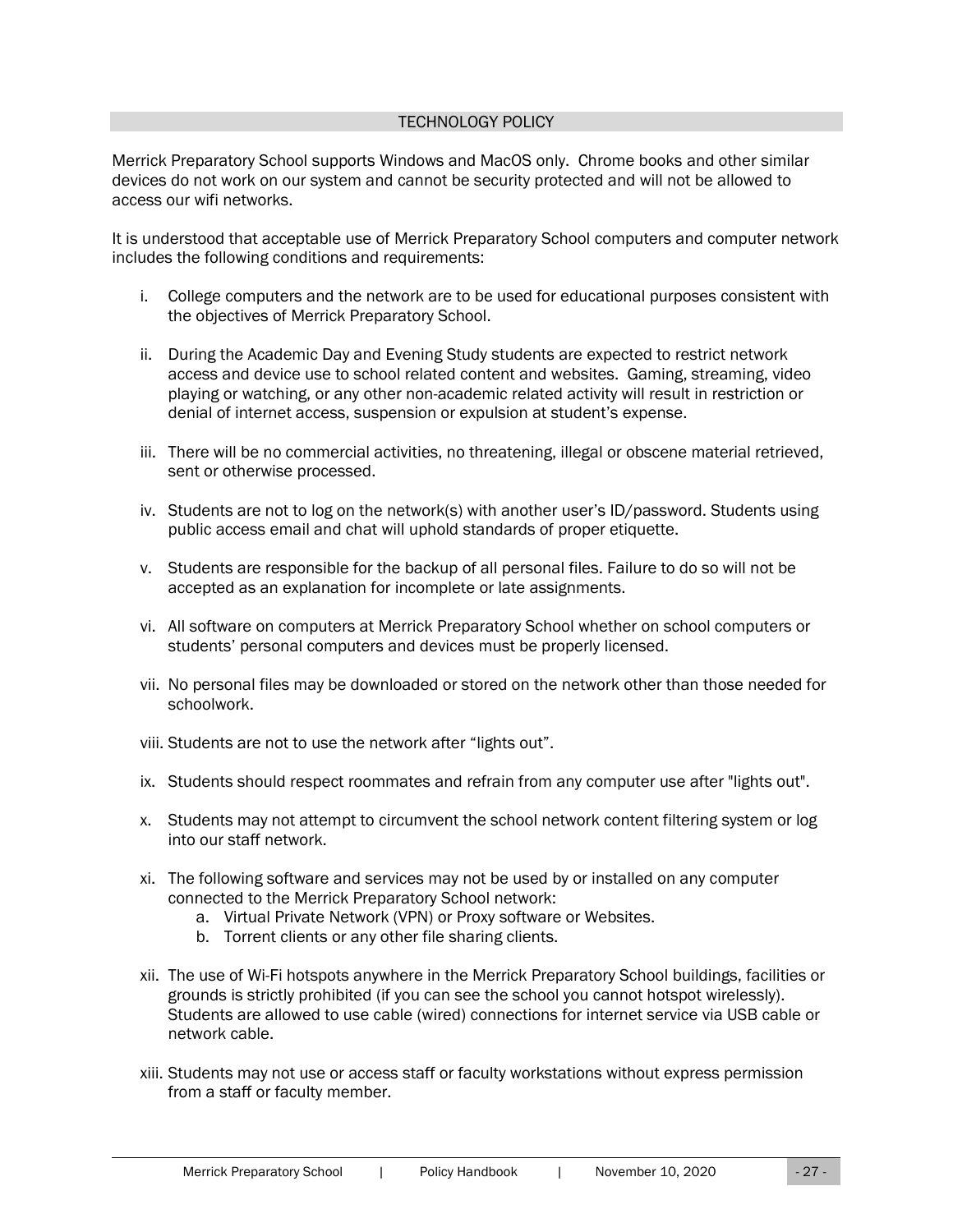- xiv. All network activity is monitored and recorded for policy enforcement and disciplinary purposes.
- xv. All devices that connect to the Campus network need to have Meraki Systems Manager installed. This software aids in monitoring, managing and securing access to Campus network.
- xvi. Any computer connecting to the Campus network must have an up to date Antivirus program installed and running on the computer.
- xvii.Student computers and all other devices need to be set to native language English with the time zone set to the local time and date at the school location. This is to facilitate staff assisting students with troubleshooting and school related activities. Contravention will result in devices getting blocked from network access.
- xviii. Students need to set the Language to English and location to the local location of the school in Office 365 web interface. This is to facilitate staff assisting students with troubleshooting and school related activities.
- xix. Students are expected to limited web browsing to not infringe on copyrights of any content providers. For example, Netflix Canada is an acceptable website for video streaming but a site that holds copyrighted material for download/viewing illegally like a torrent site or site not accessible from within Canada is not allowed.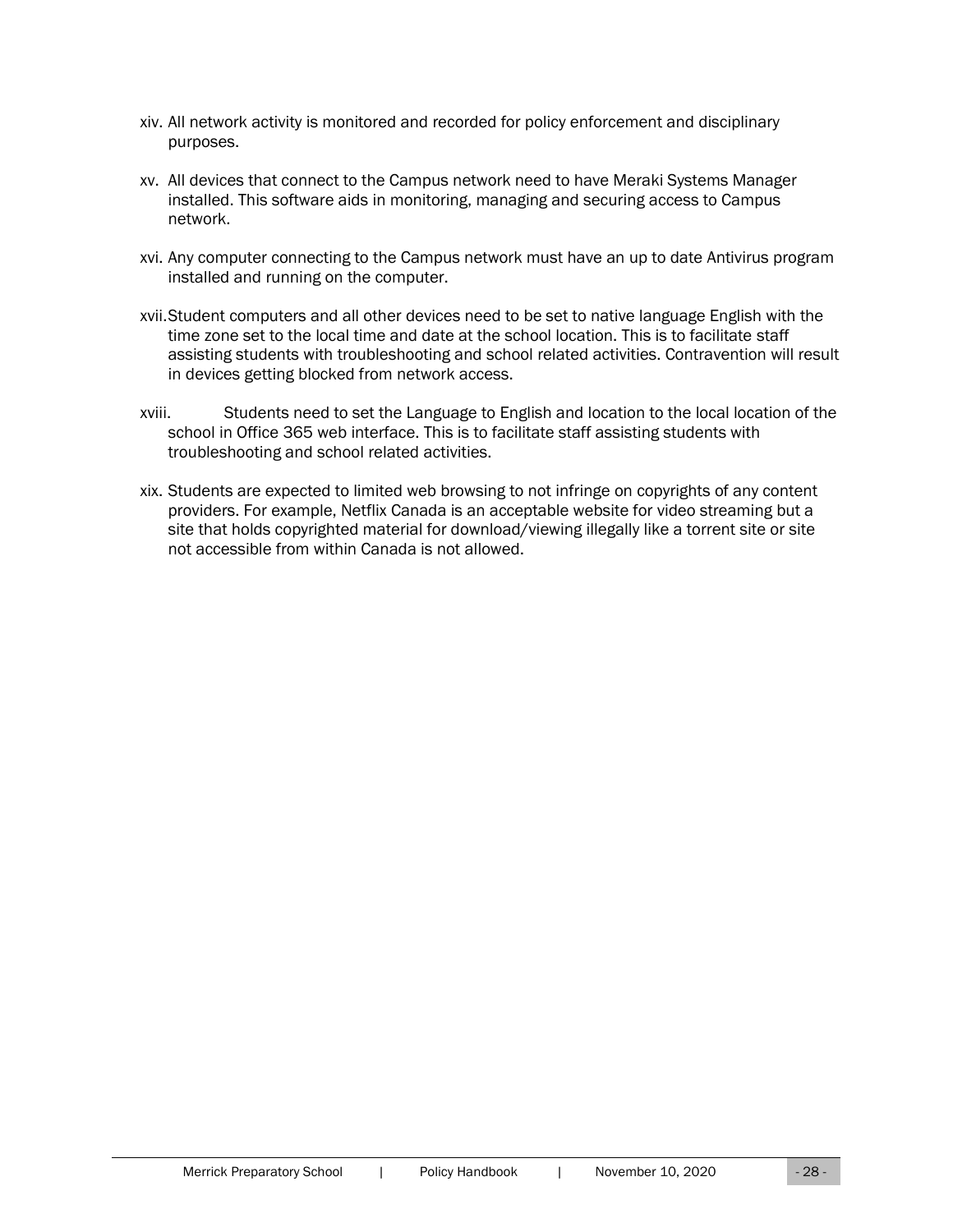Students not in compliance with the Technology Policy will face consequences, as outlined below.

#### First Offence

- 1. The device will be blocked from the school network for 24 hours (1 day).
- 2. The student will review and sign the Technology Policy with the Director of Academics or designate.
- 3. The Director of Academics, or designate, will send an email to the parents, guardian, student and agent with the signed Technology Policy attached.
- 4. All will be made aware of future consequences.

#### Second Offence

- 1. The device will be blocked from the school network for 48 hours (2 days).
- 2. The student will review and sign the Technology Policy with the Director of Academics or designate.
- 3. The Director of Academics, or designate, will send an email to the parents, guardian, student and agent with the signed Technology Policy attached.
- 4. All will be made aware of future consequences.

## Third Offence

- 1. The device will be blocked from the school network for 72 hours (3 days).
- 2. The student will review and sign the Technology Policy with the Director of Academics or designate.
- 3. The Director of Academics, or designate, will send an email to the parents, guardian, student and agent with the signed Technology Policy attached.
- 4. All will be made aware of future consequences.

## Fourth Offence

- 1. The device will be permanently blocked from the school network.
- 2. The student will review and sign the Technology Policy with the Director of Academics or designate.
- 3. The Director of Academics, or designate, will send an email to the parents, guardian, student and agent with the signed Technology Policy attached.
- 4. All will be made aware of future consequences.

## Fifth Offence

Repeated offences show an utter disregard for school rules and will result in suspension from the school for 5 days at the student's expense. Further offences may result in expulsion, at the student's expense, with no refund. For all non-Canadian passport holders, Citizenship and Immigration Canada (CIC) will be notified that the student is no longer attending Merrick Preparatory School.

I, \_\_\_\_\_\_\_\_\_\_\_\_\_\_\_\_\_\_\_\_\_\_\_\_\_\_\_\_\_ (Student's Printed Name) have read the Technology Policy, and reaffirm my adherence to this directive. I understand this is my \_\_\_\_\_\_\_\_ offence and understand the consequences resulting if I violate the Technology Policy again.

Student's Signature: \_\_\_\_\_\_\_\_\_\_\_\_\_\_\_\_\_\_\_\_\_\_\_\_\_\_\_\_\_\_\_\_\_\_\_\_\_ Date: \_\_\_\_\_\_\_\_\_\_\_\_\_\_\_\_\_\_\_\_\_\_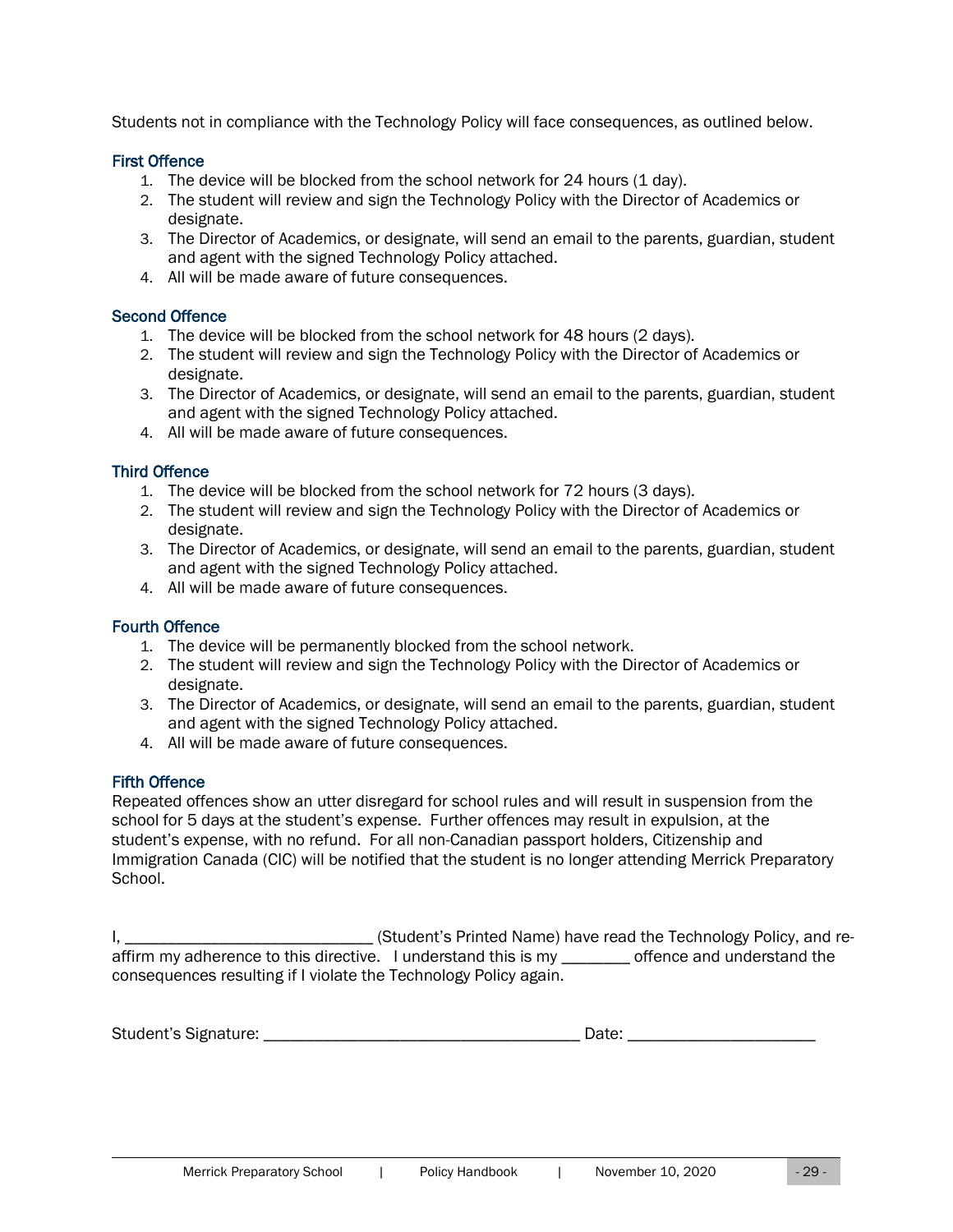#### MOBILE PHONE POLICY

<span id="page-29-0"></span>Merrick Preparatory School is a university preparatory high school. During the academic day and cocurriculars there is no need for a student to have a mobile phone; it is not required for their studies or co-curricular activities. During these times students must leave their mobile phone in their dorm rooms. Day students must leave their mobile phone in their locker. Should there be an emergency and a family member needs to reach a student, they can call the school phone number during the academic day (8:00am – 5:00pm) at +1.613.269.2064; and during the non-academic day (5:00pm – 8:00am) on the Duty Phone at +1.613.292.5111. Students can access their phones during the following times:

- $\triangleright$  Prior to classes starting in the morning
- ➢ After lunch is dismissed and before afternoon classes start
- $\triangleright$  After the last class of the day and before co-curriculars start
- ➢ After co-curriculars

Students who bring their phones to class or to co-curriculars will have their phone confiscated for an indefinite period of time, lasting up to three weeks. At no times are mobile phones permitted to be used in the dining hall. Should repeated offences occur suspension or expulsion will be considered.

## SCHOOL VEHICLE POLICY

<span id="page-29-1"></span>Merrick Preparatory School uses minivans, passenger buses and third-party vehicles to transport students. Merrick Preparatory School will, from time to time, replace, upgrade or purchase new or larger vehicles to accommodate school and student needs. Students may choose to use public transportation during their free time or for personal travel arrangements; this is their decision and Merrick Preparatory School does not accept responsibility for their safety in these vehicles. At no time are students permitted to take rides in any other vehicle other than those described above (eg: school vehicle, third-party vehicle or public transit). For safety, risk and liability reasons, at no time are students allowed to accept rides from others and are only allowed to use the above three mentioned transportation options.

All school vehicles are maintained at the highest standards and in compliance with the Ministry of Transportation Ontario (MTO). All school vehicle drivers are fully licensed and in compliance with the MTO. In accordance with best practice and industry standard NO FOOD OR DRINK is allowed in any school vehicle. This is industry best practice and standard across Ontario and recommended by the MTO for any school bus or school related travel. Further, spills and leftover food not only cause significant mess, they attract bees, wasps and rodents, increasing the risk of harm to passengers and damage to Merrick Preparatory School property.

While traveling a school vehicle students must comply with the above rules and the rules and direction provided by the vehicle driver and Merrick Preparatory School staff. Non-compliance can jeopardize the safety of not only the individual student, but all passengers in the vehicle. Consequences for non-compliance may range from detention, to suspension and possible expulsion with no refund.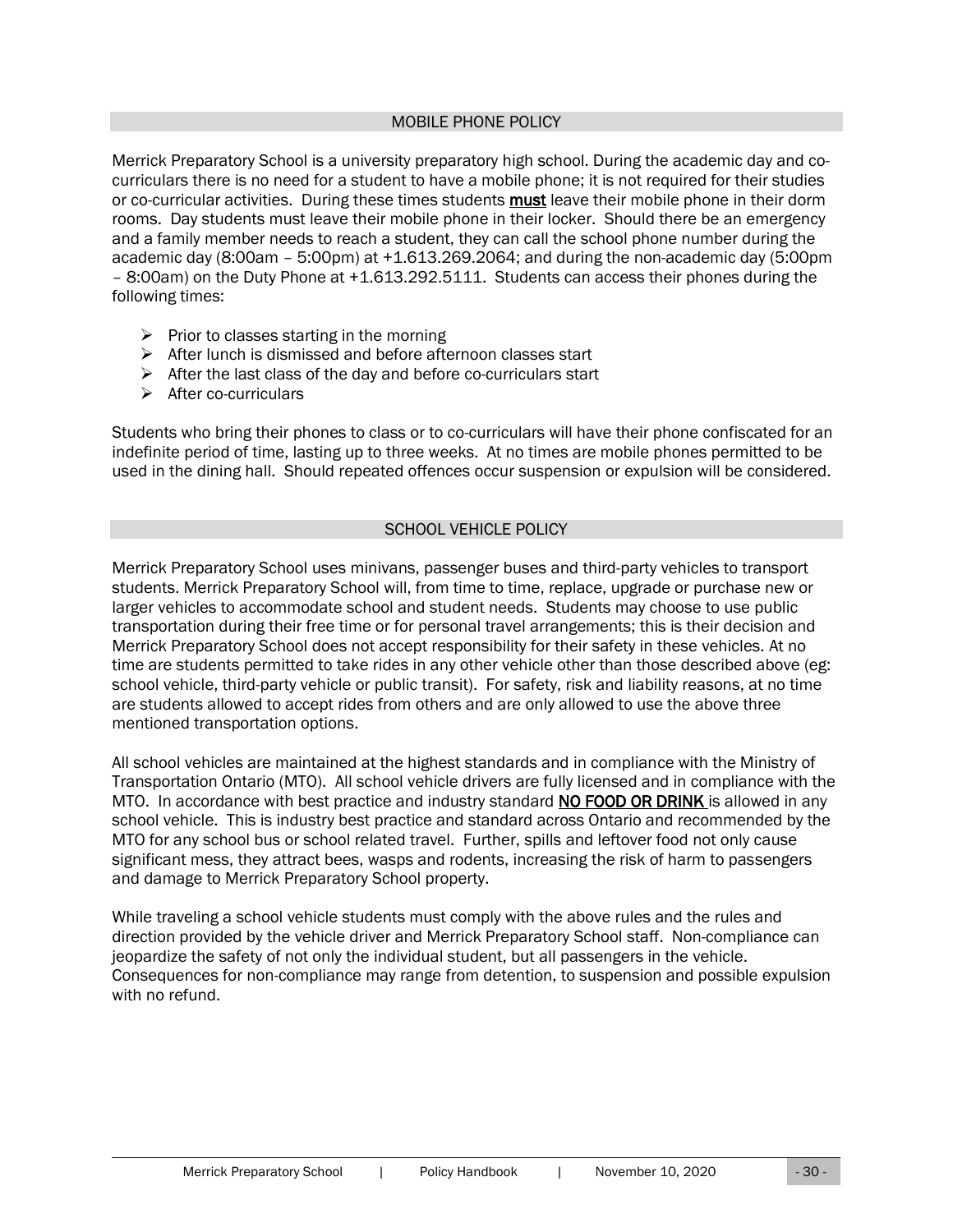#### STUDENT VEHICLE POLICY

#### <span id="page-30-0"></span>For Boarding Students:

While attending Merrick Preparatory School students are not allowed to keep a vehicle on site or drive any vehicle. Driving a vehicle can be a very dangerous activity, particularly for a new driver and those driving in a country which is new to them, including unfamiliar signage, language and weather conditions. Given the dangers and risks associated with driving, Merrick Preparatory School strictly enforces its Student Vehicle Policy. At no time can a student, while attending Merrick Preparatory School, have a vehicle on site or drive a vehicle.

#### For Day Students:

If a parent of a day students consents to allow their child to use a vehicle to get to and from school, this is the parents prerogative and responsibility; the school takes no responsibility for that student or their vehicle. At no time can a day student transport or have any boarding student in their vehicle without the written consent of the boarding student's parents. If they transport another day students, this is the prerogative and responsibility of the day students' parents involved.

## CAMPUS LEAVE POLICY

<span id="page-30-1"></span>Merrick Preparatory School encourages students to get involved in the Merrickville community, learn about Canadian culture and explore the surrounding area. This is provided formally through our Residential Life Program, and it is encouraged for students to discover on their own during free time. In order to facilitate this exploration, Merrick Preparatory School has three levels of Campus Leave:

i) Self-Sign Out: staying in the village of Merrickville and not getting into a vehicle, returning to campus within three hours;

ii) Sign Out with Residential Life Staff: leaving the village of Merrickville and/or getting into a vehicle;

iii) Sign Out with Director of Residential Life, Parental Consent Required: Leaving campus for more than two meals and/or staying away from campus overnight

*If a student is staying on Merrick Preparatory School campus or using the smoking area directly adjacent to campus property, sign out is not required. The school's* Curfew Policy *must always be respected when considering Campus Leave for a student.*

From Sunday evening through Thursday evening students must sign in for the evening meal (dinner) at 5:30p.m. and partake in the dinner meal as part of the Merrick Preparatory School community; from 7:00p.m. to 9:00p.m. students are in their rooms partaking in Evening Study. During this time (Sunday evening through Thursday evening) campus leave is limited to the village of Merrickville, sanctioned school outings and specified appointments with the permission of the Director of Residential Life.

## Staying in Merrickville and Not getting into a Vehicle: Self-Sign Out

Students can self-sign out of campus if they are staying in the village of Merrickville and not getting into a vehicle. They must return to campus and sign back in within three hours of signing out. The self-sign out book/clipboard at the front reception by the telephone. On the self-sign out sheet the student must record the date, where they are going, who they are going with, when they are signing out and the time they are expected to return. When the student returns they must record the time they return and initial. The Residential Life Supervisors check the self-sign out clipboard every 45 minutes to track students' whereabouts and ensure students are returning at their stated time. Those that do not sign-out or fail to sign back in within three hours will face detentions. Repeated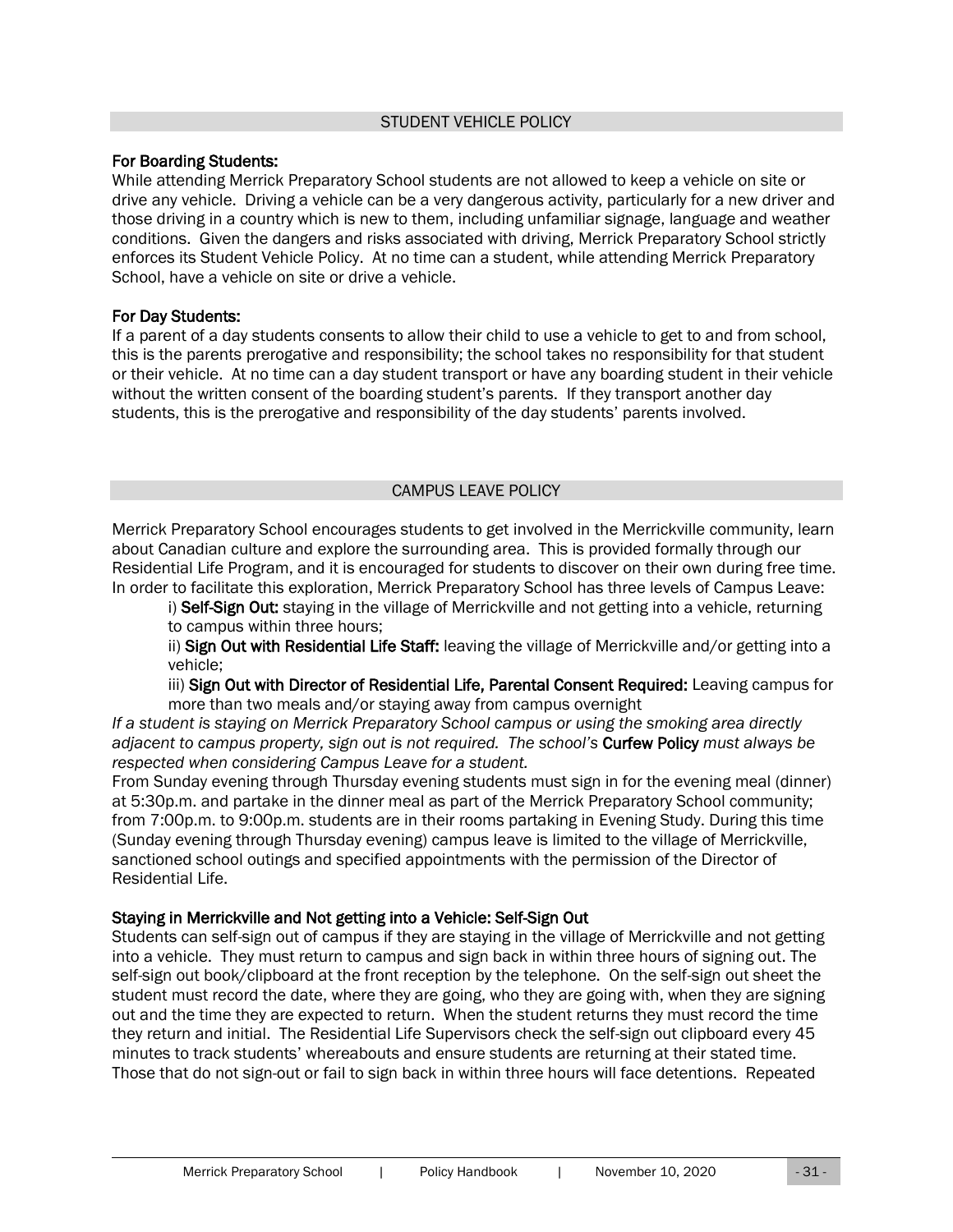behaviour will result in suspension off campus at the parents' expense and possible expulsion with no refund.

## Leaving Merrickville and/or Getting into a Vehicle: Sign Out with Residential Life Staff

Students that wish to leave the village of Merrickville or will be getting into a vehicle must meet with the Residential Life Supervisor on duty to discuss their travel plans. The student must explain where they are going, what they will be doing, who they are going with, when they are leaving, when they are returning and by what means of transportation they will be traveling. It is at the Residential Life Supervisor's discretion to grant campus leave. If a student has been delinquent in any way (not doing homework, late for class, disrespectful, etc), or if the leave plan is not valid or sound, the Residential Life Supervisor can deny campus leave. If campus leave is granted the information shared with the Residential Life Supervisor will be recorded in the "Off Campus Leave" binder. Upon returning from their campus leave the student must report to the Residential Life Supervisor and sign back in. If the student has not returned at the appointed time, or not signed back in with the Residential Life Supervisor, they can face consequences ranging from dentition, off-campus suspension at the parents' expense or expulsion with no refund.

## Leaving Campus Overnight or Missing Two Meals: Sign Out with Director of Residential Life, Parental Consent Required

If a student plans to be away from campus overnight or plans to be off campus for more than two meals, parental consent via email must be sent to the Director of Residential Life two days prior to the leave request. The parent's email must state that they support their child's leave, outlining:

- i) when the student is leaving (date and time);
- ii) when the student is returning (date and time);
- iii) what transportation the student will be taking;
- iv) where the student will be staying, including:
	- a) name of person staying with;
	- b) address of location student will be staying;
	- c) phone of location where student will be staying;
	- d) email of the person the student will be staying with.

In so doing the parent has taken responsibility for their child's well fare during the leave and absolves Merrick Preparatory School of any responsibility and/or custodian care during the leave time.

If any of the above leaves are in conflict with a Merrick Preparatory School event, or in Merrick Preparatory School's evaluation the leave may put the student in jeopardy, Merrick Preparatory School has the right to deny the leave request.

## Leave and Accommodation During Times When the School Is Closed

At certain times of the year (December and March Break) the school is closed, and students are required to leave campus. During these times student typically have three options:

1. Return to their home country to be with their parents.

2. Stay with a relative or family friend with consent of their parents.

3. Board with a HomeStay family which the school can help coordinate with a minimum of three weeks notice.

Individuals under the age of 18 are legally prohibited from booking their own accommodation and occupying hotels, AirBnB, Bed & Breakfasts, or other accommodation unaccompanied by an adult. During our breaks when the school is closed students 18 years of age or older, with consent of their parents, can book their own accommodation. Students under the age of 18, even with their parent's consent, cannot book or occupy their own accommodation and must choose one of the three options outlined above.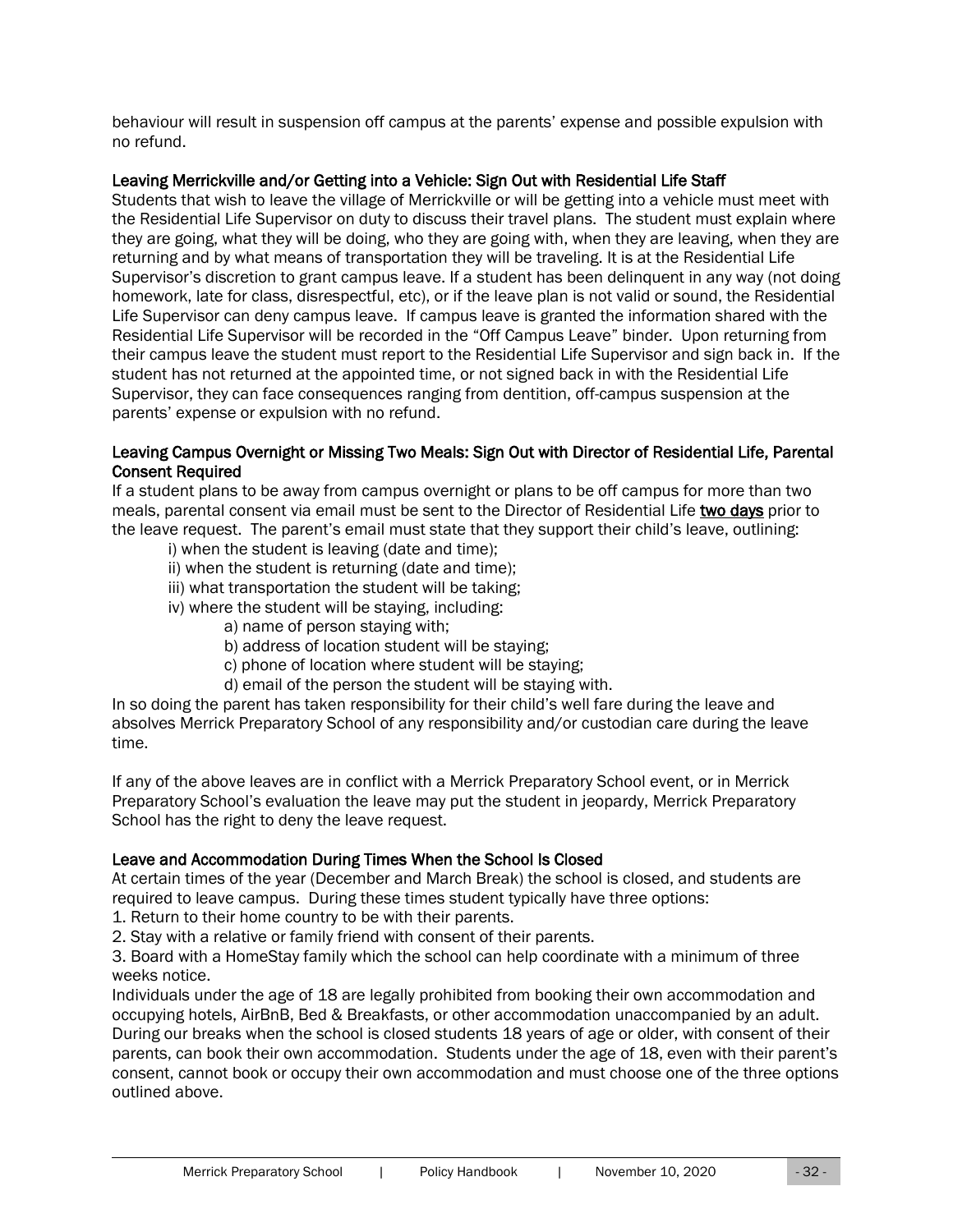#### DAY STUDENT HOURS AND VISITING POLICY

<span id="page-32-0"></span>From Monday to Friday, Day Students must arrive five minutes before classes start, and if they wish to have breakfast, they must arrive between 8:15am and 8:30am. Day students must be off campus by 5:00pm due to supervision requirements. Day students must participate in mandatory weekend activities unless they have their parents' permission to opt out. The parent's must inform the Director of Residential Life that their child will not participate in the mandatory weekend activity on the Wednesday prior to the weekend activity. Day students can participate in optional weekend activities conditional that they inform the Director of Residential Life by the end of the school day on the Wednesday before the weekend activity. The costs of mandatory and optional weekend activities will be deducted from the Student Account.

During weekends, Day Students are allowed on campus during the following times conditional they have been invited on campus by a Boarding Student and have been granted permission by the Residential Life Supervisor on duty:

- Friday 5:00pm 10:00pm.
- Saturday 12:30pm 10:00pm.
- Sunday 12:30pm 5:00pm
	- $\circ$  If a Day Student has a meal during their visit at any of the above posted times, they will be charged \$15.00 for a dinner and \$10.00 for a brunch to their Student Account.
	- o Day Students must use the sign-in/sign-out Day Student/Visitor log book found at front reception during their visits.
	- o All school rules and policies apply.

During the above-mentioned times, Non-Day Students can visit Boarding Students conditional the guest has been invited by the Boarding Student and the Director of Residential Life has granted permission on the Wednesday prior to the visit. Guests must abide by all school rules and policies. Any meals provided will be deducted from the Boarding Student's Student Account at a rate of \$15.00 for a dinner and \$10.00 for a brunch

Guests of Boarding Students, both Day Students and non-Day Students, must be accompanied by their host boarding student at all times, particularly if entering the dorm room hallway.

## SWIMMING & WATER POLICY

<span id="page-32-1"></span>Merrick Preparatory School is located on the Rideau Waterway with plenty of access to water. Students are not permitted to venture into the water under any circumstances unless they are accompanied by licensed lifeguards at a minimum ratio of one lifeguard per ten students. This ratio is valid only if the students have passed a swim test as orchestrated by the lifeguard in accordance to the Ontario Public Health Act and Regulations: Health Protection and Promotion Act R.R.O. 1990, Regulation 565.

If there are non-swimmers in the group, there must be a minimum of one lifeguard for every four non-swimmers. All non-swimmers must wear life jackets at all times.

Lifeguards must hold a current National Lifeguard Service (NLS) certificate and follow all procedures and policies as outlined in the Ontario Public Health Act and Regulations: Health Protection and Promotion Act R.R.O. 1990, Regulation 565.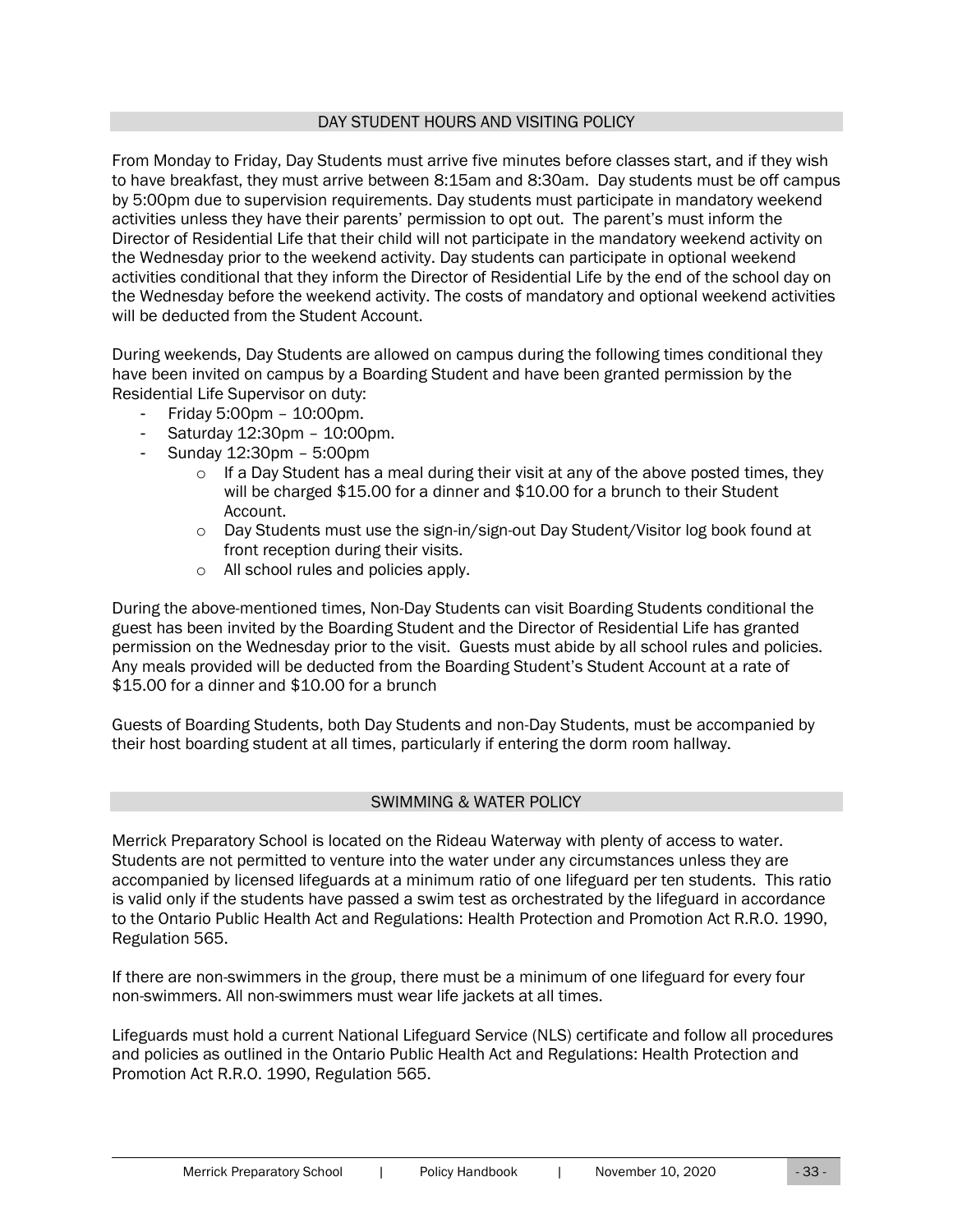At no time, under any circumstances, are students allowed to venture onto any frozen body of water. This policy applies to all water, man-made or natural, public or private.

#### STUDENT HEALTH POLICY

<span id="page-33-0"></span>Merrick Preparatory School promotes responsibility among students to self-care and prepare them for independent living upon graduation. At the same time, Merrick Preparatory School works with students and families to ensure all medical and health related matters are promptly and adequately addressed. The following outlines the schools' policies as they relate to student health.

If a student is ill and is required to rest for the day and miss classes, all of their electronics will be removed to allow the student to sleep and rest. If the student is well enough to attend classes in the afternoon or partake in the evening meal, then any missed tests or exams will be written during supervised Evening Study (7:00p.m. – 9:00p.m.). If a student is ill for the whole day and is not well enough to attend the evening meal, then any missed tests or exams will be written the following day during the Multiple Subject Instructional Period (MSIP). Students that miss classes in the morning and any part of the afternoon due to illness must remain in their room for co-curriculars and the remainder of the afternoon and evening to ensure they get the rest they require. All students will be seen by professional medical staff if their illness is sustained or of a serious or urgent matter.

The student health insurance coverage provided with tuition through Guard.Me Canada has limitations and exclusions listed on their website that parents, guardians, agents and students should be aware of. In particular, pre-existing conditions are not covered by Guard.Me, including any new or existing mental health issues. It is extremely important that parents, guardians, agents and students complete the Merrick Preparatory School Student Medical Profile found in the Parent-Student Handbook in its entirety and completely with absolute disclosure to ensure the health and safety for all, particularly numbers eight (8) and nine (9) in the Student Medical History related to mental, emotional and psychological health and stability. Failure to disclose may result in immediate expulsion with no refund.

Merrick Preparatory School will assist in finding external mental health counselors to aid students in managing minor or simple issues of basic stress and anxiety as it relates to things such as stressful exam periods, however, more complex mental, psychological and emotional health issues are not something Merrick Preparatory School is equipped to manage; the school cannot act as a mental health facility for students. Further, it must be understood that Merrick Preparatory School is located in a small rural village. There are no mental health professional working in the village and as a result, any mental health treatment is not easily accessible. Access to mental health professionals require referrals from medical doctors and long wait times. It is not unusual to wait a year or more before a mental health practitioner can be seen. The costs of transportation to seek mental health professionals, in addition to the costs of the therapy, is extremely high given these costs are not covered by Guard.Me Insurance.

Those who require constant supervision, specialized trained staff or ongoing and regular therapy require specialized support that Merrick Preparatory School cannot provide; nor can the school monitor student medications for an ongoing or sustained period. Issues such as suicide ideation, self-harming behaviours, mental or emotional disorders, including but not limited to stress, anxiety, panic attacks, depression, eating disorders/weight problems, other emotional, psychological or mental disorders, or psychiatric or psychological treatment are issues beyond the scope, skill and expertise that teachers, educators and administrators at Merrick Preparatory School can provide. In these situations, or others that the school deems it cannot adequately support, the safety and health of the student, the whole student body and staff are paramount. Students in these situations cannot remain on campus and must return home to seek appropriate care. If the student wishes to return to Merrick Preparatory School, re-admission will be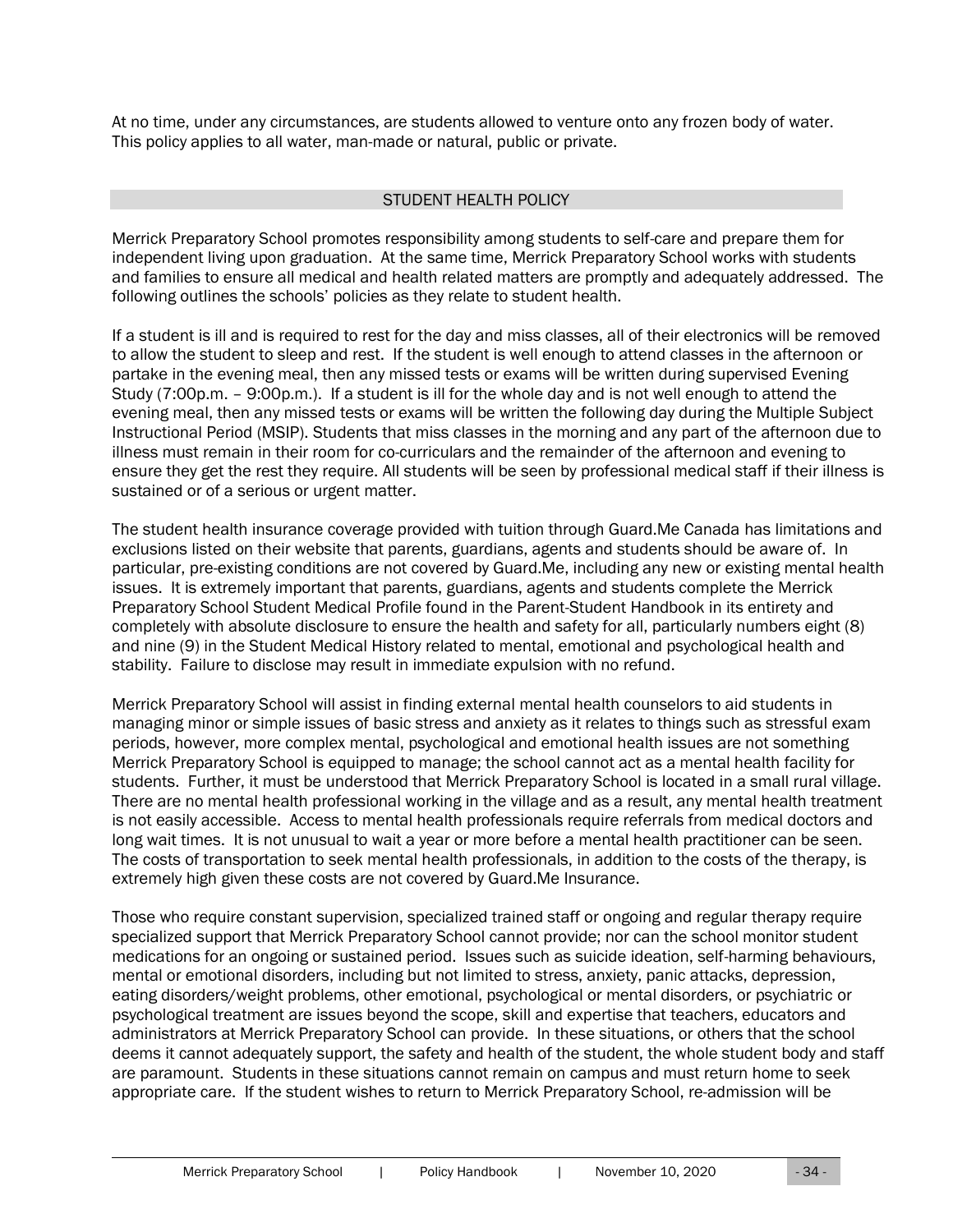considered if the student has had regular and ongoing treatment for six consecutive months by a licenced and trained psychologist or psychiatrist. The student must be stable and have no break-downs, issues or attacks for the six consecutive months and the psychologist, or psychiatrist, deems it safe for the student to return to a rigourous academic environment within an international boarding school. We require an assessment in writing from the attending psychologist or psychiatrist after the consecutive six-month treatment period before re-admission will be considered, at which time re-admission is only considered for the start of the next full academic year in September, no other re-admission time will be considered.

## Asthma: Bill 20, Ryan's Law

In order to be compliant with the Ontario legislation, specifically Bill 20, Ryan's Law, the following has been put in place for the protection of Merrick Preparatory School students and staff.

## Student Medical Profile

All new and returning students must be complete the "Student Medical Profile" which is comprised of three components:

- 1. Student Medical History
- 2. Immunization History
- 3. Consent to Treatment

Returning students and their parents can sign a document stating that nothing has changed from the previous year and thus would not be required to complete all three forms, conditional that all three forms had been completed and submitted in their entirety.

#### **Medications**

Upon arrival at Merrick Preparatory School, the Director of Residential Life will collect all medications, as outlined on page 9 of the Parent-Student Handbook. All students must provide three sets of prescription medication with English labeling and explanation of what the medication is used for. The medications will be kept as follows:

- 1. One set of the medications will be kept with the student. This is particularly true for any emergency medications for asthma or anaphylactic/severe allergic reaction. Students will be instructed by the Director of Residential Life to keep these medications on them at all times.
- 2. The second set of medication will be kept in an "On-Site" medical kit. This medical kit is to remain on site at all times and will be stored in the Director of Residential Life's office. All staff will have access to this office so that they can access the "On-Site" medical kit at any time. The Director of Residential Life will provide annual training on this kit, its location, contents and purpose. The medical kit will contain:
	- a. All prescribed medications of all students
	- b. A list of all medications, what they are used for and for what student they are prescribed to
	- c. A list of all medical issues of all students as taken from their Medical Profile
	- d. A medical dispensing list so that when a staff dispenses medication to a student from the On-Site Medical Kit the time, date, medication and amount of medication is recorded per student
- 3. The third set of medications will be kept in an "Off-Site" medical kit. This medical kit is to be kept in the Director of Residential Life's office adjacent to the "On-Site" medical kit. The "Off-Site" medical kit will be maintained and organized in the exact same fashion as the "On-Site" medical kit, as outlined above in #2. Whenever staff are taking students on an "off-site" excursion they must take the "Off-Site" medical kit so that they are prepared to assist any student who experiences any medical distress with their known medications. This is also essential in order share with any medical professionals should the student require medical attention beyond what the Merrick Preparatory School staff can provide.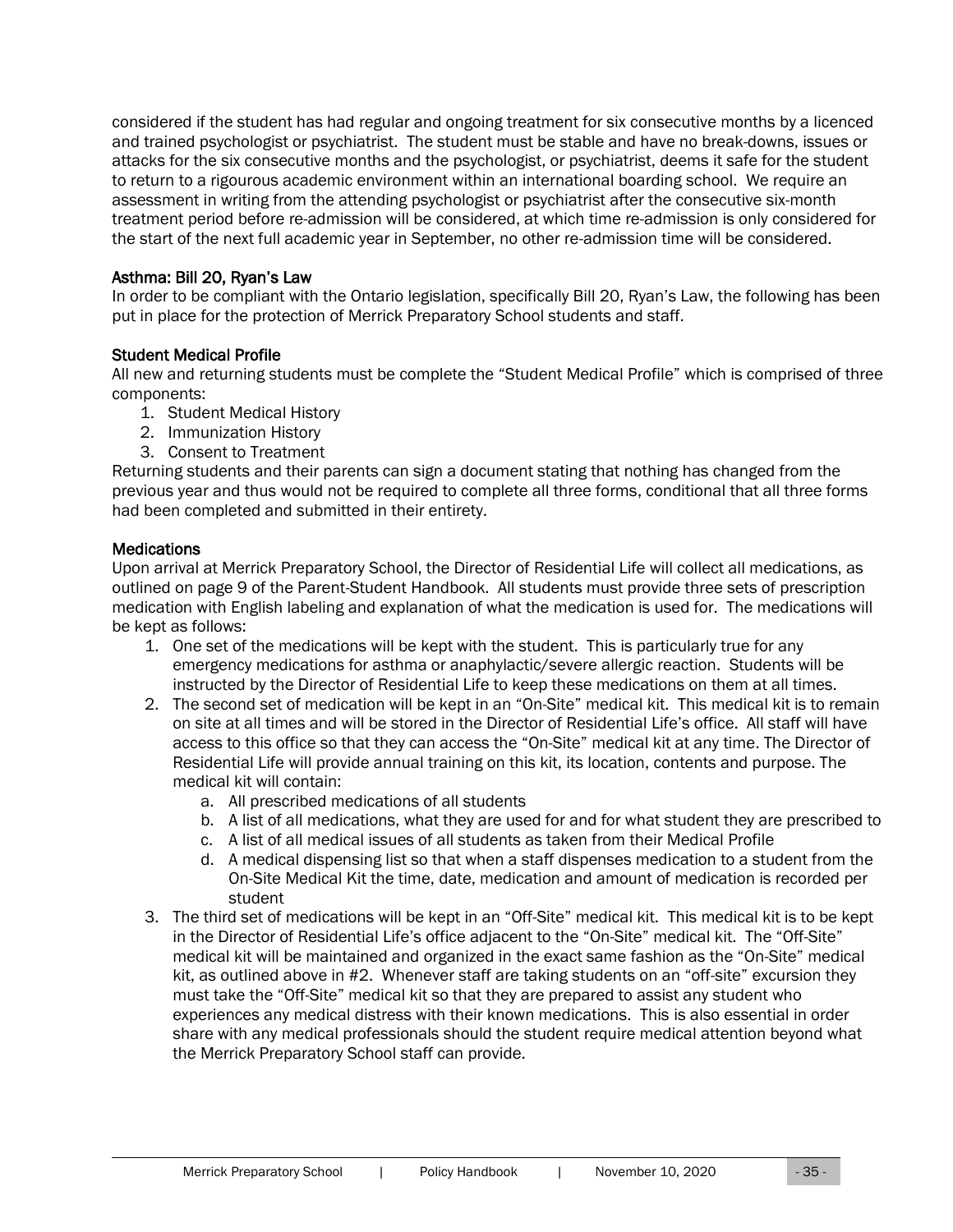- 4. At the end of each week the Director of Residential Life will review both the On-Site and Off-Site medical kit to ensure that the medications and information contained within remain accurate, upto-date and resupplied as necessary.
- 5. As part of the training, the Director of Residential Life will ensure that all staff are aware that if they dispense medication they must record it in two locations, both in the On-Site and Off-Site medical logs so that should both medical kits have accurate and up to date information.

#### BULLYING POLICY

<span id="page-35-0"></span>Ontario schools are required to review annually the duty to respond to all incidents of bullying, as well as the duty to report serious incidents of bullying. Serious incidents of bullying include, but are not limited to racist, sexual, sexist, and homophobic remarks slurs, jokes, or graffiti, prolonged or repeated social and cyber-bullying, as well as incidents that could lead to suspensions and/or expulsions.

Every student has the right to be treated with dignity and respect and to feel safe within the school environment. Students who are free from bullying are able to give their education the full attention and effort needed for success. Bullying behaviour adversely affects not only the learning environment of a school but can lead to more serious violence, as well as long-term social and emotional problems not only for those powerless individuals who are the victims of repeated aggression, but for those who perpetrate it and also for those who see it happening.

Bullying will not be tolerated on Merrick Preparatory School property, at school related activities, in school vehicles, or in any other circumstances (eg. on-line). Bullying behaviour has a negative impact on healthy relationships and the school climate. It is everyone's responsibility to stop bullying behaviour within the school community.

## DEFINITION OF BULLYING

Bullying is defined as aggressive and typically repeated behaviour by a student where:

- 1.the behaviour is intended, by the pupil to have the effect of, or the pupil ought to know that the behaviour would be likely to have the effect of:
	- a. causing harm, fear or distress to another individual, including physical, psychological, social or academic harm, harm to the individual's reputation, harm to the individual's property, or;
	- b. creating a negative environment at a school for another individual, and;
- 2.the behaviour occurs in a context where there is a real or perceived power imbalance between the pupil and the individual based on factors such as sex, strength, age, intelligence, peer group power, economic status, social status, religion, ethnic origin, sexual orientation, family circumstances, gender, gender identity, gender expression, race, disability, or the receipt of special education.

For the purposes of the definition, "bullying" behaviour includes the use of any physical, verbal, electronic, written or other means. Students who bully are learning to use power and aggression to control and distress others. Students use power in many ways: size, strength, intelligence, age, social status, economic status, knowledge of another person's vulnerability, membership in a dominant group. Students who are victimized become increasingly powerless and find themselves trapped in relationships in which they are being abused.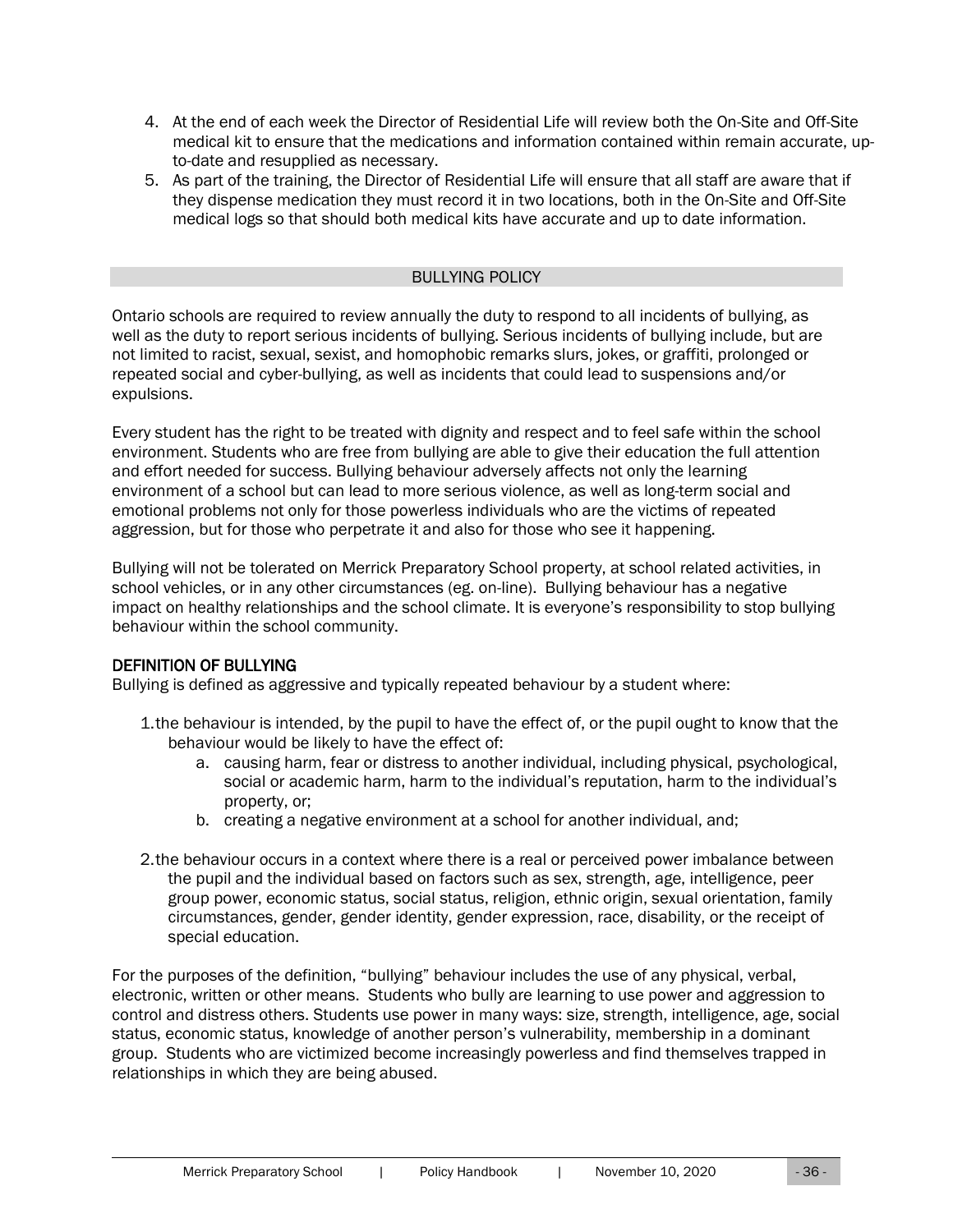## TYPES OF BULLYING BEHAVIOURS

- ➢Physical: may include hitting, pushing, slapping, tripping, kicking, shoving, stealing, or damaging another person's property.
- ➢Verbal: name-calling, mocking, humiliating, teasing, threatening, racist comments, sexual harassment.
- ➢Social: rolling of the eyes, excluding others from the group, gossiping, spreading rumours or images, humiliating others, making hurtful comments verbally or electronically, and damaging another person's friendships.
- ➢Electronic/Cyber: including: creating a webpage or a blog in which the creator assumes the identity of another person; impersonating another person as the author of content or messages posted on the internet; use of any social or electronic media such as email, cell phones, text internet and web sites to threaten, harass, embarrass, exclude or damage reputations or friendships, or any other type of social bullying using electronic media.
- ➢Racial: aggression, or repeatedly saying negative things, or repeated name calling directed to a person or persons because of their race, ancestry, place of origin, colour, ethnic origin, citizenship, religious beliefs or background.
- ➢Religious: aggression, exclusion, or negative comments directed to a person or persons because of their religious beliefs, background, dress code, or observances; repeatedly calling a person or persons names or making fun of their religious beliefs, background, dress code, or observances.
- ➢Sexual: leaving a person or persons out, or treating them badly because of their gender, gender identity or gender expression, repeatedly making sexist or trans-phobic comments or jokes, or grabbing someone in a sexual way; repeatedly spreading sexual rumours about a person or persons.
- ➢Sexual Orientation: Repeatedly leaving a person or persons out, or treating them badly because of their sexual orientation; repeatedly making crude comments about a person or person's sexual behaviour; repeatedly calling a person or persons derogatory or inappropriate names regarding their sexual orientation.
- ➢Disability: Repeatedly excluding a person or persons or treating them badly because of a disability; repeatedly making comments or jokes to hurt a person or persons with a disability; mocking or teasing those who use assistive technology.

## STAFF, STUDENT, PARENTAL RESPONSIBILITIES

All members of the school community have responsibility for bullying prevention and for addressing bullying when it occurs. However, some members have responsibility to provide leadership in specific areas/ situations.

## All staff members at Merrick Preparatory School will:

- ➢model caring, respectful interactions;
- ➢raise awareness of bullying behaviour and its long-term effect on all students;
- ➢recognize that creating a positive school climate is key in the prevention of bullying behaviours in schools;
- $\triangleright$  develop and share a clear and developmentally appropriate definition of bullying behaviour;
- $\triangleright$  provide support to new students to ensure that they understand expectations and routines;
- ➢provide opportunities for positive student leadership for all students;
- ➢encourage students to report bullying behaviours;
- $\triangleright$  teach students the difference between tattling/ratting (getting someone into trouble) and telling (helping someone who is in trouble);
- ➢develop a safe and anonymous way for students to report bullying;
- ➢take every report of bullying seriously;
- $\triangleright$  respond to all incidents of bullying, if it is safe to do so in their opinion, by labeling and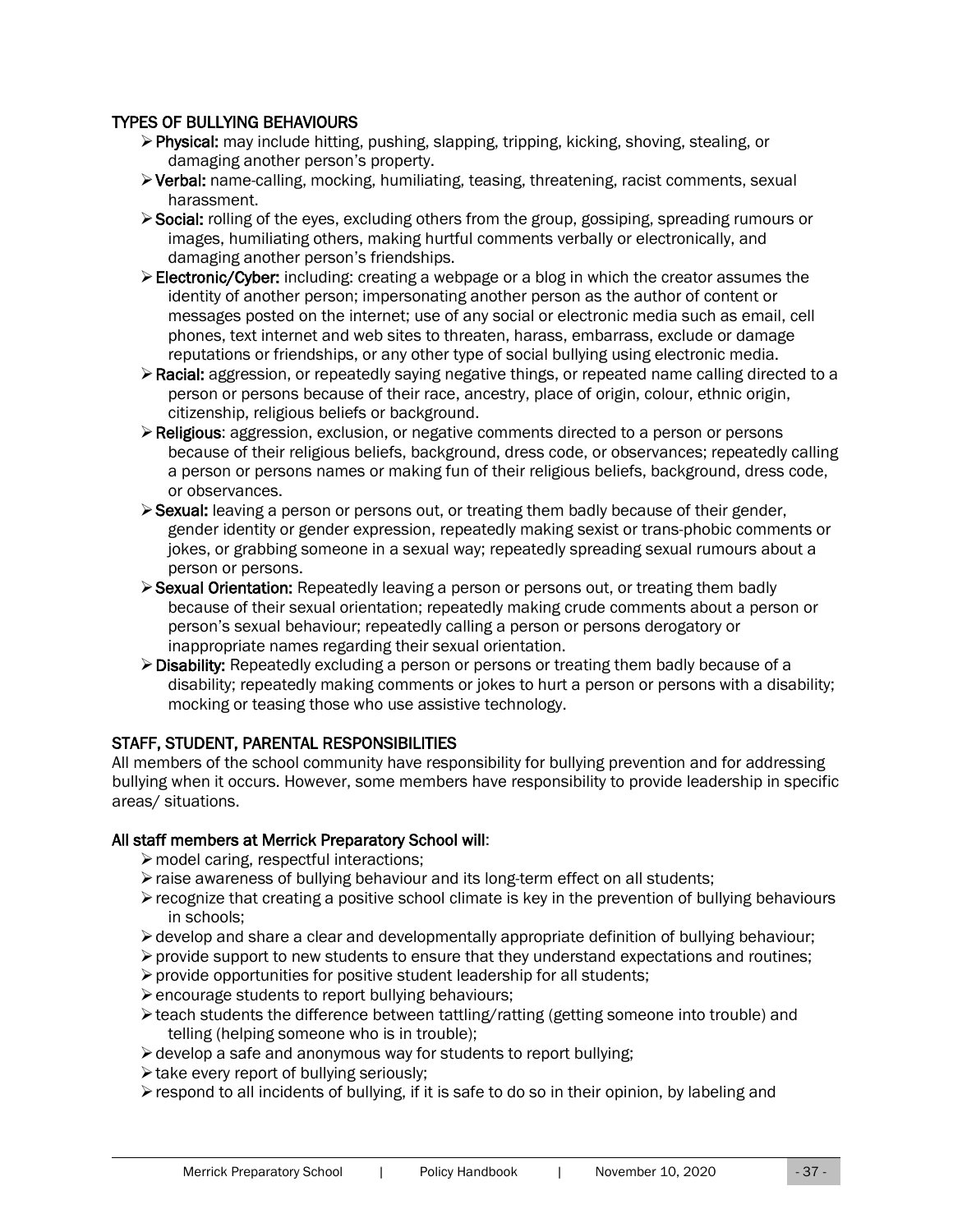intervening quickly to any bullying behaviour of which they are aware;

- $\triangleright$  engage bystanders teach skills needed to deal with bullying situations positively and safely;
- $\triangleright$  work with students and parents to resolve bullying issues in a timely and developmentally appropriate manner;
- $\triangleright$  teach students pro-social behaviours and prompt and reinforce them throughout the school day;
- $\triangleright$  provide intervention and support to assist students who engage in bullying to change their behaviours;
- $\triangleright$  communicate to students and parents that a student who is engaged in bullying;
- $\triangleright$  conduct will be subject to a range of interventions, including suspension or expulsion;
- $\triangleright$  develop a safe intervention plan for students who are victims of bullying;
- ➢report incidents of bullying to the Headmaster.

#### All students at Merrick Preparatory School will:

- ➢treat everyone with dignity and respect;
- $\triangleright$  raise their awareness and understanding of bullying behaviour and its long-term effects;
- ➢realize that bullying behaviour is never acceptable;
- $\triangleright$  report incidents of bullying behaviour whenever they see it;
- ➢engage in positive leadership opportunities;
- ➢provide support to new students or students who are alone/friendless;
- ➢endeavour to disengage from being a bystander to bullying behaviours;
- ➢actively support their school's bullying prevention and intervention programs;
- ➢support a positive school climate.

## All parents and/or guardians of students at Merrick Preparatory School will:

- $\triangleright$  report incidents of bullying behaviour whenever they see it;
- $\triangleright$  in partnership with the school staff, work to address and rectify incidents of bullying behaviour (whether the parent of the student who is victimized, engaging in bullying behaviour, or bystander to bullying incidents);
- ➢endeavour to get appropriate social/emotional help for their child, if necessary;
- ➢support their school's anti-bullying initiatives;
- ➢encourage their children/youth to report incidents of bullying behaviour;
- ➢model caring and respectful interactions;
- ➢teach their children/youth to be respectful and caring individual.

## REPORTING BY SCHOOL EMPLOYEES TO BULLYING INCIDENTS

All Merrick Preparatory School employees who work directly with students must report all incidents of bullying to the Headmaster. Both verbal and written reports are required.

## HEADMASTER'S RESPONSE TO REPORTS

## After a report is submitted, the Headmaster will:

➢investigate fully details of the reported incident;

- $\triangleright$  notify the parent/guardian of a student who the Headmaster believes has been harmed as a result of a specified activity notify the parent/guardian of any student who engaged in the activity that resulted in harm;
- ➢the Headmaster must suspend a student and consider referring that student for expulsion for any incident under subsection 306(1) of the Education Act, including bullying, that is motivated by bias, prejudice, or hate based on race, national or ethnic origin, language, colour, religion, sex, age, mental or physical disability, sexual orientation, gender identity, gender expression, or any other similar factor (eg. socio-economic status, appearance);
- ➢the Headmaster must suspend a student for bullying and consider referring that student for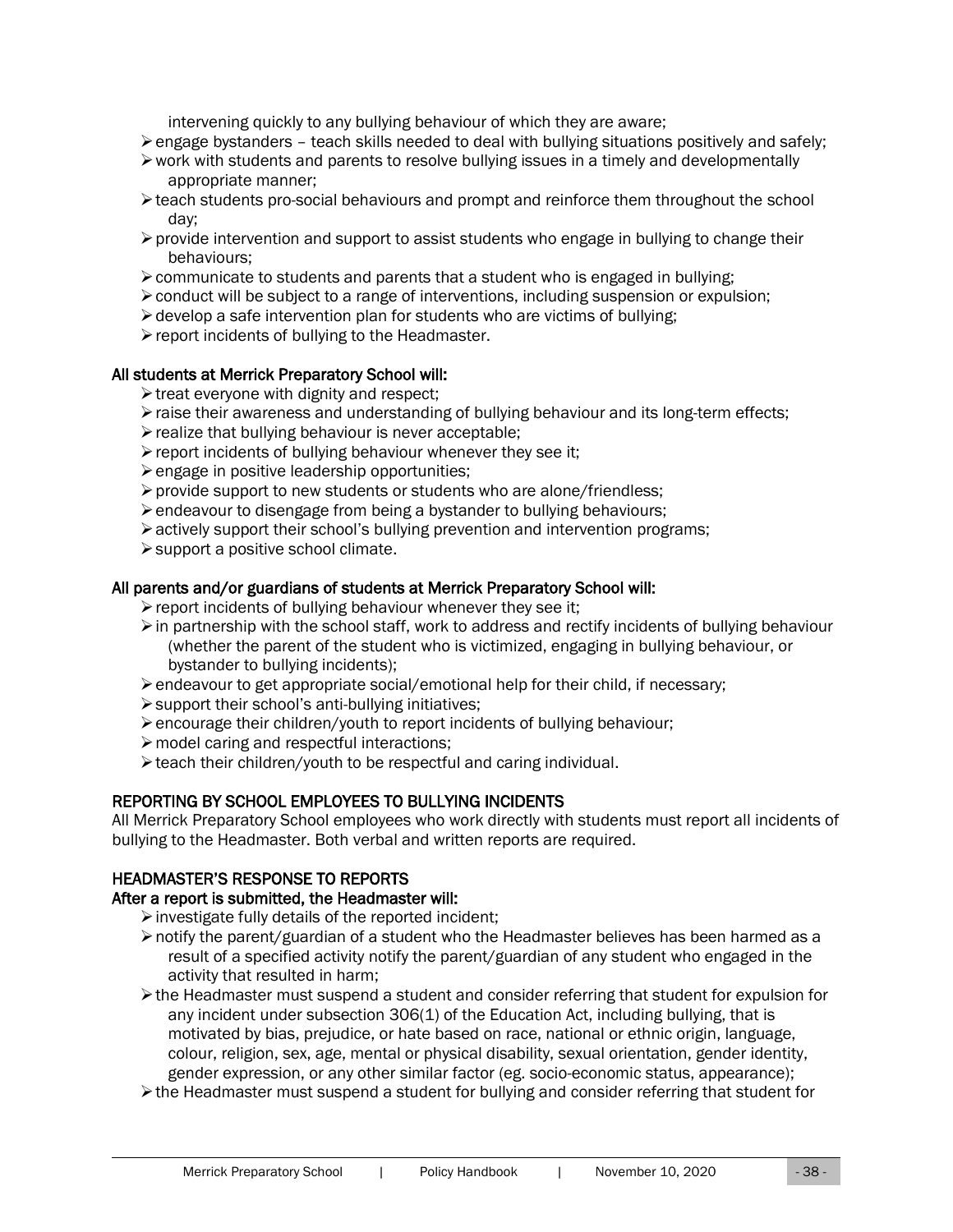expulsion for any incident if (i) the student has previously been suspended for bullying, and (ii) the student's continuing presence in the school creates, in the Headmaster's opinion, an unacceptable risk to the safety of another person. When both of these conditions are met, the Headmaster must suspend the student at the parent's expense, and consider referring the student for an expulsion hearing;

- $\triangleright$  if no further action is taken by the Headmaster, there is no requirement to retain the report and it should be destroyed. The report is not to go in the Ontario School Record (OSR);
- ➢if action is taken, the form and documentation must be kept in the students Ontario School Record (OSR) for a minimum of one year, and the names of all the other students appearing on the form (aggressors and victims) must be removed except the name of the student in whose OSR the form is going;
- $\triangleright$  nothing about the incident is to go into the victim's OSR unless the victim/parent of the victim specifically request that this is done;
- $\triangleright$  where the student who has been bullied has also engaged in a serious student incident, information regarding the incident and the action taken and documentation will be placed in the student's OSR for a minimum of one year;
- $\triangleright$  possible actions taken can include anything on the progressive discipline continuum (eg. warning, contacting parent/guardian, removal of privileges, suspension at the parent's expense, expulsion with no refund).

## NOTICE TO PARENT/GUARDIAN (Section 300.3(3) Ed. Act)

## Of Students who have Been Harmed

Headmasters are required to inform parent/guardian of students who have been harmed as a result of any serious student incident for which suspension or expulsion must be considered. Headmasters shall disclose the following information:

- ➢the nature of the activity that resulted in the harm to the student;
- ➢the nature of the harm to the student;
- $\triangleright$  the steps taken to protect the student's safety, including the nature of any disciplinary measures taken in response to the activity;
- $\triangleright$  the supports that will be provided for the student in response to the harm that resulted from the activity.

## Of Students who have Engaged in Serious Incidents

Headmasters are required to inform the parent/guardian of students who have engaged in serious student incidents. Headmasters shall disclose the following information:

- $\triangleright$  the nature of the activity that resulted in harm to the other student;
- ➢the nature of the harm to the other student;
- ➢the nature of any disciplinary measures taken in response to the activity;
- $\triangleright$  the supports that will be provided for the student.

Headmasters must invite parents/guardians to have a discussion with him/her about the supports that will be provided for their child.

## SUPPORTS FOR VICTIMS OF SERIOUS STUDENT INCIDENTS

All school employees must take allegations of gender-based violence, homophobia, sexual harassment, and inappropriate sexual behaviour and bullying seriously and act in a timely, sensitive, and supportive manner.

School employees working directly with students must support all students, including those who disclose/report such incidents by:

 $\triangleright$  providing contact information about professional supports (eg. community agency);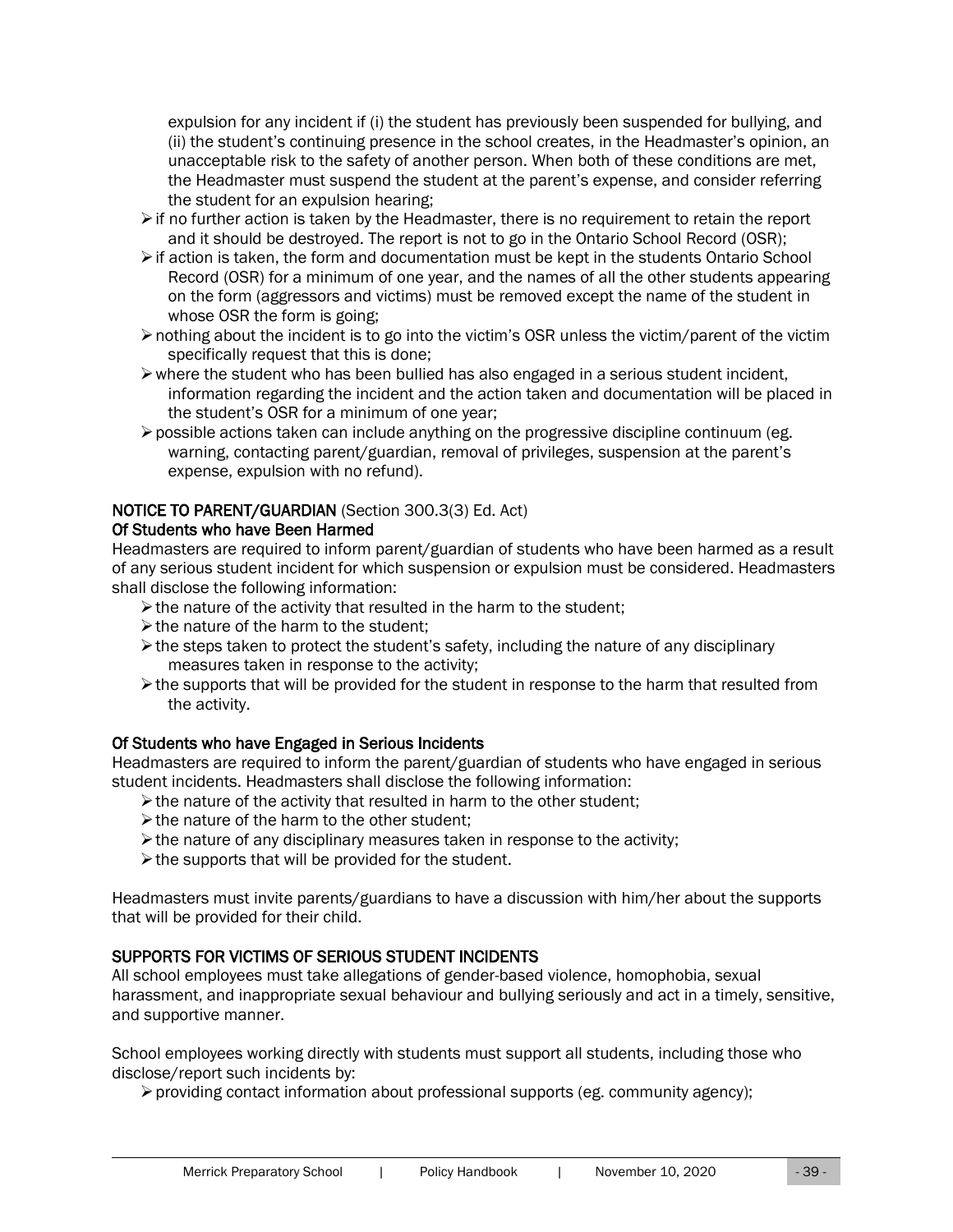- $\triangleright$  making this information readily available to students who may wish to discuss issues of healthy relationships, gender identity, and sexuality (eg. public health);
- $\triangleright$  provide parents with student services pamphlet if they are not satisfied with the supports their child receives;
- $\triangleright$  refer students to a community agency for confidential support when the parents/guardians are not notified (eg. Sexual Assault Centre, Kids Help Phone, LGBT Youth Line).

When the Headmaster determines that it is necessary to separate students to preserve school safety or to protect a student, it is preferable that the victim not be moved, unless the victim/parent/guardian makes a specific request to do so.

## PREVENTION STRATEGIES

Positive School Climate

A positive school climate is defined by the Ministry of Education as "the sum total of all the personal relationships within a school." When these relationships are founded in mutual acceptance and inclusion, and modelled by all, a culture of respect becomes the norm. A positive school climate exists when all members of a school community feel safe, comfortable and accepted.

Schools will support students who want to establish and lead activities or organizations that promote a safe and inclusive learning environment, the acceptance and respect for others and the creation of a positive school climate.

## Teaching Strategies

Teaching strategies will be used that focus on developing healthy relationships including curriculumlinked bullying prevention and intervention in daily classroom teaching.

## Code of Conduct

All members of the school will become familiar with and demonstrate understanding of the school's Code of Conduct which sets out expected standards for behaviour.

## Bullying Prevention Strategies and Interventions: Interventions at the School Level

- $\triangleright$  Develop clear and developmentally appropriate definition of bullying behaviour;
- ➢Take every incident seriously;
- ➢Develop clear rules and post;
- ➢Develop clear and consistent consequences;
- ➢School Assembly to introduce topic (may use play or inspirational speaker);
- ➢Increased adult presence at high risk times/places;
- ➢Develop a way for students to report bullying anonymously;
- ➢Provide a safe place/person for students to go if being bullied or harassed;
- ➢Peer Mentoring and Peer Mediation programs to prevent repeated aggression;
- ➢Use of Restorative Justice practices to repair harm and promote positive social skill development.

## Interventions at the Classroom Level

- ➢Class rules developed by students and teacher (should follow clearly from school-wide rules);
- ➢Class develops levels of non-punitive consequences for bullying behaviour;
- ➢Regular class discussion of bullying issues;
- ➢Role playing/Practice of appropriate interactions (social skills program);
- ➢Cooperative Learning;
- ➢Common Positive/Fun Activities (to build classroom/team cohesion;
- ➢Parent/Teacher/Student meetings when necessary.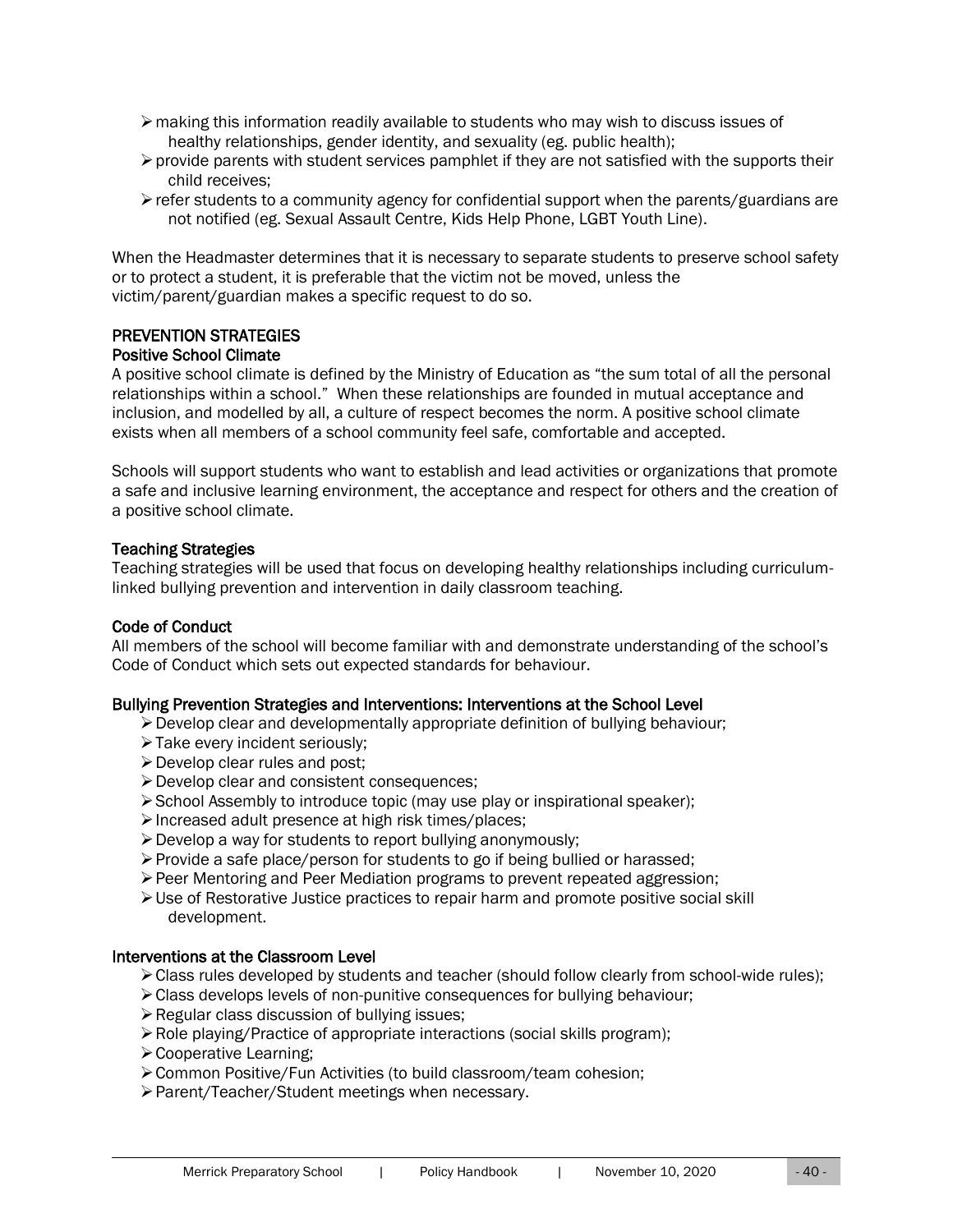#### Interventions at the Individual Student Level

- ➢Serious talks with bullies/victims;
- ➢Take every report seriously;
- $\triangleright$  Serious talks with parents of both victims and students engaging in bullying;
- ➢Non-punitive, developmentally appropriate, consequences for engaging in bullying behaviour;
- ➢Help from 'neutral' students (pairing isolated students with more popular peers to carry out tasks in the classroom or school);
- ➢Groups for students who are isolated/anxious/withdrawn;
- ➢Discussion groups for parents of victims.

#### Interventions at the school level

- ➢Build awareness and involvement of all staff and parents;
- ➢Develop and share a clear definition of bullying;
- ➢Develop clear and consistent consequences;
- ➢Effective adult presence during break times;
- $\triangleright$  Provide a safe place for students to go if they are being bullied or harassed;
- $\triangleright$  Use of Restorative Justice practices to repair harm and promote positive social skill development.

#### Interventions at the class level

- ➢Class rules against bullying developed by teachers and students;
- ➢Label bullying when you see it and make it clear that it is not acceptable behaviour;
- $\triangleright$  Watch out for students who are alone, shy, anxious and try to pair with more outgoing students for projects etc.;
- ➢Encourage students to befriend (look out for) those who may be isolated;
- ➢Consequences for bullying behaviour developed by students and teachers;
- ➢Regular class discussions around bullying;
- $\triangleright$  Meeting with parents of students who are being victimized or are engaging in bullying behaviour.

## Interventions at the individual student level

- ➢Serious talks with students who engage in bullying behaviour;
- ➢Serious talks with the parents of students who bully;
- ➢Consistent and appropriate consequences for bullying behaviour.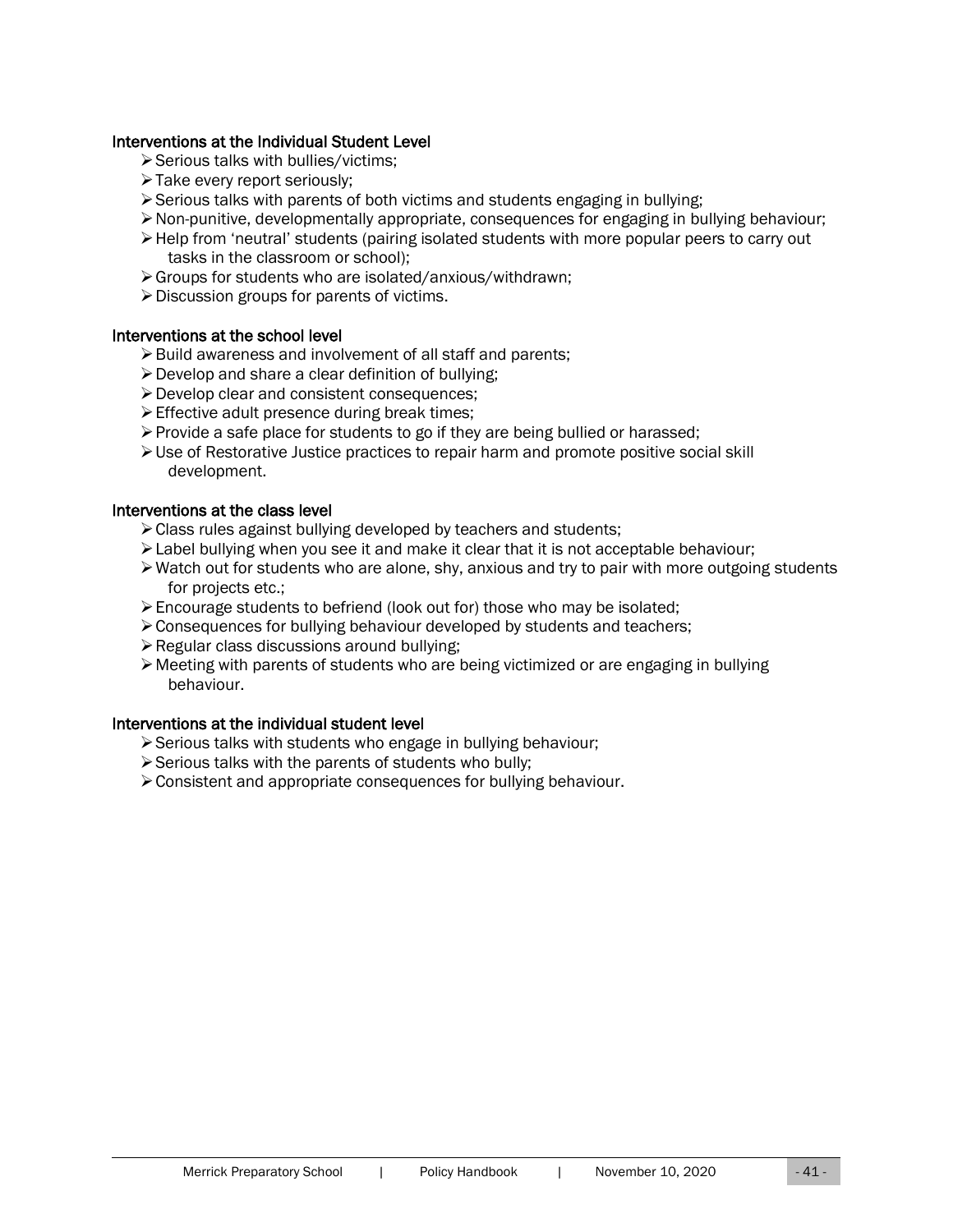## What you can do if you are being bullied…



If it's hard to stand up for yourself, ignore the bullying and walk away…then tell someone who can help Talk to someone who can help:

- an older student, your friends, classroom teacher, guidance counselor, school principal, sports coach, parents, or any adult you trust

It really does work when you talk to someone and get help. You may have to tell more than one person…Don't Give Up!

If you're scared to talk to an adult on your own, ask a friend to go with you

Go to areas where you feel safe

Stay close to students you can count on to stick up for you Look confident and tell the child who bullies to back off…bullying is NOT cool!

Stay calm…try not to show that you are upset when being bullied

Get funny…humour shows you're not bothered

Be assertive, not aggressive…fighting back often makes the bullying worse

No one deserves to be bullied

YOU help to make your school a better place by seeking help to stop bullying

If these tips work for you, pass them on to others

For more tips and info, visit www.prevnet.ca

© Promoting Relationships and Eliminating Violence Network, 2007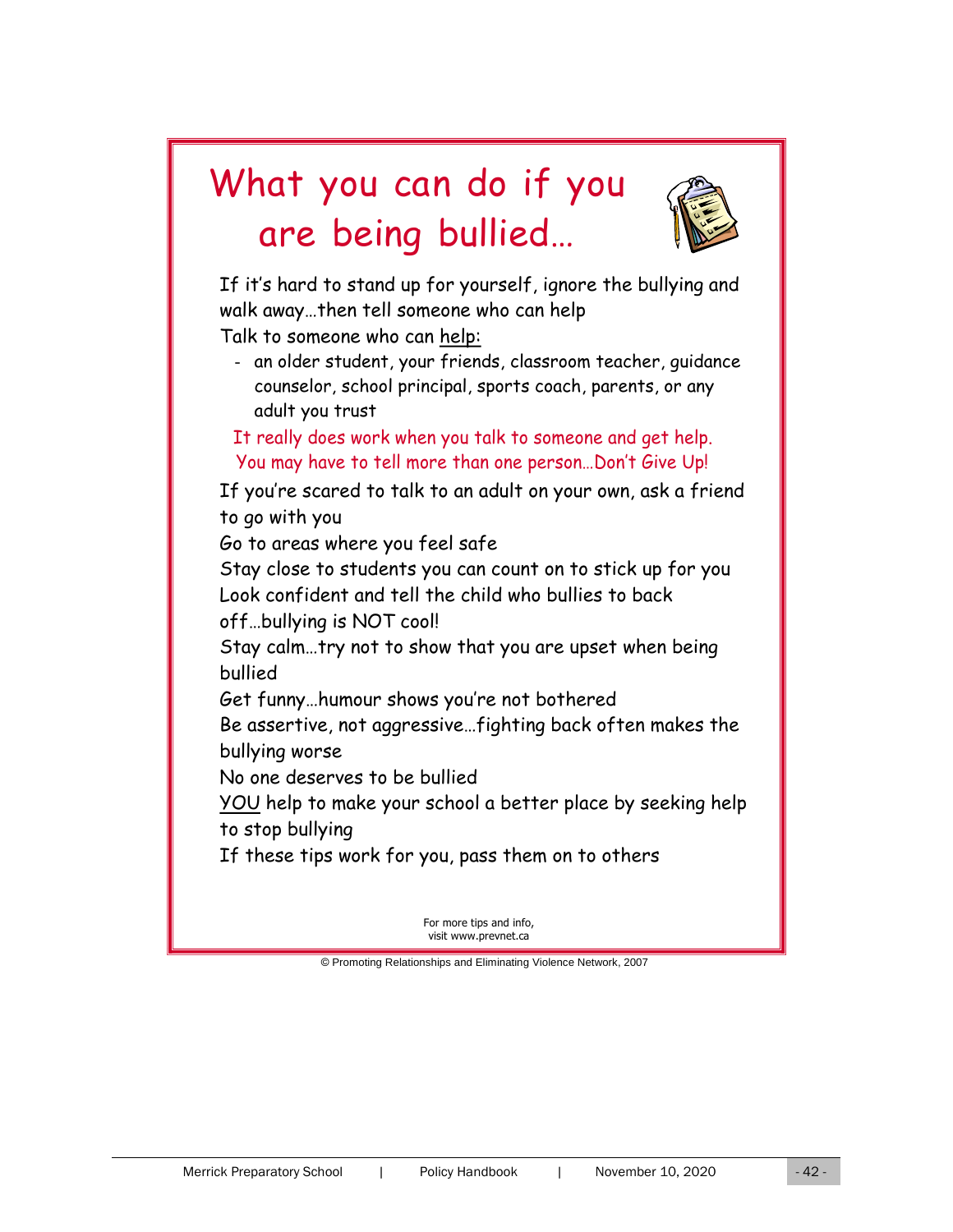# What you can do if you bully and are ready to stop.

Talk to someone who can help:

- an older student, your friends, classroom teacher, guidance counsellor, school principal, sports coach, parents, or any adult you trust

## They can help you find ways to get along with other children.

Ask a friend to help you stop if you start to bully others Set goals each day to make it easier not to bully - keep your cool (e.g., Today I'll help others rather than hurt them) Understand that you may not like everyone around you, but you do have to treat them with respect. Appreciate kids' differences… different doesn't mean worse or better than you Put yourself in other kids' shoes. Would you want to be picked on, put down, or left out? Apologize to the kids you have bullied Resist peer pressure to bully…do what's right Know that if other kids watch and laugh, it doesn't mean they like it when you bully Be a real leader….real leaders treat others with respect YOU help to make your school a better place by being a positive leader and not someone who bullies If these tips work for you, pass them on to others

> For more tips and info, visit www.prevnet.ca

© Promoting Relationships and Eliminating Violence Network, 2007